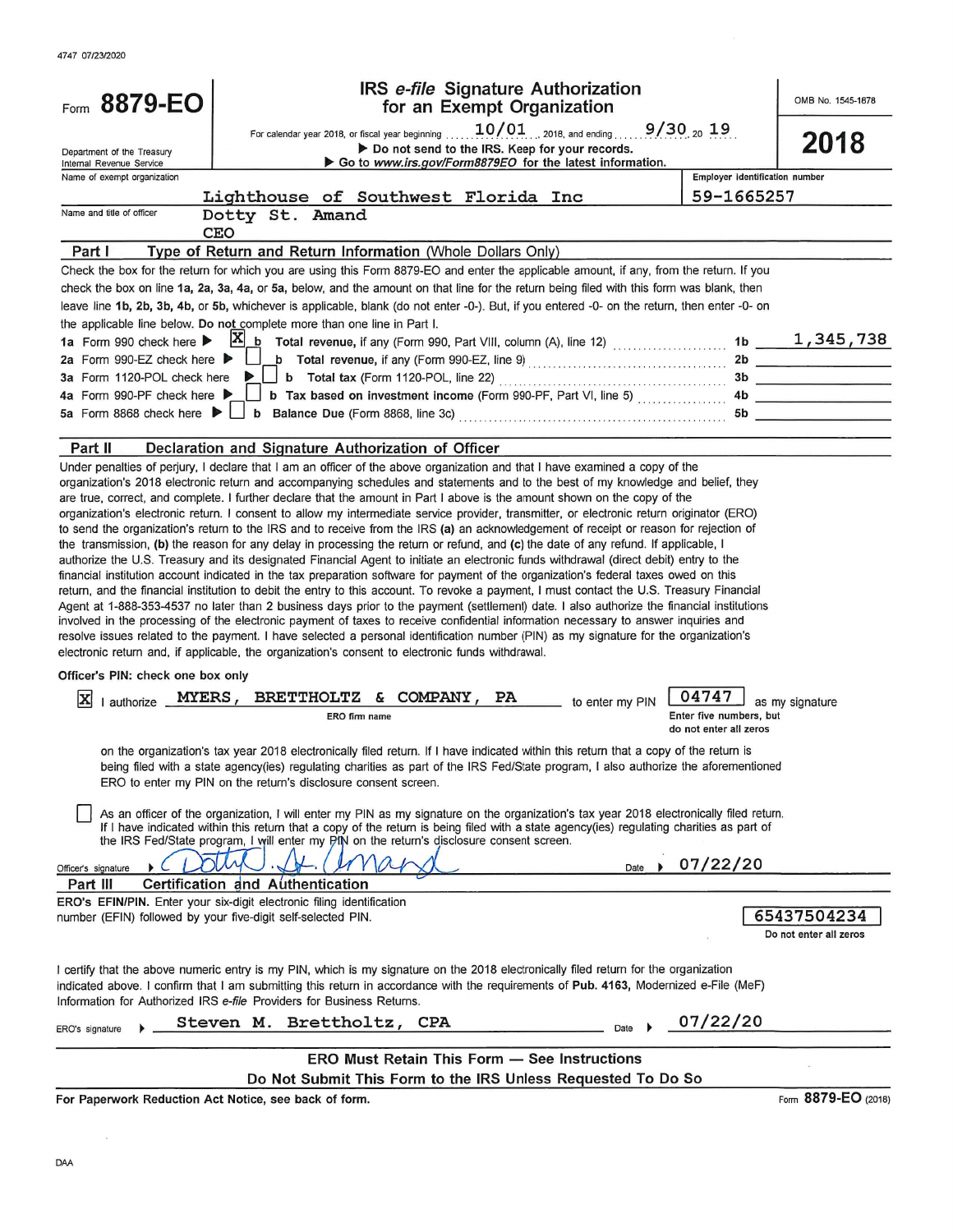| Do not enter social security numbers on this form as it may be made public.<br>Department of the Treasury<br>Internal Revenue Service<br>Go to www.irs.gov/Form990 for instructions and the latest information.<br>For the 2018 calendar year, or tax year beginning $0/01/18$ , and ending $09/30/19$<br>C Name of organization<br>Check if applicable:<br>Lighthouse of Southwest Florida Inc<br>Address change<br>Doing business as<br>Name change<br>Number and street (or P.O. box if mail is not delivered to street address)<br><b>35 West Mariana Avenue</b><br>Initial return<br>City or town, state or province, country, and ZIP or foreign postal code<br>Final return/<br>terminated<br>FL 33903<br>North Fort Myers<br>Amended return<br>F Name and address of principal officer:<br>Application pending<br>Dotty St. Amand<br>35 West Mariana Avenue<br>North Fort Myers<br>FL 33903 | Room/suite<br>G Gross receipts\$<br>H(a) Is this a group return for subordinates <sup>1</sup> | <b>Open to Public</b><br><b>Inspection</b><br>D Employer identification number<br>59-1665257<br><b>E</b> Telephone number<br>239-997-7797<br>1,391,067 |
|-----------------------------------------------------------------------------------------------------------------------------------------------------------------------------------------------------------------------------------------------------------------------------------------------------------------------------------------------------------------------------------------------------------------------------------------------------------------------------------------------------------------------------------------------------------------------------------------------------------------------------------------------------------------------------------------------------------------------------------------------------------------------------------------------------------------------------------------------------------------------------------------------------|-----------------------------------------------------------------------------------------------|--------------------------------------------------------------------------------------------------------------------------------------------------------|
|                                                                                                                                                                                                                                                                                                                                                                                                                                                                                                                                                                                                                                                                                                                                                                                                                                                                                                     |                                                                                               |                                                                                                                                                        |
|                                                                                                                                                                                                                                                                                                                                                                                                                                                                                                                                                                                                                                                                                                                                                                                                                                                                                                     |                                                                                               |                                                                                                                                                        |
|                                                                                                                                                                                                                                                                                                                                                                                                                                                                                                                                                                                                                                                                                                                                                                                                                                                                                                     |                                                                                               |                                                                                                                                                        |
|                                                                                                                                                                                                                                                                                                                                                                                                                                                                                                                                                                                                                                                                                                                                                                                                                                                                                                     |                                                                                               |                                                                                                                                                        |
|                                                                                                                                                                                                                                                                                                                                                                                                                                                                                                                                                                                                                                                                                                                                                                                                                                                                                                     |                                                                                               |                                                                                                                                                        |
|                                                                                                                                                                                                                                                                                                                                                                                                                                                                                                                                                                                                                                                                                                                                                                                                                                                                                                     |                                                                                               |                                                                                                                                                        |
|                                                                                                                                                                                                                                                                                                                                                                                                                                                                                                                                                                                                                                                                                                                                                                                                                                                                                                     |                                                                                               |                                                                                                                                                        |
|                                                                                                                                                                                                                                                                                                                                                                                                                                                                                                                                                                                                                                                                                                                                                                                                                                                                                                     |                                                                                               |                                                                                                                                                        |
|                                                                                                                                                                                                                                                                                                                                                                                                                                                                                                                                                                                                                                                                                                                                                                                                                                                                                                     |                                                                                               | X<br>Yes<br>No                                                                                                                                         |
|                                                                                                                                                                                                                                                                                                                                                                                                                                                                                                                                                                                                                                                                                                                                                                                                                                                                                                     | H(b) Are all subordinates included?                                                           | Yes<br>No                                                                                                                                              |
|                                                                                                                                                                                                                                                                                                                                                                                                                                                                                                                                                                                                                                                                                                                                                                                                                                                                                                     |                                                                                               | If "No," attach a list. (see instructions)                                                                                                             |
| $ \mathbf{X} $ 501(c)(3)<br>501(c) $($<br>$\int$ (insert no.)<br>4947(a)(1) or<br>Tax-exempt status:<br>527                                                                                                                                                                                                                                                                                                                                                                                                                                                                                                                                                                                                                                                                                                                                                                                         |                                                                                               |                                                                                                                                                        |
| www.lighthouseswfl.org<br>Website: $\blacktriangleright$                                                                                                                                                                                                                                                                                                                                                                                                                                                                                                                                                                                                                                                                                                                                                                                                                                            | H(c) Group exemption number                                                                   |                                                                                                                                                        |
| $\mathbf{X}$ Corporation<br>Other $\blacktriangleright$<br>K Form of organization:<br>Trust<br>Association<br>Part I<br><b>Summary</b>                                                                                                                                                                                                                                                                                                                                                                                                                                                                                                                                                                                                                                                                                                                                                              | L Year of formation: 1974                                                                     | M State of legal domicile: FL                                                                                                                          |
| A non profit rehabilitation center committed to ensuring blind and visually<br>impaired persons have the tools, support and opportunities necessary to<br>successfully achieve their desired level of independence.                                                                                                                                                                                                                                                                                                                                                                                                                                                                                                                                                                                                                                                                                 |                                                                                               |                                                                                                                                                        |
| 2 Check this box if the organization discontinued its operations or disposed of more than 25% of its net assets.                                                                                                                                                                                                                                                                                                                                                                                                                                                                                                                                                                                                                                                                                                                                                                                    | 3                                                                                             | 8                                                                                                                                                      |
| 3 Number of voting members of the governing body (Part VI, line 1a)<br>4 Number of independent voting members of the governing body (Part VI, line 1b) [[[[[[[[[[[[[[[[[[[[[[[[[[[[[                                                                                                                                                                                                                                                                                                                                                                                                                                                                                                                                                                                                                                                                                                                | 4                                                                                             | $\overline{8}$                                                                                                                                         |
|                                                                                                                                                                                                                                                                                                                                                                                                                                                                                                                                                                                                                                                                                                                                                                                                                                                                                                     | 5                                                                                             | 27                                                                                                                                                     |
| 6 Total number of volunteers (estimate if necessary)                                                                                                                                                                                                                                                                                                                                                                                                                                                                                                                                                                                                                                                                                                                                                                                                                                                | 6                                                                                             | 20                                                                                                                                                     |
| 7a Total unrelated business revenue from Part VIII, column (C), line 12 <b>Collection Contrary Control</b>                                                                                                                                                                                                                                                                                                                                                                                                                                                                                                                                                                                                                                                                                                                                                                                          | 7a                                                                                            | 0                                                                                                                                                      |
|                                                                                                                                                                                                                                                                                                                                                                                                                                                                                                                                                                                                                                                                                                                                                                                                                                                                                                     | 7b                                                                                            |                                                                                                                                                        |
|                                                                                                                                                                                                                                                                                                                                                                                                                                                                                                                                                                                                                                                                                                                                                                                                                                                                                                     | <b>Prior Year</b><br>1,107,912                                                                | <b>Current Year</b><br>1,266,302                                                                                                                       |
| 9 Program service revenue (Part VIII, line 2g)                                                                                                                                                                                                                                                                                                                                                                                                                                                                                                                                                                                                                                                                                                                                                                                                                                                      | 4,293                                                                                         | 6,294                                                                                                                                                  |
|                                                                                                                                                                                                                                                                                                                                                                                                                                                                                                                                                                                                                                                                                                                                                                                                                                                                                                     | 27,285                                                                                        | 30,073                                                                                                                                                 |
|                                                                                                                                                                                                                                                                                                                                                                                                                                                                                                                                                                                                                                                                                                                                                                                                                                                                                                     | 32,040                                                                                        | 43,069                                                                                                                                                 |
| Total revenue - add lines 8 through 11 (must equal Part VIII, column (A), line 12)                                                                                                                                                                                                                                                                                                                                                                                                                                                                                                                                                                                                                                                                                                                                                                                                                  | 1,171,530                                                                                     | 1,345,738                                                                                                                                              |
| 13 Grants and similar amounts paid (Part IX, column (A), lines 1-3)<br><u> 1986 - Johann Barbara, martxa</u>                                                                                                                                                                                                                                                                                                                                                                                                                                                                                                                                                                                                                                                                                                                                                                                        | 0                                                                                             | 0                                                                                                                                                      |
| 14 Benefits paid to or for members (Part IX, column (A), line 4)                                                                                                                                                                                                                                                                                                                                                                                                                                                                                                                                                                                                                                                                                                                                                                                                                                    | 0<br>929,801                                                                                  | 0<br>948,255                                                                                                                                           |
| 15 Salaries, other compensation, employee benefits (Part IX, column (A), lines 5-10)                                                                                                                                                                                                                                                                                                                                                                                                                                                                                                                                                                                                                                                                                                                                                                                                                | 0                                                                                             | O                                                                                                                                                      |
| <b>16a</b> Professional fundraising fees (Part IX, column (A), line 11e)<br><b>b</b> Total fundraising expenses (Part IX, column (D), line 25) <b>b</b>                                                                                                                                                                                                                                                                                                                                                                                                                                                                                                                                                                                                                                                                                                                                             |                                                                                               |                                                                                                                                                        |
| 17 Other expenses (Part IX, column (A), lines 11a-11d, 11f-24e)                                                                                                                                                                                                                                                                                                                                                                                                                                                                                                                                                                                                                                                                                                                                                                                                                                     | 300,182                                                                                       | 299,222                                                                                                                                                |
| 18 Total expenses. Add lines 13-17 (must equal Part IX, column (A), line 25) [[[[[[[[[[[[[[[[[[[[[[[                                                                                                                                                                                                                                                                                                                                                                                                                                                                                                                                                                                                                                                                                                                                                                                                | 1,229,983                                                                                     | 1,247,477                                                                                                                                              |
|                                                                                                                                                                                                                                                                                                                                                                                                                                                                                                                                                                                                                                                                                                                                                                                                                                                                                                     |                                                                                               | 98,261                                                                                                                                                 |
| 19 Revenue less expenses. Subtract line 18 from line 12                                                                                                                                                                                                                                                                                                                                                                                                                                                                                                                                                                                                                                                                                                                                                                                                                                             | $-58,453$                                                                                     |                                                                                                                                                        |
|                                                                                                                                                                                                                                                                                                                                                                                                                                                                                                                                                                                                                                                                                                                                                                                                                                                                                                     | <b>Beginning of Current Year</b>                                                              | <b>End of Year</b>                                                                                                                                     |
| 20 Total assets (Part X, line 16)                                                                                                                                                                                                                                                                                                                                                                                                                                                                                                                                                                                                                                                                                                                                                                                                                                                                   | 1,426,437                                                                                     |                                                                                                                                                        |
| <b>Net Assets or<br/>Fund Balances</b><br>21 Total liabilities (Part X, line 26)<br>22 Net assets or fund balances. Subtract line 21 from line 20                                                                                                                                                                                                                                                                                                                                                                                                                                                                                                                                                                                                                                                                                                                                                   | 122,873<br>1,303,564                                                                          | 1,503,825<br>73,780<br>1,430,045                                                                                                                       |

| Sign<br><b>Here</b> |                | Signature of officer<br>Type or print name and title |                           | Dotty St. Amand                                                                   |                      |                           | <b>CEO</b> |      |              | Date                     |             |                 |
|---------------------|----------------|------------------------------------------------------|---------------------------|-----------------------------------------------------------------------------------|----------------------|---------------------------|------------|------|--------------|--------------------------|-------------|-----------------|
|                     |                | Print/Type preparer's name                           |                           |                                                                                   | Preparer's signature |                           |            | Date |              | Check                    | <b>PTIN</b> |                 |
| Paid                |                |                                                      | Steven M. Brettholtz, CPA |                                                                                   |                      | Steven M. Brettholtz, CPA |            |      |              | $08/13/20$ self-employed | P00284985   |                 |
| Preparer            | Firm's name    |                                                      | <b>MYERS</b>              | <b>BRETTHOLTZ</b>                                                                 | δε.                  | <b>COMPANY</b>            | <b>PA</b>  |      | Firm's $EIN$ |                          |             | 59-2445709      |
| Use Only            |                |                                                      | 12671                     | Whitehall Dr                                                                      |                      |                           |            |      |              |                          |             |                 |
|                     | Firm's address |                                                      |                           | Fort Myers, FL                                                                    |                      | 33907-3626                |            |      | Phone no.    |                          |             | 239-939-5775    |
|                     |                |                                                      |                           | May the IRS discuss this return with the preparer shown above? (see instructions) |                      |                           |            |      |              |                          | Yes         | No              |
| DAA                 |                |                                                      |                           | For Paperwork Reduction Act Notice, see the separate instructions.                |                      |                           |            |      |              |                          |             | Form 990 (2018) |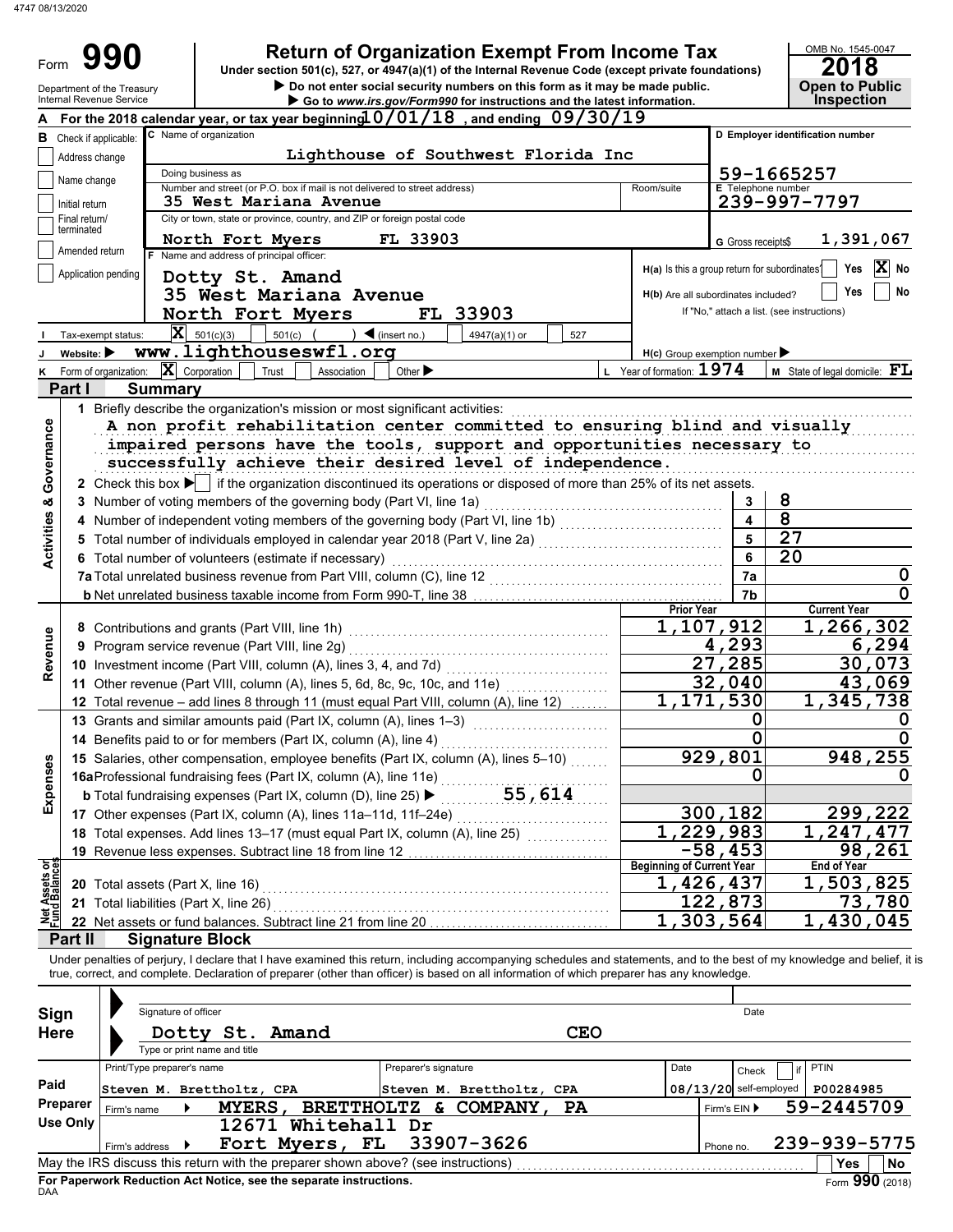| (Expenses \$              | 4d Other program services (Describe in Schedule O.)  | including grants of $1,124,345$                                                                                                | (Revenue \$   |                              |
|---------------------------|------------------------------------------------------|--------------------------------------------------------------------------------------------------------------------------------|---------------|------------------------------|
|                           |                                                      |                                                                                                                                |               |                              |
|                           |                                                      |                                                                                                                                |               |                              |
|                           |                                                      |                                                                                                                                |               |                              |
|                           |                                                      |                                                                                                                                |               |                              |
|                           |                                                      |                                                                                                                                |               |                              |
|                           |                                                      |                                                                                                                                |               |                              |
|                           |                                                      |                                                                                                                                |               |                              |
|                           |                                                      |                                                                                                                                |               |                              |
|                           |                                                      |                                                                                                                                |               |                              |
|                           |                                                      |                                                                                                                                |               |                              |
|                           |                                                      |                                                                                                                                |               |                              |
|                           |                                                      |                                                                                                                                |               |                              |
| N/A                       |                                                      |                                                                                                                                |               |                              |
| 4c (Code:                 | ) (Expenses \$                                       | including grants of\$                                                                                                          | ) (Revenue \$ |                              |
|                           |                                                      |                                                                                                                                |               |                              |
|                           |                                                      |                                                                                                                                |               |                              |
|                           |                                                      |                                                                                                                                |               |                              |
|                           |                                                      |                                                                                                                                |               |                              |
|                           |                                                      |                                                                                                                                |               |                              |
|                           |                                                      |                                                                                                                                |               |                              |
|                           |                                                      |                                                                                                                                |               |                              |
|                           |                                                      |                                                                                                                                |               |                              |
|                           |                                                      |                                                                                                                                |               |                              |
|                           |                                                      |                                                                                                                                |               |                              |
| N/A                       |                                                      |                                                                                                                                |               |                              |
|                           |                                                      |                                                                                                                                |               |                              |
|                           |                                                      |                                                                                                                                |               |                              |
|                           |                                                      |                                                                                                                                |               |                              |
|                           |                                                      |                                                                                                                                |               |                              |
|                           |                                                      |                                                                                                                                |               |                              |
|                           |                                                      |                                                                                                                                |               |                              |
|                           |                                                      |                                                                                                                                |               |                              |
|                           |                                                      |                                                                                                                                |               |                              |
|                           |                                                      |                                                                                                                                |               |                              |
|                           |                                                      |                                                                                                                                |               |                              |
|                           |                                                      |                                                                                                                                |               |                              |
|                           |                                                      |                                                                                                                                |               |                              |
| See Schedule O            |                                                      |                                                                                                                                |               |                              |
| 4a (Code:                 |                                                      | ) (Expenses $\sqrt[6]{1,124,345}$ including grants of $\sqrt[6]{1,124,345}$                                                    |               | 6, 294                       |
|                           |                                                      |                                                                                                                                |               |                              |
|                           |                                                      | the total expenses, and revenue, if any, for each program service reported.                                                    |               |                              |
|                           |                                                      | expenses. Section 501(c)(3) and 501(c)(4) organizations are required to report the amount of grants and allocations to others, |               |                              |
|                           |                                                      | Describe the organization's program service accomplishments for each of its three largest program services, as measured by     |               |                              |
|                           | If "Yes," describe these changes on Schedule O.      |                                                                                                                                |               |                              |
| services?                 |                                                      |                                                                                                                                |               | Yes $X$ No                   |
|                           |                                                      | Did the organization cease conducting, or make significant changes in how it conducts, any program                             |               |                              |
|                           | If "Yes," describe these new services on Schedule O. |                                                                                                                                |               |                              |
| prior Form 990 or 990-EZ? |                                                      |                                                                                                                                |               | $\Box$ Yes $\overline{X}$ No |
|                           |                                                      | 2 Did the organization undertake any significant program services during the year which were not listed on the                 |               |                              |
|                           |                                                      | successfully achieve their desired level of independence.                                                                      |               |                              |
|                           |                                                      | impaired persons have the tools, support and opportunities necessary to                                                        |               |                              |
|                           |                                                      | A non profit rehabilitation center committed to ensuring blind and visually                                                    |               |                              |
|                           | Briefly describe the organization's mission:         |                                                                                                                                |               |                              |
|                           |                                                      |                                                                                                                                |               | $\mathbf{x}$                 |
| Part III                  |                                                      | <b>Statement of Program Service Accomplishments</b>                                                                            |               |                              |
|                           |                                                      | Form 990 (2018) Lighthouse of Southwest Florida Ind59-1665257                                                                  |               | Page 2                       |
|                           |                                                      |                                                                                                                                |               |                              |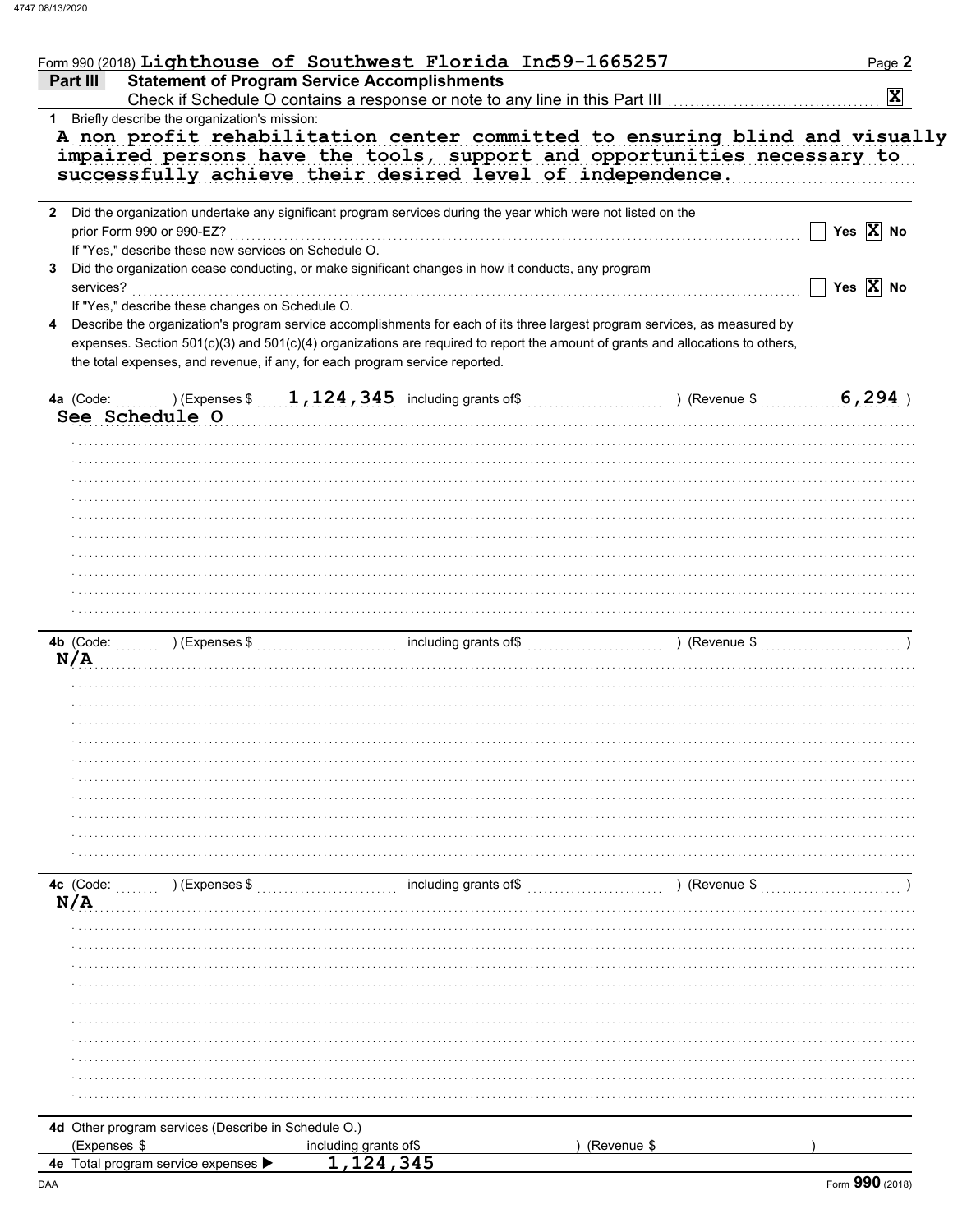## Form 990 (2018) Lighthouse of Southwest Florida Inc59-1665257 Page 3

**Part IV Checklist of Required Schedules**

|        |                                                                                                                                                                                                                           |                       | Yes              | No                                  |
|--------|---------------------------------------------------------------------------------------------------------------------------------------------------------------------------------------------------------------------------|-----------------------|------------------|-------------------------------------|
| 1.     | Is the organization described in section $501(c)(3)$ or $4947(a)(1)$ (other than a private foundation)? If "Yes,"                                                                                                         |                       |                  |                                     |
|        | complete Schedule A<br>Is the organization required to complete Schedule B, Schedule of Contributors (see instructions)?                                                                                                  | 1<br>$\overline{2}$   | X<br>$\mathbf x$ |                                     |
| 2<br>3 | Did the organization engage in direct or indirect political campaign activities on behalf of or in opposition to                                                                                                          |                       |                  |                                     |
|        | candidates for public office? If "Yes," complete Schedule C, Part I                                                                                                                                                       | 3                     |                  | X.                                  |
| 4      | Section 501(c)(3) organizations. Did the organization engage in lobbying activities, or have a section 501(h)                                                                                                             |                       |                  |                                     |
|        | election in effect during the tax year? If "Yes," complete Schedule C, Part II                                                                                                                                            | 4                     |                  | X                                   |
| 5      | Is the organization a section $501(c)(4)$ , $501(c)(5)$ , or $501(c)(6)$ organization that receives membership dues,                                                                                                      |                       |                  |                                     |
|        | assessments, or similar amounts as defined in Revenue Procedure 98-19? If "Yes," complete Schedule C, Part III                                                                                                            | 5                     |                  | X                                   |
| 6      | Did the organization maintain any donor advised funds or any similar funds or accounts for which donors                                                                                                                   |                       |                  |                                     |
|        | have the right to provide advice on the distribution or investment of amounts in such funds or accounts? If                                                                                                               |                       |                  |                                     |
|        | "Yes," complete Schedule D, Part I                                                                                                                                                                                        | 6                     |                  | X                                   |
| 7      | Did the organization receive or hold a conservation easement, including easements to preserve open space,                                                                                                                 |                       |                  |                                     |
|        | the environment, historic land areas, or historic structures? If "Yes," complete Schedule D, Part II                                                                                                                      | 7                     |                  | X                                   |
| 8      | Did the organization maintain collections of works of art, historical treasures, or other similar assets? If "Yes,"                                                                                                       |                       |                  |                                     |
|        | complete Schedule D, Part III                                                                                                                                                                                             | 8                     |                  | X                                   |
| 9      | Did the organization report an amount in Part X, line 21, for escrow or custodial account liability, serve as a                                                                                                           |                       |                  |                                     |
|        | custodian for amounts not listed in Part X; or provide credit counseling, debt management, credit repair, or                                                                                                              |                       |                  |                                     |
|        | debt negotiation services? If "Yes," complete Schedule D, Part IV                                                                                                                                                         | 9                     |                  | X                                   |
| 10     | Did the organization, directly or through a related organization, hold assets in temporarily restricted                                                                                                                   |                       |                  |                                     |
|        | endowments, permanent endowments, or quasi-endowments? If "Yes," complete Schedule D, Part V                                                                                                                              | 10                    |                  | X                                   |
| 11     | If the organization's answer to any of the following questions is "Yes," then complete Schedule D, Parts VI,                                                                                                              |                       |                  |                                     |
|        | VII, VIII, IX, or X as applicable.                                                                                                                                                                                        |                       |                  |                                     |
| a      | Did the organization report an amount for land, buildings, and equipment in Part X, line 10? If "Yes,"                                                                                                                    |                       |                  |                                     |
|        | complete Schedule D, Part VI                                                                                                                                                                                              | 11a                   | X                |                                     |
| b      | Did the organization report an amount for investments—other securities in Part X, line 12 that is 5% or more                                                                                                              |                       |                  |                                     |
|        | of its total assets reported in Part X, line 16? If "Yes," complete Schedule D, Part VII                                                                                                                                  | 11 <sub>b</sub>       |                  | X                                   |
| C      | Did the organization report an amount for investments—program related in Part X, line 13 that is 5% or more                                                                                                               |                       |                  |                                     |
|        | of its total assets reported in Part X, line 16? If "Yes," complete Schedule D, Part VIII                                                                                                                                 | 11c                   |                  | X                                   |
| d      | Did the organization report an amount for other assets in Part X, line 15 that is 5% or more of its total assets                                                                                                          |                       |                  |                                     |
|        | reported in Part X, line 16? If "Yes," complete Schedule D, Part IX                                                                                                                                                       | 11d                   |                  | X                                   |
| е      | Did the organization report an amount for other liabilities in Part X, line 25? If "Yes," complete Schedule D, Part X                                                                                                     | 11e                   | X                |                                     |
| f      | Did the organization's separate or consolidated financial statements for the tax year include a footnote that addresses                                                                                                   |                       |                  |                                     |
|        | the organization's liability for uncertain tax positions under FIN 48 (ASC 740)? If "Yes," complete Schedule D, Part X                                                                                                    | 11f                   |                  | X                                   |
|        | 12a Did the organization obtain separate, independent audited financial statements for the tax year? If "Yes," complete                                                                                                   |                       |                  |                                     |
|        |                                                                                                                                                                                                                           | 12a                   | X                |                                     |
|        | <b>b</b> Was the organization included in consolidated, independent audited financial statements for the tax year? If                                                                                                     |                       |                  |                                     |
| 13     | "Yes," and if the organization answered "No" to line 12a, then completing Schedule D, Parts XI and XII is optional<br>Is the organization a school described in section $170(b)(1)(A)(ii)?$ If "Yes," complete Schedule E | 12 <sub>b</sub><br>13 |                  | <u>x</u><br>$\overline{\mathbf{x}}$ |
| 14a    | Did the organization maintain an office, employees, or agents outside of the United States?                                                                                                                               | 14a                   |                  | X                                   |
| b      | Did the organization have aggregate revenues or expenses of more than \$10,000 from grantmaking,                                                                                                                          |                       |                  |                                     |
|        | fundraising, business, investment, and program service activities outside the United States, or aggregate                                                                                                                 |                       |                  |                                     |
|        | foreign investments valued at \$100,000 or more? If "Yes," complete Schedule F, Parts I and IV                                                                                                                            | 14b                   |                  | X                                   |
| 15     | Did the organization report on Part IX, column (A), line 3, more than \$5,000 of grants or other assistance to or                                                                                                         |                       |                  |                                     |
|        | for any foreign organization? If "Yes," complete Schedule F, Parts II and IV                                                                                                                                              | 15                    |                  | X                                   |
| 16     | Did the organization report on Part IX, column (A), line 3, more than \$5,000 of aggregate grants or other                                                                                                                |                       |                  |                                     |
|        | assistance to or for foreign individuals? If "Yes," complete Schedule F, Parts III and IV                                                                                                                                 | 16                    |                  | X                                   |
| 17     | Did the organization report a total of more than \$15,000 of expenses for professional fundraising services on                                                                                                            |                       |                  |                                     |
|        |                                                                                                                                                                                                                           | 17                    |                  | X                                   |
| 18     | Did the organization report more than \$15,000 total of fundraising event gross income and contributions on                                                                                                               |                       |                  |                                     |
|        | Part VIII, lines 1c and 8a? If "Yes," complete Schedule G, Part II                                                                                                                                                        | 18                    | X                |                                     |
| 19     | Did the organization report more than \$15,000 of gross income from gaming activities on Part VIII, line 9a?                                                                                                              |                       |                  |                                     |
|        | If "Yes," complete Schedule G, Part III                                                                                                                                                                                   | 19                    |                  | X                                   |
| 20a    | Did the organization operate one or more hospital facilities? If "Yes," complete Schedule H                                                                                                                               | 20a                   |                  | $\overline{\mathbf{x}}$             |
| b      |                                                                                                                                                                                                                           | 20b                   |                  |                                     |
| 21     | Did the organization report more than \$5,000 of grants or other assistance to any domestic organization or                                                                                                               |                       |                  |                                     |
|        |                                                                                                                                                                                                                           | 21                    |                  | X.                                  |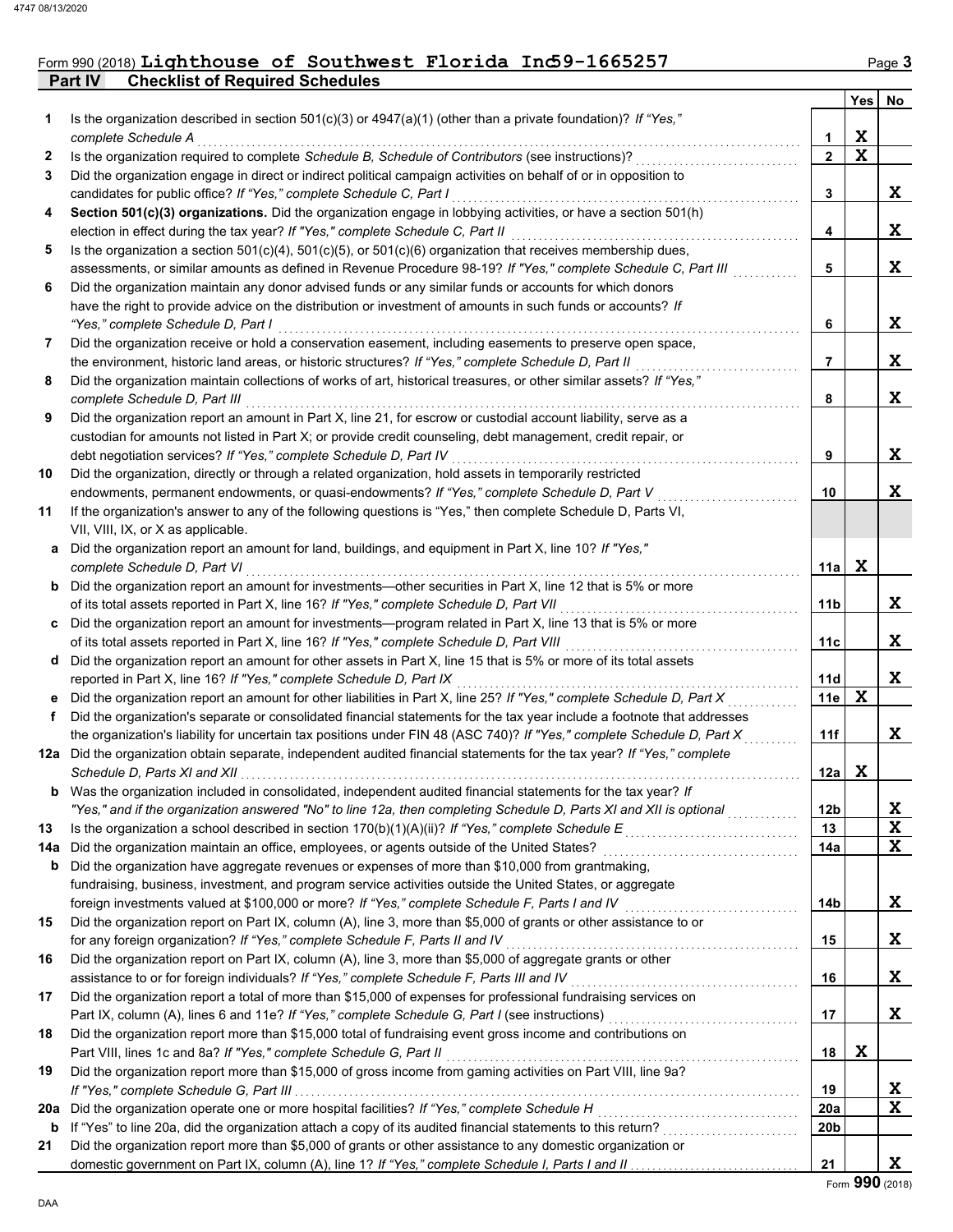### Form 990 (2018) **Lighthouse of Southwest Florida Ind59-1665257** Page 4 **Lighthouse of Southwest Florida Inc59-1665257**

**Part IV Checklist of Required Schedules** *(continued)*

|     |                                                                                                                                                                                                                      |                 | Yes | No          |
|-----|----------------------------------------------------------------------------------------------------------------------------------------------------------------------------------------------------------------------|-----------------|-----|-------------|
| 22  | Did the organization report more than \$5,000 of grants or other assistance to or for domestic individuals on                                                                                                        |                 |     |             |
|     | Part IX, column (A), line 2? If "Yes," complete Schedule I, Parts I and III                                                                                                                                          | 22              |     | X           |
| 23  | Did the organization answer "Yes" to Part VII, Section A, line 3, 4, or 5 about compensation of the                                                                                                                  |                 |     |             |
|     | organization's current and former officers, directors, trustees, key employees, and highest compensated                                                                                                              |                 |     |             |
|     | employees? If "Yes," complete Schedule J                                                                                                                                                                             | 23              |     | X           |
|     | 24a Did the organization have a tax-exempt bond issue with an outstanding principal amount of more than                                                                                                              |                 |     |             |
|     | \$100,000 as of the last day of the year, that was issued after December 31, 2002? If "Yes," answer lines 24b                                                                                                        |                 |     |             |
|     | through 24d and complete Schedule K. If "No," go to line 25a                                                                                                                                                         | 24a             |     | X           |
| b   | Did the organization invest any proceeds of tax-exempt bonds beyond a temporary period exception?                                                                                                                    | 24b             |     |             |
| c   | Did the organization maintain an escrow account other than a refunding escrow at any time during the year                                                                                                            | 24c             |     |             |
|     | to defease any tax-exempt bonds?<br>Did the organization act as an "on behalf of" issuer for bonds outstanding at any time during the year?                                                                          | 24d             |     |             |
| d   | 25a Section 501(c)(3), 501(c)(4), and 501(c)(29) organizations. Did the organization engage in an excess benefit                                                                                                     |                 |     |             |
|     | transaction with a disqualified person during the year? If "Yes," complete Schedule L, Part I                                                                                                                        | 25a             |     | X           |
| b   | Is the organization aware that it engaged in an excess benefit transaction with a disqualified person in a prior                                                                                                     |                 |     |             |
|     | year, and that the transaction has not been reported on any of the organization's prior Forms 990 or 990-EZ?                                                                                                         |                 |     |             |
|     | If "Yes," complete Schedule L, Part I                                                                                                                                                                                | 25b             |     | X           |
| 26  | Did the organization report any amount on Part X, line 5, 6, or 22 for receivables from or payables to any                                                                                                           |                 |     |             |
|     | current or former officers, directors, trustees, key employees, highest compensated employees, or                                                                                                                    |                 |     |             |
|     | disqualified persons? If "Yes," complete Schedule L, Part II                                                                                                                                                         | 26              |     | X           |
| 27  | Did the organization provide a grant or other assistance to an officer, director, trustee, key employee,                                                                                                             |                 |     |             |
|     | substantial contributor or employee thereof, a grant selection committee member, or to a 35% controlled                                                                                                              |                 |     |             |
|     | entity or family member of any of these persons? If "Yes," complete Schedule L, Part III                                                                                                                             | 27              |     | X           |
| 28  | Was the organization a party to a business transaction with one of the following parties (see Schedule L,                                                                                                            |                 |     |             |
|     | Part IV instructions for applicable filing thresholds, conditions, and exceptions):                                                                                                                                  |                 |     |             |
| а   | A current or former officer, director, trustee, or key employee? If "Yes," complete Schedule L, Part IV                                                                                                              | 28a             |     | X           |
| b   | A family member of a current or former officer, director, trustee, or key employee? If "Yes," complete                                                                                                               |                 |     |             |
|     | Schedule L, Part IV                                                                                                                                                                                                  | 28b             |     | X           |
| c   | An entity of which a current or former officer, director, trustee, or key employee (or a family member thereof)                                                                                                      |                 |     |             |
|     | was an officer, director, trustee, or direct or indirect owner? If "Yes," complete Schedule L, Part IV                                                                                                               | 28c             |     | X           |
| 29  | Did the organization receive more than \$25,000 in non-cash contributions? If "Yes," complete Schedule M                                                                                                             | 29              | X   |             |
| 30  | Did the organization receive contributions of art, historical treasures, or other similar assets, or qualified                                                                                                       |                 |     |             |
|     | conservation contributions? If "Yes," complete Schedule M                                                                                                                                                            | 30              |     | X           |
| 31  | Did the organization liquidate, terminate, or dissolve and cease operations? If "Yes," complete Schedule N, Part I                                                                                                   | 31              |     | $\mathbf x$ |
| 32  | Did the organization sell, exchange, dispose of, or transfer more than 25% of its net assets? If "Yes,"                                                                                                              |                 |     |             |
|     | complete Schedule N. Part II                                                                                                                                                                                         | 32              |     | X           |
| 33  | Did the organization own 100% of an entity disregarded as separate from the organization under Regulations                                                                                                           |                 |     |             |
|     | sections 301.7701-2 and 301.7701-3? If "Yes," complete Schedule R, Part I                                                                                                                                            | 33              |     | X           |
| 34  | Was the organization related to any tax-exempt or taxable entity? If "Yes," complete Schedule R, Part II, III,                                                                                                       |                 |     |             |
|     | or IV, and Part V, line 1                                                                                                                                                                                            | 34              |     | X           |
| 35а | Did the organization have a controlled entity within the meaning of section 512(b)(13)?                                                                                                                              | <b>35a</b>      |     | X           |
| b   | If "Yes" to line 35a, did the organization receive any payment from or engage in any transaction with a<br>controlled entity within the meaning of section 512(b)(13)? If "Yes," complete Schedule R, Part V, line 2 | 35 <sub>b</sub> |     |             |
| 36  | Section 501(c)(3) organizations. Did the organization make any transfers to an exempt non-charitable                                                                                                                 |                 |     |             |
|     | related organization? If "Yes," complete Schedule R, Part V, line 2                                                                                                                                                  | 36              |     | X           |
| 37  | Did the organization conduct more than 5% of its activities through an entity that is not a related organization                                                                                                     |                 |     |             |
|     | and that is treated as a partnership for federal income tax purposes? If "Yes," complete Schedule R, Part VI                                                                                                         | 37              |     | X           |
| 38  | Did the organization complete Schedule O and provide explanations in Schedule O for Part VI, lines 11b and                                                                                                           |                 |     |             |
|     | 19? Note. All Form 990 filers are required to complete Schedule O.                                                                                                                                                   | 38              | X   |             |
|     | <b>Statements Regarding Other IRS Filings and Tax Compliance</b><br>Part V                                                                                                                                           |                 |     |             |
|     | Check if Schedule O contains a response or note to any line in this Part V                                                                                                                                           |                 |     |             |
|     |                                                                                                                                                                                                                      |                 | Yes | No          |
| 1а  | 5<br>Enter the number reported in Box 3 of Form 1096. Enter -0- if not applicable<br>1a                                                                                                                              |                 |     |             |
| b   | $\mathbf 0$<br>Enter the number of Forms W-2G included in line 1a. Enter -0- if not applicable<br>1 <sub>b</sub>                                                                                                     |                 |     |             |
| c   | Did the organization comply with backup withholding rules for reportable payments to vendors and                                                                                                                     |                 |     |             |
|     |                                                                                                                                                                                                                      | 1c              |     |             |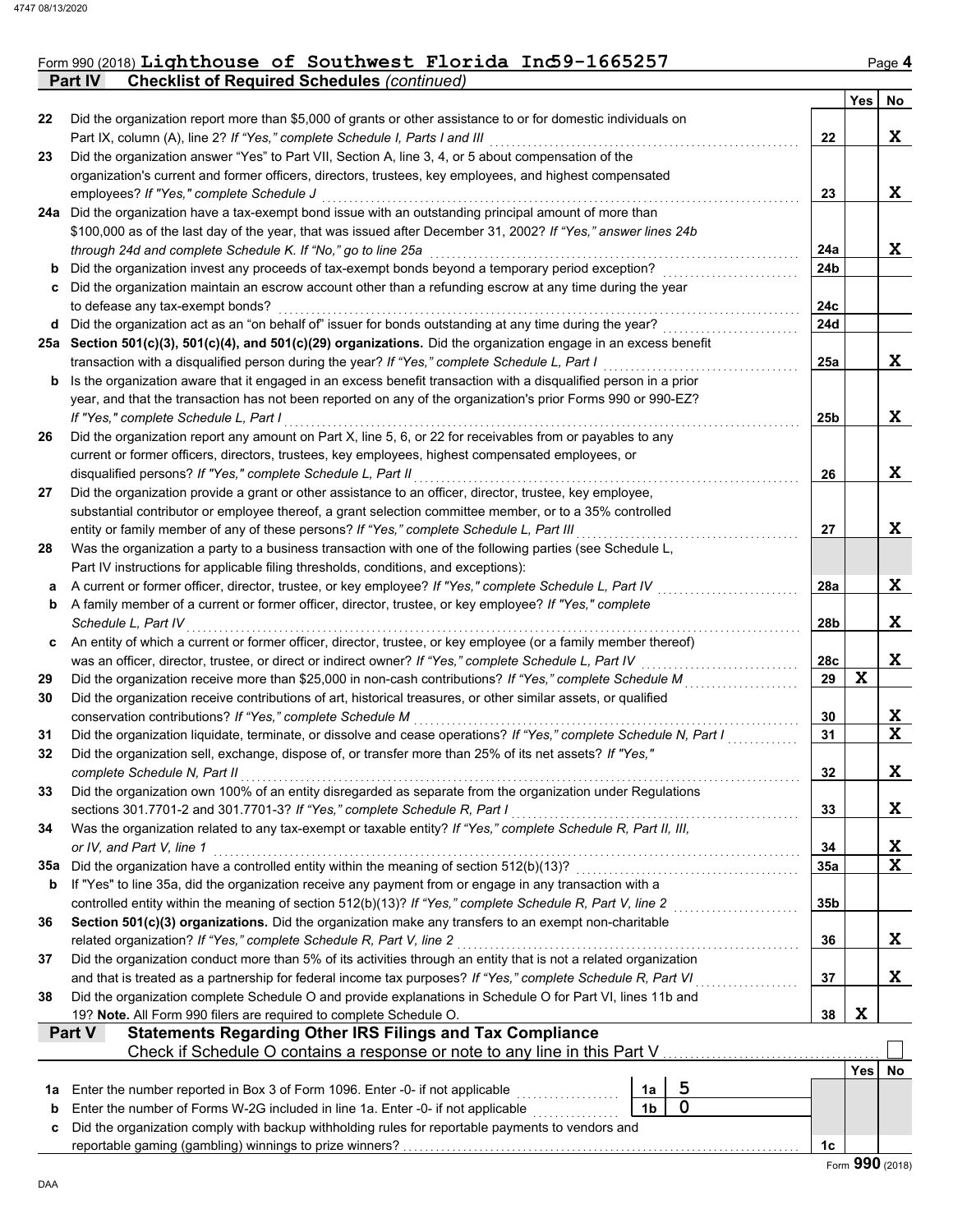|             | Form 990 (2018) Lighthouse of Southwest Florida Ind 9-1665257<br>Statements Regarding Other IRS Filings and Tax Compliance (continued)<br>Part V |                |                         | Page 5                     |
|-------------|--------------------------------------------------------------------------------------------------------------------------------------------------|----------------|-------------------------|----------------------------|
|             |                                                                                                                                                  |                | Yes                     | No                         |
| 2a          | Enter the number of employees reported on Form W-3, Transmittal of Wage and Tax                                                                  |                |                         |                            |
|             | 27<br>Statements, filed for the calendar year ending with or within the year covered by this return<br>2a                                        |                |                         |                            |
| b           | If at least one is reported on line 2a, did the organization file all required federal employment tax returns?                                   | 2b             | X                       |                            |
|             | Note. If the sum of lines 1a and 2a is greater than 250, you may be required to e-file (see instructions)                                        |                |                         |                            |
| За          | Did the organization have unrelated business gross income of \$1,000 or more during the year?                                                    | За             |                         | X                          |
| b           | If "Yes," has it filed a Form 990-T for this year? If "No" to line 3b, provide an explanation in Schedule O                                      | 3b             |                         |                            |
| 4a          | At any time during the calendar year, did the organization have an interest in, or a signature or other authority over,                          |                |                         |                            |
|             | a financial account in a foreign country (such as a bank account, securities account, or other financial account)?                               | 4a             |                         | X                          |
| b           | If "Yes," enter the name of the foreign country: ▶                                                                                               |                |                         |                            |
|             | See instructions for filing requirements for FinCEN Form 114, Report of Foreign Bank and Financial Accounts (FBAR).                              |                |                         |                            |
| 5a          | Was the organization a party to a prohibited tax shelter transaction at any time during the tax year?                                            | 5a             |                         | $\frac{X}{X}$              |
| $\mathbf b$ | Did any taxable party notify the organization that it was or is a party to a prohibited tax shelter transaction?                                 | 5 <sub>b</sub> |                         |                            |
| c           | If "Yes" to line 5a or 5b, did the organization file Form 8886-T?                                                                                | 5c             |                         |                            |
| 6a          | Does the organization have annual gross receipts that are normally greater than \$100,000, and did the                                           |                |                         |                            |
|             | organization solicit any contributions that were not tax deductible as charitable contributions?                                                 | 6a             |                         | X                          |
| b           | If "Yes," did the organization include with every solicitation an express statement that such contributions or                                   |                |                         |                            |
|             | gifts were not tax deductible?                                                                                                                   | 6b             |                         |                            |
| 7           | Organizations that may receive deductible contributions under section 170(c).                                                                    |                |                         |                            |
| а           | Did the organization receive a payment in excess of \$75 made partly as a contribution and partly for goods                                      |                |                         |                            |
|             | and services provided to the payor?                                                                                                              | 7а             | X                       |                            |
| b           | If "Yes," did the organization notify the donor of the value of the goods or services provided?                                                  | 7b             | $\overline{\mathbf{x}}$ |                            |
| c           | Did the organization sell, exchange, or otherwise dispose of tangible personal property for which it was                                         |                |                         |                            |
|             | required to file Form 8282?                                                                                                                      | 7c             |                         | X                          |
| a           | 7d<br>If "Yes," indicate the number of Forms 8282 filed during the year                                                                          |                |                         |                            |
| е           | Did the organization receive any funds, directly or indirectly, to pay premiums on a personal benefit contract?                                  | 7e             |                         |                            |
| Ť.          | Did the organization, during the year, pay premiums, directly or indirectly, on a personal benefit contract?                                     | 7f             |                         |                            |
| g           | If the organization received a contribution of qualified intellectual property, did the organization file Form 8899 as required?                 | 7g             |                         | $rac{X}{X}$<br>$rac{X}{X}$ |
| h           | If the organization received a contribution of cars, boats, airplanes, or other vehicles, did the organization file a Form 1098-C?               | 7h             |                         |                            |
| 8           | Sponsoring organizations maintaining donor advised funds. Did a donor advised fund maintained by the                                             |                |                         |                            |
|             | sponsoring organization have excess business holdings at any time during the year?                                                               | 8              |                         |                            |
| 9           | Sponsoring organizations maintaining donor advised funds.                                                                                        |                |                         |                            |
| а           | Did the sponsoring organization make any taxable distributions under section 4966?                                                               | 9a             |                         |                            |
| b           | Did the sponsoring organization make a distribution to a donor, donor advisor, or related person?                                                | 9b             |                         |                            |
| 10          | Section 501(c)(7) organizations. Enter:                                                                                                          |                |                         |                            |
| а           | 10a<br>Initiation fees and capital contributions included on Part VIII, line 12                                                                  |                |                         |                            |
| b           | 10 <sub>b</sub><br>Gross receipts, included on Form 990, Part VIII, line 12, for public use of club facilities                                   |                |                         |                            |
| 11          | Section 501(c)(12) organizations. Enter:                                                                                                         |                |                         |                            |
| а           | 11a<br>Gross income from members or shareholders                                                                                                 |                |                         |                            |
| b           | Gross income from other sources (Do not net amounts due or paid to other sources                                                                 |                |                         |                            |
|             | against amounts due or received from them.)<br>11 <sub>b</sub>                                                                                   |                |                         |                            |
| 12a         | Section 4947(a)(1) non-exempt charitable trusts. Is the organization filing Form 990 in lieu of Form 1041?                                       | 12a            |                         |                            |
| b           | If "Yes," enter the amount of tax-exempt interest received or accrued during the year<br> 12b                                                    |                |                         |                            |
| 13          | Section 501(c)(29) qualified nonprofit health insurance issuers.                                                                                 |                |                         |                            |
| а           | Is the organization licensed to issue qualified health plans in more than one state?                                                             | 13a            |                         |                            |
|             | Note. See the instructions for additional information the organization must report on Schedule O.                                                |                |                         |                            |

**13b**

Enter the amount of reserves the organization is required to maintain by the states in which the organization is licensed to issue qualified health plans . . . . . . . . . . . . . . . . . . . . . . . . . . . . . . . . . . . . . . .

**b**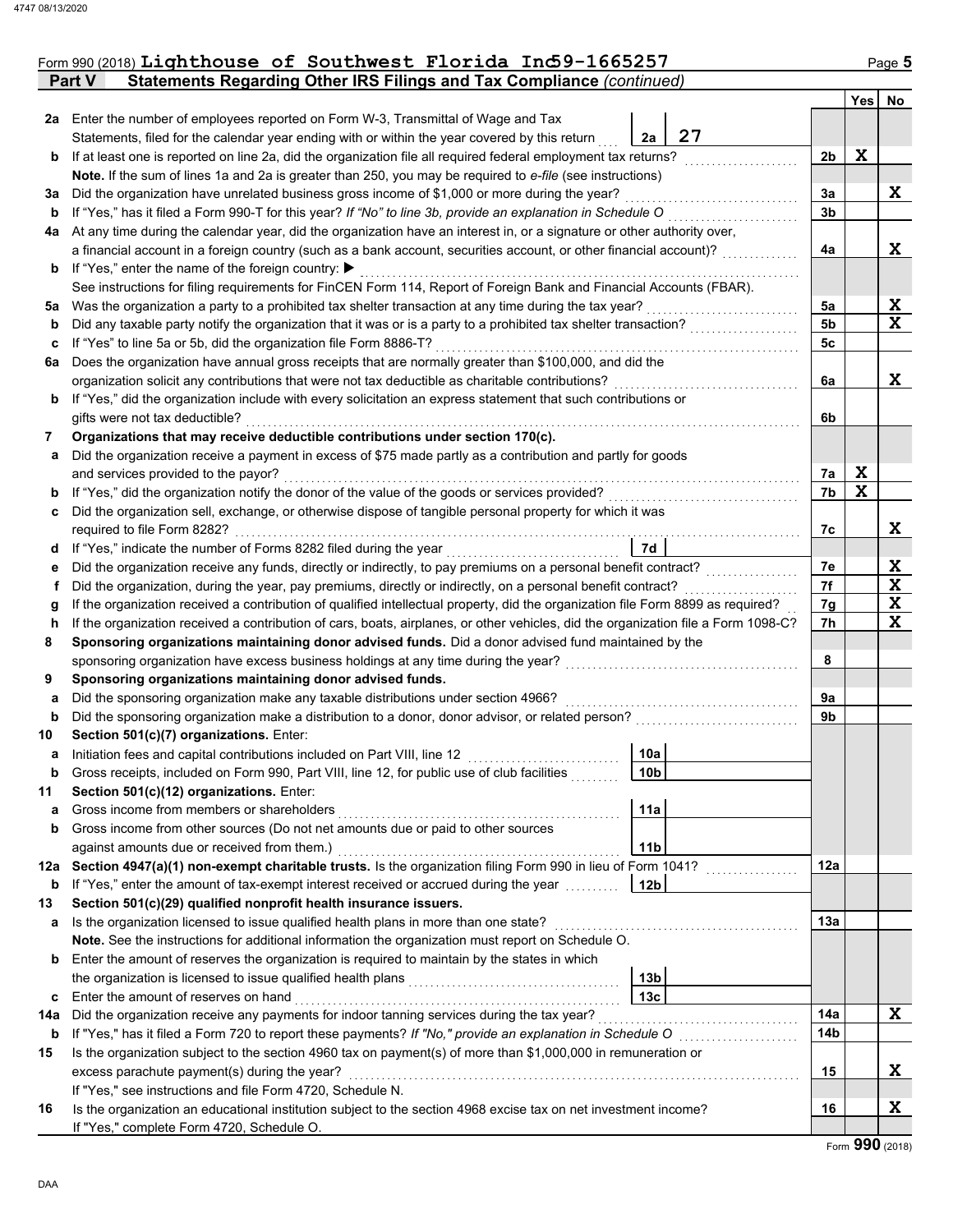|     | Governance, Management, and Disclosure For each "Yes" response to lines 2 through 7b below, and for a "No"<br>Part VI<br>response to line 8a, 8b, or 10b below, describe the circumstances, processes, or changes in Schedule O. See instructions. |    |   |                 |                  |               |
|-----|----------------------------------------------------------------------------------------------------------------------------------------------------------------------------------------------------------------------------------------------------|----|---|-----------------|------------------|---------------|
|     |                                                                                                                                                                                                                                                    |    |   |                 |                  |               |
|     |                                                                                                                                                                                                                                                    |    |   |                 |                  | $ {\bf X} $   |
|     | <b>Section A. Governing Body and Management</b>                                                                                                                                                                                                    |    |   |                 |                  |               |
|     |                                                                                                                                                                                                                                                    |    |   |                 | Yes              | <b>No</b>     |
| 1a  | Enter the number of voting members of the governing body at the end of the tax year                                                                                                                                                                | 1a | 8 |                 |                  |               |
|     | If there are material differences in voting rights among members of the governing body, or                                                                                                                                                         |    |   |                 |                  |               |
|     | if the governing body delegated broad authority to an executive committee or similar                                                                                                                                                               |    |   |                 |                  |               |
|     | committee, explain in Schedule O.                                                                                                                                                                                                                  |    |   |                 |                  |               |
|     | Enter the number of voting members included in line 1a, above, who are independent                                                                                                                                                                 | 1b | 8 |                 |                  |               |
| 2   | Did any officer, director, trustee, or key employee have a family relationship or a business relationship with                                                                                                                                     |    |   |                 |                  |               |
|     | any other officer, director, trustee, or key employee?                                                                                                                                                                                             |    |   | $\mathbf{2}$    |                  | X             |
| 3   | Did the organization delegate control over management duties customarily performed by or under the direct                                                                                                                                          |    |   |                 |                  |               |
|     | supervision of officers, directors, or trustees, or key employees to a management company or other person?                                                                                                                                         |    |   | 3               |                  | X             |
| 4   | Did the organization make any significant changes to its governing documents since the prior Form 990 was filed?                                                                                                                                   |    |   | 4               | $\mathbf x$      |               |
| 5   | Did the organization become aware during the year of a significant diversion of the organization's assets?                                                                                                                                         |    |   | 5               |                  | $\frac{X}{X}$ |
| 6   | Did the organization have members or stockholders?                                                                                                                                                                                                 |    |   | 6               |                  |               |
| 7a  | Did the organization have members, stockholders, or other persons who had the power to elect or appoint                                                                                                                                            |    |   |                 |                  |               |
|     | one or more members of the governing body?                                                                                                                                                                                                         |    |   | 7a              |                  | X             |
| b   | Are any governance decisions of the organization reserved to (or subject to approval by) members,                                                                                                                                                  |    |   |                 |                  |               |
|     | stockholders, or persons other than the governing body?                                                                                                                                                                                            |    |   | 7b              |                  | X             |
| 8   | Did the organization contemporaneously document the meetings held or written actions undertaken during the year by the following:                                                                                                                  |    |   |                 |                  |               |
| a   | The governing body?                                                                                                                                                                                                                                |    |   | 8a              | X<br>$\mathbf x$ |               |
| b   | Each committee with authority to act on behalf of the governing body?<br>Is there any officer, director, trustee, or key employee listed in Part VII, Section A, who cannot be reached at                                                          |    |   | 8b              |                  |               |
| 9   | the organization's mailing address? If "Yes," provide the names and addresses in Schedule O                                                                                                                                                        |    |   | 9               |                  | X             |
|     | Section B. Policies (This Section B requests information about policies not required by the Internal Revenue Code.)                                                                                                                                |    |   |                 |                  |               |
|     |                                                                                                                                                                                                                                                    |    |   |                 | <b>Yes</b>       | No            |
| 10a | Did the organization have local chapters, branches, or affiliates?                                                                                                                                                                                 |    |   | 10a             |                  | $\mathbf x$   |
| b   | If "Yes," did the organization have written policies and procedures governing the activities of such chapters,                                                                                                                                     |    |   |                 |                  |               |
|     | affiliates, and branches to ensure their operations are consistent with the organization's exempt purposes?                                                                                                                                        |    |   | 10b             |                  |               |
|     | Has the organization provided a complete copy of this Form 990 to all members of its governing body before filing the form?                                                                                                                        |    |   | 11a             | X                |               |
| b   | Describe in Schedule O the process, if any, used by the organization to review this Form 990.                                                                                                                                                      |    |   |                 |                  |               |
| 12a | Did the organization have a written conflict of interest policy? If "No," go to line 13                                                                                                                                                            |    |   | 12a             | X                |               |
| b   | Were officers, directors, or trustees, and key employees required to disclose annually interests that could give rise to conflicts?                                                                                                                |    |   | 12 <sub>b</sub> | $\mathbf x$      |               |
| c   | Did the organization regularly and consistently monitor and enforce compliance with the policy? If "Yes,"                                                                                                                                          |    |   |                 |                  |               |
|     | describe in Schedule O how this was done                                                                                                                                                                                                           |    |   | 12 <sub>c</sub> | X                |               |
| 13  | Did the organization have a written whistleblower policy?                                                                                                                                                                                          |    |   | 13              | $\mathbf x$      |               |
| 14  | Did the organization have a written document retention and destruction policy?                                                                                                                                                                     |    |   | 14              | X                |               |

| 17 List the states with which a copy of this Form 990 is required to be filed $\triangleright$ None |  |
|-----------------------------------------------------------------------------------------------------|--|
|                                                                                                     |  |

organization's exempt status with respect to such arrangements?

If "Yes" to line 15a or 15b, describe the process in Schedule O (see instructions).

| 18 | Section 6104 requires an organization to make its Forms 1023 (1024 or 1024-A if applicable), 990, and 990-T (Section 501(c)          |
|----|--------------------------------------------------------------------------------------------------------------------------------------|
|    | (3) only) available for public inspection. Indicate how you made these available. Check all that apply.                              |
|    | <b>X</b> Own website <b>X</b> Another's website <b>X</b> Upon request $\Box$ Other (explain in Schedule O)                           |
| 19 | Describe in Schedule O whether (and if so, how) the organization made its governing documents, conflict of interest policy, and      |
|    | financial statements available to the public during the tax year.                                                                    |
| 20 | State the name, address, and telephone number of the person who possesses the organization's books and records $\blacktriangleright$ |

**a** The organization's CEO, Executive Director, or top management official <sub>…………………………………………………………</sub> **b** Other officers or key employees of the organization **with the contained a set of the organization** 

with a taxable entity during the year? . . . . . . . . . . . . . . . . . . . . . . . . . . . . . . . . . . . . . . . . . . . . . . . . . . . . . . . . . . . . . . . . . . . . . . . . . . . . . . . . . . . . . . . . . . . . . .

**16a** Did the organization invest in, contribute assets to, or participate in a joint venture or similar arrangement

Did the process for determining compensation of the following persons include a review and approval by independent persons, comparability data, and contemporaneous substantiation of the deliberation and decision?

**b** If "Yes," did the organization follow a written policy or procedure requiring the organization to evaluate its

participation in joint venture arrangements under applicable federal tax law, and take steps to safeguard the

| Dotty St. Amand |  |  |
|-----------------|--|--|
|-----------------|--|--|

**North Fort Myers FL 33903 239-997-7797**

**Section C. Disclosure**

**Dotty St. Amand 35 W Mariana Avenue**

**15a 15b** **X**

**X**

**X**

**16a**

**16b**

**15**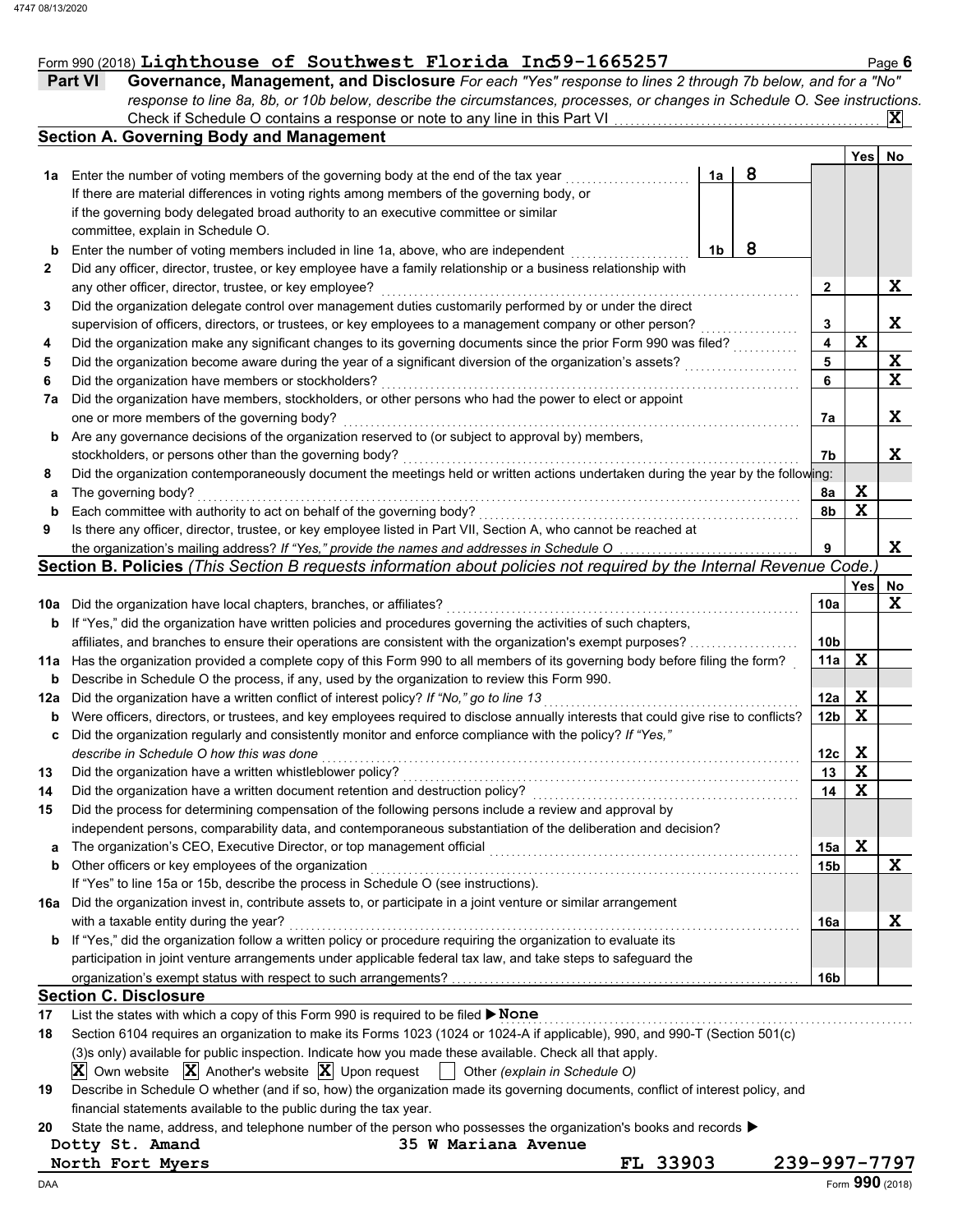### Form 990 (2018) Lighthouse of Southwest Florida Ind59-1665257 Page 7

| Part VII Compensation of Officers, Directors, Trustees, Key Employees, Highest Compensated Employees, and |  |  |                          |
|-----------------------------------------------------------------------------------------------------------|--|--|--------------------------|
| <b>Independent Contractors</b>                                                                            |  |  | $\overline{\phantom{0}}$ |

Check if Schedule O contains a response or note to any line in this Part VII

### **Section A. Officers, Directors, Trustees, Key Employees, and Highest Compensated Employees**

**1a** Complete this table for all persons required to be listed. Report compensation for the calendar year ending with or within the organization's tax year.

■ List all of the organization's **current** officers, directors, trustees (whether individuals or organizations), regardless of amount of compensation. Enter -0- in columns (D), (E), and (F) if no compensation was paid.

● List all of the organization's <mark>current</mark> key employees, if any. See instructions for definition of "key employee."<br>● List the organization's five **current** highest compensated employees (other than an officer, director, • List the organization's five current highest compensated employees (other than an officer, director, trustee, or key employee)

who received reportable compensation (Box 5 of Form W-2 and/or Box 7 of Form 1099-MISC) of more than \$100,000 from the organization and any related organizations.

• List all of the organization's **former** officers, key employees, and highest compensated employees who received more than<br>00,000 of reportable compensation from the organization and any related erganizations. \$100,000 of reportable compensation from the organization and any related organizations.

• List all of the organization's **former directors or trustees** that received, in the capacity as a former director or trustee of the organization, more than \$10,000 of reportable compensation from the organization and any related organizations. List persons in the following order: individual trustees or directors; institutional trustees; officers; key employees; highest compensated employees; and former such persons.

 $\vert\,\,\vert$  Check this box if neither the organization nor any related organization compensated any current officer, director, or trustee.

| (A)<br>Name and Title              | (B)<br>Average<br>hours per<br>week<br>(list any<br>hours for<br>related<br>organizations<br>below dotted<br>line) | Individual trustee<br>or director | Institutional trustee | Officer     | (C)<br>Position<br>Key employee | (do not check more than one<br>box, unless person is both an<br>officer and a director/trustee)<br>Highest compensated<br>employee | Former | (D)<br>Reportable<br>compensation<br>from<br>the<br>organization<br>(W-2/1099-MISC) | (E)<br>Reportable<br>compensation from<br>related<br>organizations<br>(W-2/1099-MISC) | (F)<br>Estimated<br>amount of<br>other<br>compensation<br>from the<br>organization<br>and related<br>organizations |
|------------------------------------|--------------------------------------------------------------------------------------------------------------------|-----------------------------------|-----------------------|-------------|---------------------------------|------------------------------------------------------------------------------------------------------------------------------------|--------|-------------------------------------------------------------------------------------|---------------------------------------------------------------------------------------|--------------------------------------------------------------------------------------------------------------------|
| (1) Brian Sykes                    |                                                                                                                    |                                   |                       |             |                                 |                                                                                                                                    |        |                                                                                     |                                                                                       |                                                                                                                    |
| President                          | 2.00<br>0.00                                                                                                       | $\mathbf x$                       |                       | $\mathbf x$ |                                 |                                                                                                                                    |        | 0                                                                                   | $\mathbf 0$                                                                           | 0                                                                                                                  |
| $(2)$ Jill Turner                  |                                                                                                                    |                                   |                       |             |                                 |                                                                                                                                    |        |                                                                                     |                                                                                       |                                                                                                                    |
|                                    | 2.00                                                                                                               |                                   |                       |             |                                 |                                                                                                                                    |        |                                                                                     |                                                                                       |                                                                                                                    |
| Vice President<br>(3) Sheila Clark | 0.00                                                                                                               | $\mathbf x$                       |                       | $\mathbf x$ |                                 |                                                                                                                                    |        | 0                                                                                   | $\mathbf 0$                                                                           | $\mathbf 0$                                                                                                        |
|                                    | 2.00                                                                                                               |                                   |                       |             |                                 |                                                                                                                                    |        |                                                                                     |                                                                                       |                                                                                                                    |
| Secretary<br>(4) Norman Turiano    | 0.00                                                                                                               | $\mathbf x$                       |                       | $\mathbf x$ |                                 |                                                                                                                                    |        | 0                                                                                   | $\mathbf 0$                                                                           | $\mathbf 0$                                                                                                        |
|                                    | 2.00                                                                                                               |                                   |                       |             |                                 |                                                                                                                                    |        |                                                                                     |                                                                                       |                                                                                                                    |
| Treasurer                          | 0.00                                                                                                               | $\mathbf x$                       |                       | $\mathbf x$ |                                 |                                                                                                                                    |        | 0                                                                                   | 0                                                                                     | $\mathbf 0$                                                                                                        |
| $(5)$ Evan Connell                 | 1.00                                                                                                               |                                   |                       |             |                                 |                                                                                                                                    |        |                                                                                     |                                                                                       |                                                                                                                    |
| Director                           | 0.00                                                                                                               | $\mathbf x$                       |                       |             |                                 |                                                                                                                                    |        | 0                                                                                   | $\mathbf 0$                                                                           | $\mathbf 0$                                                                                                        |
| (6) Arthur "Chip" McElroy          | 1.00                                                                                                               |                                   |                       |             |                                 |                                                                                                                                    |        |                                                                                     |                                                                                       |                                                                                                                    |
| Director                           | 0.00                                                                                                               | $\mathbf x$                       |                       |             |                                 |                                                                                                                                    |        | 0                                                                                   | $\mathbf 0$                                                                           | $\mathbf 0$                                                                                                        |
| (7) Jack Green                     |                                                                                                                    |                                   |                       |             |                                 |                                                                                                                                    |        |                                                                                     |                                                                                       |                                                                                                                    |
| Director                           | 1.00<br>0.00                                                                                                       | $\mathbf x$                       |                       |             |                                 |                                                                                                                                    |        | 0                                                                                   | 0                                                                                     | $\mathbf 0$                                                                                                        |
| (8) Gwynetta Gittens               |                                                                                                                    |                                   |                       |             |                                 |                                                                                                                                    |        |                                                                                     |                                                                                       |                                                                                                                    |
|                                    | 1.00                                                                                                               |                                   |                       |             |                                 |                                                                                                                                    |        |                                                                                     |                                                                                       |                                                                                                                    |
| Director<br>(9) Dotty St. Amand    | 0.00                                                                                                               | $\mathbf x$                       |                       |             |                                 |                                                                                                                                    |        | 0                                                                                   | $\mathbf 0$                                                                           | $\mathbf 0$                                                                                                        |
|                                    | 40.00                                                                                                              |                                   |                       |             |                                 |                                                                                                                                    |        |                                                                                     |                                                                                       |                                                                                                                    |
| <b>CEO</b>                         | 0.00                                                                                                               |                                   |                       | $\mathbf x$ |                                 |                                                                                                                                    |        | 18,269                                                                              | 0                                                                                     | $\mathbf 0$                                                                                                        |
| (10) Dawn Kilgore                  |                                                                                                                    |                                   |                       |             |                                 |                                                                                                                                    |        |                                                                                     |                                                                                       |                                                                                                                    |
|                                    | 40.00                                                                                                              |                                   |                       |             |                                 |                                                                                                                                    |        |                                                                                     |                                                                                       |                                                                                                                    |
| <b>CFO</b>                         | 0.00                                                                                                               |                                   |                       | $\mathbf x$ |                                 |                                                                                                                                    |        | 0                                                                                   | 0                                                                                     | $\mathbf 0$                                                                                                        |
| (11)                               |                                                                                                                    |                                   |                       |             |                                 |                                                                                                                                    |        |                                                                                     |                                                                                       |                                                                                                                    |
|                                    |                                                                                                                    |                                   |                       |             |                                 |                                                                                                                                    |        |                                                                                     |                                                                                       |                                                                                                                    |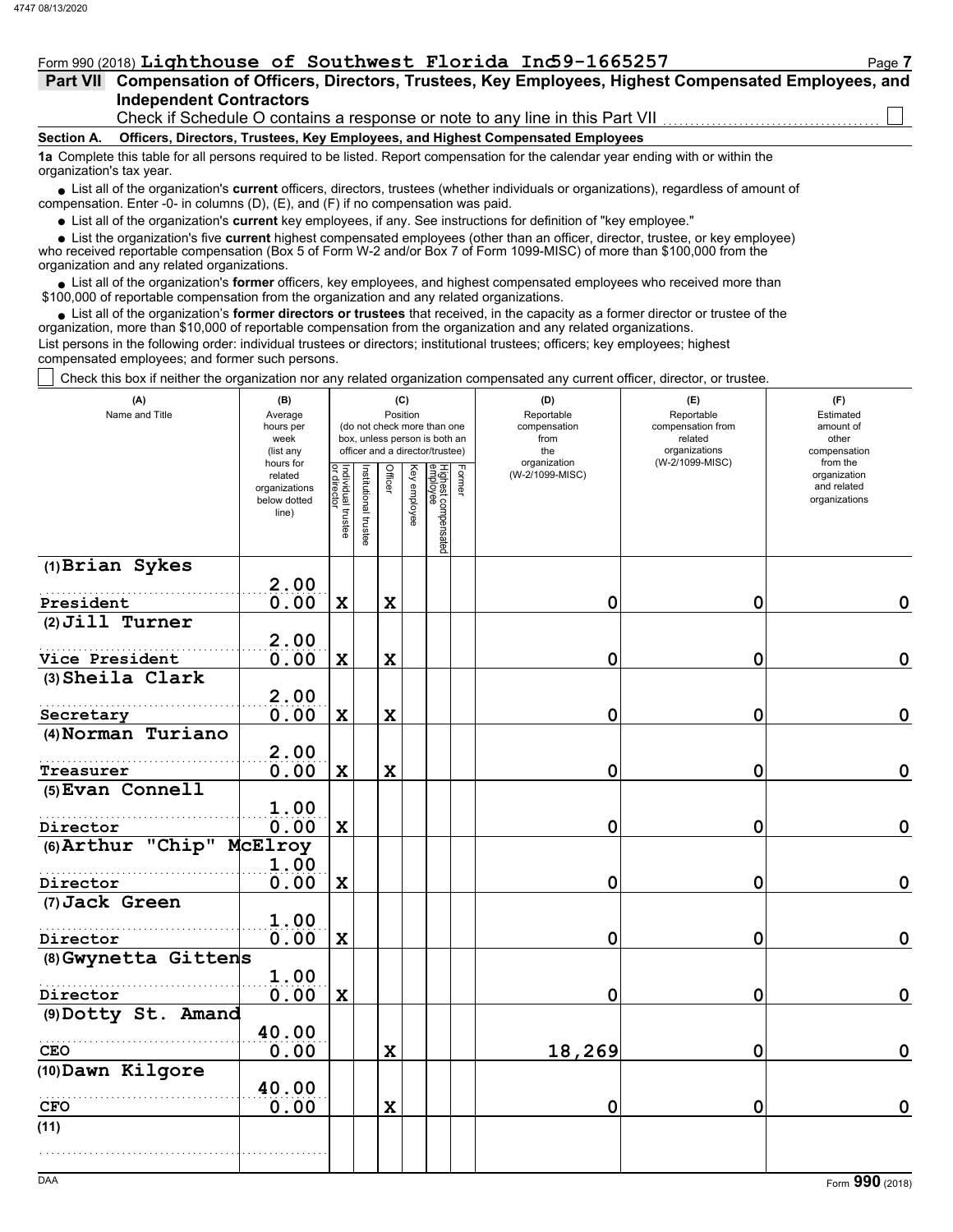| <b>Part VII</b> |                                                                                                                                                                       |                                                               |                                   |                       |         |                 |                                                                                                 |        | Section A. Officers, Directors, Trustees, Key Employees, and Highest Compensated Employees (continued)                                                                                                                                                                                                                           |                                                                                       |                                                                    |
|-----------------|-----------------------------------------------------------------------------------------------------------------------------------------------------------------------|---------------------------------------------------------------|-----------------------------------|-----------------------|---------|-----------------|-------------------------------------------------------------------------------------------------|--------|----------------------------------------------------------------------------------------------------------------------------------------------------------------------------------------------------------------------------------------------------------------------------------------------------------------------------------|---------------------------------------------------------------------------------------|--------------------------------------------------------------------|
|                 | (A)<br>Name and title                                                                                                                                                 | (B)<br>Average<br>hours per<br>week<br>(list any<br>hours for |                                   |                       |         | (C)<br>Position | (do not check more than one<br>box, unless person is both an<br>officer and a director/trustee) |        | (D)<br>Reportable<br>compensation<br>from<br>the<br>organization                                                                                                                                                                                                                                                                 | (E)<br>Reportable<br>compensation from<br>related<br>organizations<br>(W-2/1099-MISC) | (F)<br>Estimated<br>amount of<br>other<br>compensation<br>from the |
|                 |                                                                                                                                                                       | related<br>organizations<br>below dotted<br>line)             | Individual trustee<br>or director | Institutional trustee | Officer | Key employee    | Highest compensatec<br>employee                                                                 | Former | (W-2/1099-MISC)                                                                                                                                                                                                                                                                                                                  |                                                                                       | organization<br>and related<br>organizations                       |
|                 |                                                                                                                                                                       |                                                               |                                   |                       |         |                 |                                                                                                 |        |                                                                                                                                                                                                                                                                                                                                  |                                                                                       |                                                                    |
|                 |                                                                                                                                                                       |                                                               |                                   |                       |         |                 |                                                                                                 |        |                                                                                                                                                                                                                                                                                                                                  |                                                                                       |                                                                    |
|                 |                                                                                                                                                                       |                                                               |                                   |                       |         |                 |                                                                                                 |        |                                                                                                                                                                                                                                                                                                                                  |                                                                                       |                                                                    |
|                 |                                                                                                                                                                       |                                                               |                                   |                       |         |                 |                                                                                                 |        |                                                                                                                                                                                                                                                                                                                                  |                                                                                       |                                                                    |
|                 |                                                                                                                                                                       |                                                               |                                   |                       |         |                 |                                                                                                 |        |                                                                                                                                                                                                                                                                                                                                  |                                                                                       |                                                                    |
|                 |                                                                                                                                                                       |                                                               |                                   |                       |         |                 |                                                                                                 |        |                                                                                                                                                                                                                                                                                                                                  |                                                                                       |                                                                    |
|                 |                                                                                                                                                                       |                                                               |                                   |                       |         |                 |                                                                                                 |        |                                                                                                                                                                                                                                                                                                                                  |                                                                                       |                                                                    |
|                 |                                                                                                                                                                       |                                                               |                                   |                       |         |                 |                                                                                                 |        |                                                                                                                                                                                                                                                                                                                                  |                                                                                       |                                                                    |
|                 | 1b Sub-total<br>c Total from continuation sheets to Part VII, Section A                                                                                               |                                                               |                                   |                       |         |                 |                                                                                                 |        | 18,269                                                                                                                                                                                                                                                                                                                           |                                                                                       |                                                                    |
|                 |                                                                                                                                                                       |                                                               |                                   |                       |         |                 |                                                                                                 |        | 18,269                                                                                                                                                                                                                                                                                                                           |                                                                                       |                                                                    |
| $\mathbf{2}$    | reportable compensation from the organization $\mathbf{D}$                                                                                                            |                                                               |                                   |                       |         |                 |                                                                                                 |        | Total number of individuals (including but not limited to those listed above) who received more than \$100,000 of                                                                                                                                                                                                                |                                                                                       |                                                                    |
| 3<br>4          | employee on line 1a? If "Yes," complete Schedule J for such individual                                                                                                |                                                               |                                   |                       |         |                 |                                                                                                 |        | Did the organization list any former officer, director, or trustee, key employee, or highest compensated<br>For any individual listed on line 1a, is the sum of reportable compensation and other compensation from the<br>organization and related organizations greater than \$150,000? If "Yes," complete Schedule J for such |                                                                                       | Yes<br>$\overline{N}$<br>X<br>3                                    |
| 5               | individual<br>for services rendered to the organization? If "Yes," complete Schedule J for such person                                                                |                                                               |                                   |                       |         |                 |                                                                                                 |        | ndividual<br>Did any person listed on line 1a receive or accrue compensation from any unrelated organization or individual                                                                                                                                                                                                       |                                                                                       | X<br>4<br>X<br>5                                                   |
|                 | <b>Section B. Independent Contractors</b>                                                                                                                             |                                                               |                                   |                       |         |                 |                                                                                                 |        |                                                                                                                                                                                                                                                                                                                                  |                                                                                       |                                                                    |
| 1               |                                                                                                                                                                       |                                                               |                                   |                       |         |                 |                                                                                                 |        | Complete this table for your five highest compensated independent contractors that received more than \$100,000 of<br>compensation from the organization. Report compensation for the calendar year ending with or within the organization's tax year.                                                                           |                                                                                       |                                                                    |
|                 |                                                                                                                                                                       | (A)<br>Name and business address                              |                                   |                       |         |                 |                                                                                                 |        |                                                                                                                                                                                                                                                                                                                                  | (B)<br>Description of services                                                        | (C)<br>Compensation                                                |
|                 |                                                                                                                                                                       |                                                               |                                   |                       |         |                 |                                                                                                 |        |                                                                                                                                                                                                                                                                                                                                  |                                                                                       |                                                                    |
|                 |                                                                                                                                                                       |                                                               |                                   |                       |         |                 |                                                                                                 |        |                                                                                                                                                                                                                                                                                                                                  |                                                                                       |                                                                    |
|                 |                                                                                                                                                                       |                                                               |                                   |                       |         |                 |                                                                                                 |        |                                                                                                                                                                                                                                                                                                                                  |                                                                                       |                                                                    |
|                 |                                                                                                                                                                       |                                                               |                                   |                       |         |                 |                                                                                                 |        |                                                                                                                                                                                                                                                                                                                                  |                                                                                       |                                                                    |
| 2               | Total number of independent contractors (including but not limited to those listed above) who<br>received more than \$100,000 of compensation from the organization ▶ |                                                               |                                   |                       |         |                 |                                                                                                 |        |                                                                                                                                                                                                                                                                                                                                  | 0                                                                                     |                                                                    |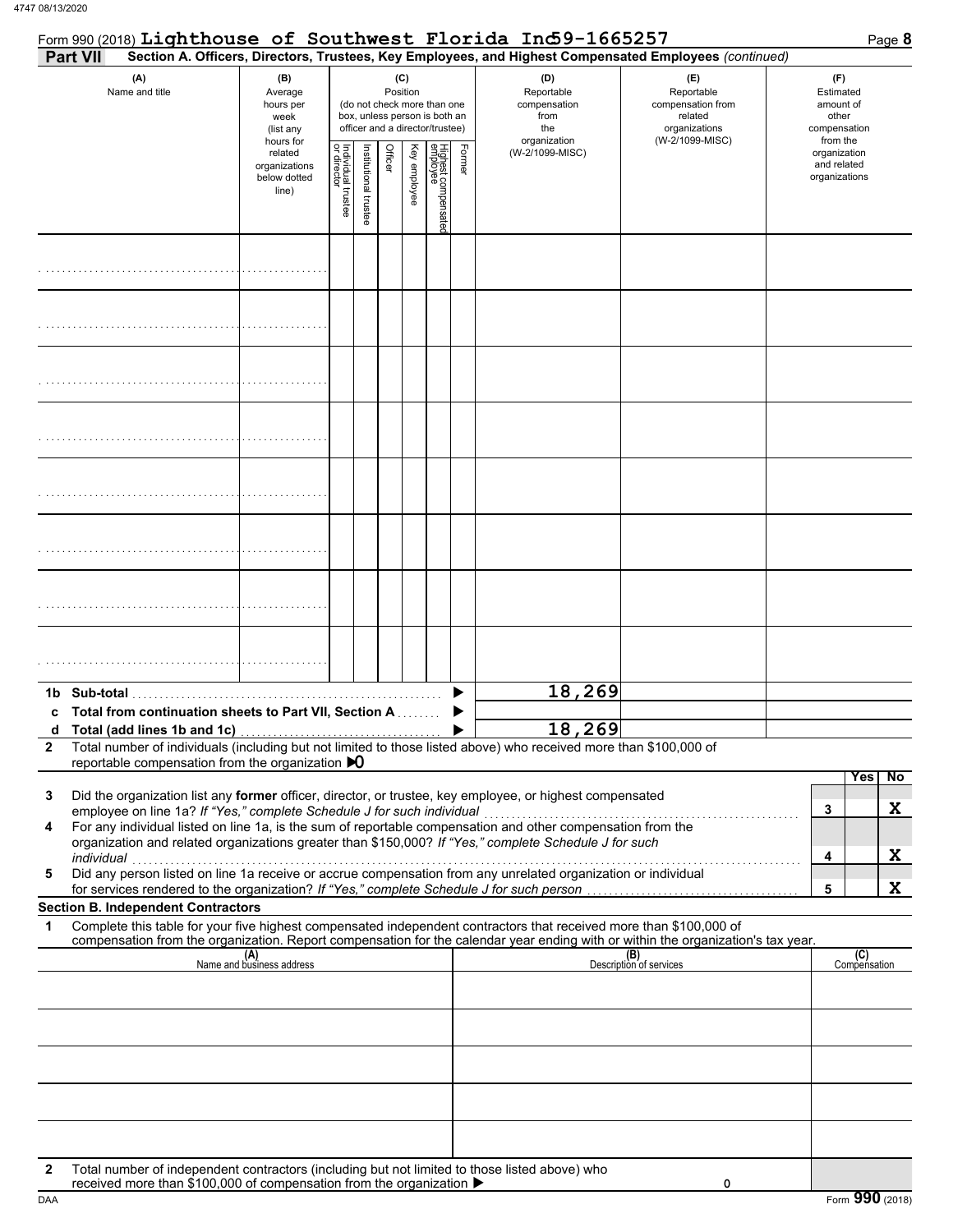## Form 990 (2018) Lighthouse of Southwest Florida Ind59-1665257 Page 9

### **Part VIII Statement of Revenue**

|                                                                                                                                      |     |                                                            |                                                     |                |                       | Check if Schedule O contains a response or note to any line in this Part VIII<br>(A)<br>Total revenue | (B)<br>Related or<br>exempt | (C)<br>Unrelated<br>business | (D)<br>Revenue<br>excluded from tax |
|--------------------------------------------------------------------------------------------------------------------------------------|-----|------------------------------------------------------------|-----------------------------------------------------|----------------|-----------------------|-------------------------------------------------------------------------------------------------------|-----------------------------|------------------------------|-------------------------------------|
|                                                                                                                                      |     |                                                            |                                                     |                |                       |                                                                                                       | function<br>revenue         | revenue                      | under sections<br>512-514           |
|                                                                                                                                      |     | 1a Federated campaigns                                     |                                                     | 1a             | 76,625                |                                                                                                       |                             |                              |                                     |
|                                                                                                                                      |     | <b>b</b> Membership dues                                   |                                                     | 1 <sub>b</sub> |                       |                                                                                                       |                             |                              |                                     |
|                                                                                                                                      |     | c Fundraising events                                       |                                                     | 1c             |                       |                                                                                                       |                             |                              |                                     |
|                                                                                                                                      |     | d Related organizations                                    |                                                     | 1 <sub>d</sub> |                       |                                                                                                       |                             |                              |                                     |
|                                                                                                                                      |     | <b>e</b> Government grants (contributions)                 |                                                     | 1e             | 945,271               |                                                                                                       |                             |                              |                                     |
|                                                                                                                                      |     | f All other contributions, gifts, grants,                  |                                                     |                |                       |                                                                                                       |                             |                              |                                     |
|                                                                                                                                      |     |                                                            | and similar amounts not included above              | 1f             | 244,406               |                                                                                                       |                             |                              |                                     |
|                                                                                                                                      |     |                                                            | g Noncash contributions included in lines 1a-1f: \$ |                | 42, 437               |                                                                                                       |                             |                              |                                     |
|                                                                                                                                      |     |                                                            | h Total. Add lines 1a-1f                            |                | $\blacktriangleright$ | 1,266,302                                                                                             |                             |                              |                                     |
|                                                                                                                                      |     |                                                            |                                                     |                | <b>Busn. Code</b>     |                                                                                                       |                             |                              |                                     |
|                                                                                                                                      | 2a  |                                                            | Program service fees                                |                |                       | 6,294                                                                                                 | 6,294                       |                              |                                     |
|                                                                                                                                      |     |                                                            |                                                     |                |                       |                                                                                                       |                             |                              |                                     |
|                                                                                                                                      |     |                                                            |                                                     |                |                       |                                                                                                       |                             |                              |                                     |
|                                                                                                                                      |     |                                                            |                                                     |                |                       |                                                                                                       |                             |                              |                                     |
|                                                                                                                                      |     |                                                            |                                                     |                |                       |                                                                                                       |                             |                              |                                     |
|                                                                                                                                      |     |                                                            | f All other program service revenue                 |                |                       |                                                                                                       |                             |                              |                                     |
| Program Service Revenu <mark>¢</mark> Contributions, Gifts, Grants<br>Program Service Revenu∮and Other Similar Amount <mark>s</mark> |     |                                                            |                                                     |                | ▶                     | 6,294                                                                                                 |                             |                              |                                     |
|                                                                                                                                      | 3   |                                                            | Investment income (including dividends, interest,   |                |                       |                                                                                                       |                             |                              |                                     |
|                                                                                                                                      |     | and other similar amounts)                                 |                                                     |                |                       | 18,307                                                                                                |                             |                              | 18,307                              |
|                                                                                                                                      |     |                                                            | Income from investment of tax-exempt bond proceed   |                |                       |                                                                                                       |                             |                              |                                     |
|                                                                                                                                      | 4   |                                                            |                                                     |                |                       |                                                                                                       |                             |                              |                                     |
|                                                                                                                                      | 5   |                                                            | (i) Real                                            |                | (ii) Personal         |                                                                                                       |                             |                              |                                     |
|                                                                                                                                      |     |                                                            |                                                     |                |                       |                                                                                                       |                             |                              |                                     |
|                                                                                                                                      | 6a  | Gross rents                                                |                                                     |                |                       |                                                                                                       |                             |                              |                                     |
|                                                                                                                                      | b   | Less: rental exps.                                         |                                                     |                |                       |                                                                                                       |                             |                              |                                     |
|                                                                                                                                      | c   | Rental inc. or (loss)                                      |                                                     |                |                       |                                                                                                       |                             |                              |                                     |
|                                                                                                                                      | d   | Net rental income or (loss)<br><b>7a</b> Gross amount from |                                                     |                |                       |                                                                                                       |                             |                              |                                     |
|                                                                                                                                      |     | sales of assets                                            | (i) Securities                                      | 39,918         | (ii) Other            |                                                                                                       |                             |                              |                                     |
|                                                                                                                                      |     | other than inventory                                       |                                                     |                |                       |                                                                                                       |                             |                              |                                     |
|                                                                                                                                      |     | <b>b</b> Less: cost or other                               |                                                     | 28,152         |                       |                                                                                                       |                             |                              |                                     |
|                                                                                                                                      |     | basis & sales exps.                                        |                                                     | 11,766         |                       |                                                                                                       |                             |                              |                                     |
|                                                                                                                                      |     | c Gain or (loss)                                           |                                                     |                |                       |                                                                                                       | 11,766                      |                              |                                     |
|                                                                                                                                      | d   |                                                            |                                                     |                |                       | 11,766                                                                                                |                             |                              |                                     |
| ₾                                                                                                                                    |     |                                                            | 8a Gross income from fundraising events             |                |                       |                                                                                                       |                             |                              |                                     |
|                                                                                                                                      |     | (not including \$                                          |                                                     |                |                       |                                                                                                       |                             |                              |                                     |
|                                                                                                                                      |     |                                                            | of contributions reported on line 1c).              |                |                       |                                                                                                       |                             |                              |                                     |
| Other Reven                                                                                                                          |     | See Part IV, line 18                                       | .                                                   |                | 51,397<br>12,149      |                                                                                                       |                             |                              |                                     |
|                                                                                                                                      |     | <b>b</b> Less: direct expenses                             |                                                     |                |                       |                                                                                                       |                             |                              |                                     |
|                                                                                                                                      |     |                                                            | c Net income or (loss) from fundraising events      |                |                       | 39,248                                                                                                |                             |                              | 39,248                              |
|                                                                                                                                      |     |                                                            | 9a Gross income from gaming activities.             |                |                       |                                                                                                       |                             |                              |                                     |
|                                                                                                                                      |     |                                                            | See Part IV, line 19                                | a              |                       |                                                                                                       |                             |                              |                                     |
|                                                                                                                                      |     | <b>b</b> Less: direct expenses                             |                                                     | b              |                       |                                                                                                       |                             |                              |                                     |
|                                                                                                                                      |     |                                                            | c Net income or (loss) from gaming activities       |                |                       |                                                                                                       |                             |                              |                                     |
|                                                                                                                                      |     |                                                            | 10a Gross sales of inventory, less                  |                |                       |                                                                                                       |                             |                              |                                     |
|                                                                                                                                      |     | returns and allowances                                     |                                                     | а<br>a a a a a |                       |                                                                                                       |                             |                              |                                     |
|                                                                                                                                      |     | <b>b</b> Less: cost of goods sold                          |                                                     | b              | 5,028                 |                                                                                                       |                             |                              |                                     |
|                                                                                                                                      |     |                                                            | c Net income or (loss) from sales of inventory      |                |                       | $-5,028$                                                                                              | $-5,028$                    |                              |                                     |
|                                                                                                                                      |     |                                                            | Miscellaneous Revenue                               |                | <b>Busn. Code</b>     |                                                                                                       |                             |                              |                                     |
|                                                                                                                                      | 11a | Other                                                      |                                                     |                |                       | 8,849                                                                                                 |                             |                              | 8,849                               |
|                                                                                                                                      | b   |                                                            |                                                     |                |                       |                                                                                                       |                             |                              |                                     |
|                                                                                                                                      | c   |                                                            |                                                     |                |                       |                                                                                                       |                             |                              |                                     |
|                                                                                                                                      | d   |                                                            | All other revenue                                   |                |                       |                                                                                                       |                             |                              |                                     |
|                                                                                                                                      | е   | Total. Add lines 11a-11d                                   |                                                     |                |                       | 8,849                                                                                                 |                             |                              |                                     |
|                                                                                                                                      | 12  |                                                            | Total revenue. See instructions.                    |                |                       | $\overline{1,}345,738$                                                                                | 13,032                      | 0                            | 66,404                              |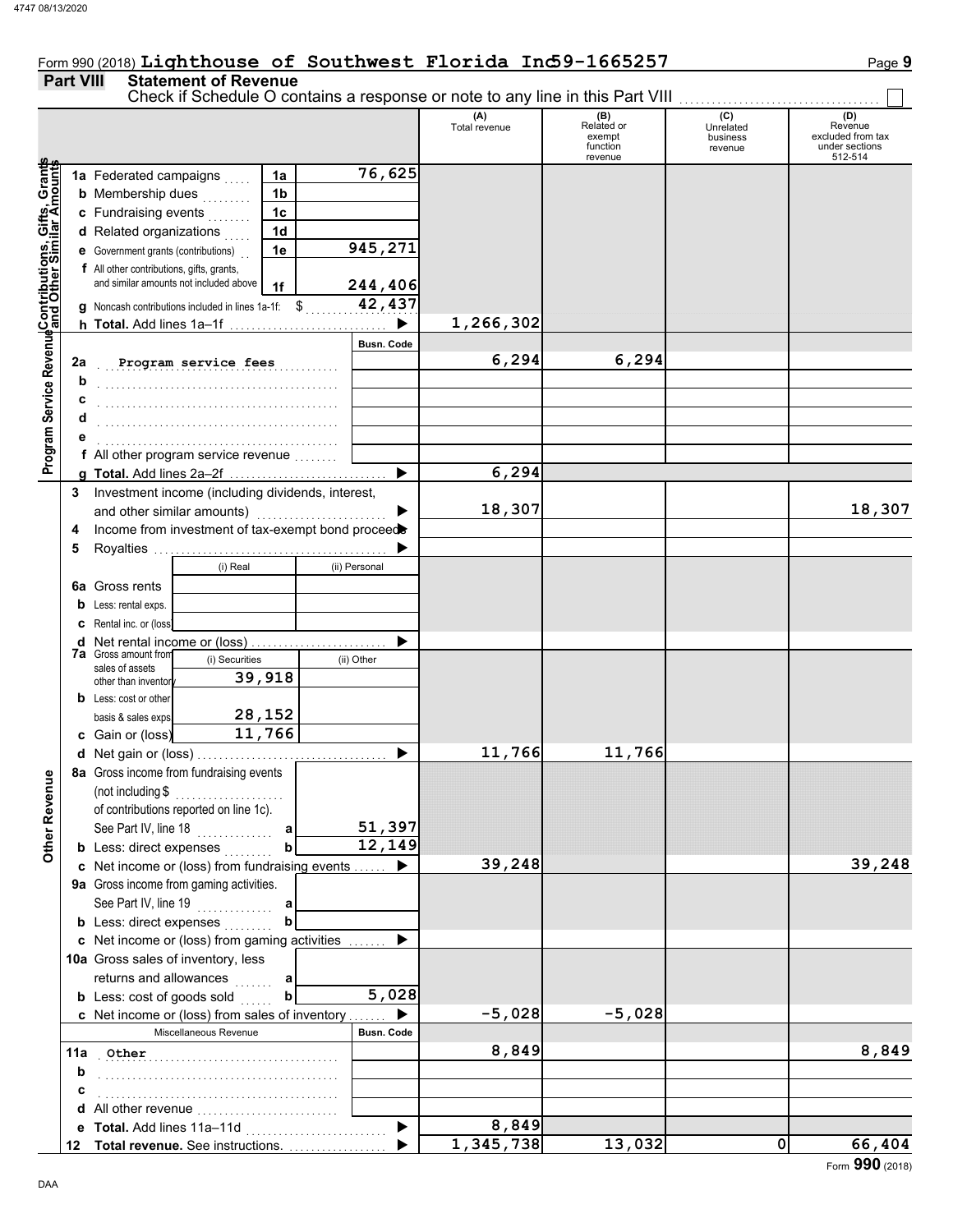## Form 990 (2018) Lighthouse of Southwest Florida Ind59-1665257 Page 10

**Part IX Statement of Functional Expenses**

|              | Section 501(c)(3) and 501(c)(4) organizations must complete all columns. All other organizations must complete column (A).<br>Check if Schedule O contains a response or note to any line in this Part IX                      |                |                             |                                    |                         |
|--------------|--------------------------------------------------------------------------------------------------------------------------------------------------------------------------------------------------------------------------------|----------------|-----------------------------|------------------------------------|-------------------------|
|              | Do not include amounts reported on lines 6b,                                                                                                                                                                                   | (A)            | (B)                         | (C)                                | (D)                     |
|              | 7b, 8b, 9b, and 10b of Part VIII.                                                                                                                                                                                              | Total expenses | Program service<br>expenses | Management and<br>general expenses | Fundraising<br>expenses |
| 1            | Grants and other assistance to domestic organizations                                                                                                                                                                          |                |                             |                                    |                         |
|              | and domestic governments. See Part IV, line 21                                                                                                                                                                                 |                |                             |                                    |                         |
| $\mathbf{2}$ | Grants and other assistance to domestic                                                                                                                                                                                        |                |                             |                                    |                         |
|              | individuals. See Part IV, line 22                                                                                                                                                                                              |                |                             |                                    |                         |
| 3            | Grants and other assistance to foreign                                                                                                                                                                                         |                |                             |                                    |                         |
|              | organizations, foreign governments, and foreign                                                                                                                                                                                |                |                             |                                    |                         |
|              | individuals. See Part IV, lines 15 and 16                                                                                                                                                                                      |                |                             |                                    |                         |
|              | Benefits paid to or for members                                                                                                                                                                                                |                |                             |                                    |                         |
| 5            | Compensation of current officers, directors,                                                                                                                                                                                   |                |                             |                                    |                         |
|              | trustees, and key employees                                                                                                                                                                                                    | 124,154        | 101,945                     | 3,577                              | 18,632                  |
| 6            | Compensation not included above, to disqualified                                                                                                                                                                               |                |                             |                                    |                         |
|              | persons (as defined under section 4958(f)(1)) and                                                                                                                                                                              |                |                             |                                    |                         |
|              | persons described in section 4958(c)(3)(B)                                                                                                                                                                                     |                |                             |                                    |                         |
| 7            | Other salaries and wages                                                                                                                                                                                                       | 664,382        | 642,660                     | 7,736                              | 13,986                  |
| 8            | Pension plan accruals and contributions (include                                                                                                                                                                               |                |                             |                                    |                         |
|              | section 401(k) and 403(b) employer contributions)                                                                                                                                                                              | 99,746         | 82,510                      | 12,338                             |                         |
| 9            | Other employee benefits                                                                                                                                                                                                        | 59,973         | $\overline{56}$ , 630       | 860                                | $\frac{4,898}{2,483}$   |
| 10<br>11     | Payroll taxes<br>Fees for services (non-employees):                                                                                                                                                                            |                |                             |                                    |                         |
| a            |                                                                                                                                                                                                                                |                |                             |                                    |                         |
| b            | Management<br>Legal                                                                                                                                                                                                            |                |                             |                                    |                         |
| c            |                                                                                                                                                                                                                                |                |                             |                                    |                         |
| d            | Lobbying                                                                                                                                                                                                                       |                |                             |                                    |                         |
| е            | Professional fundraising services. See Part IV, line 17                                                                                                                                                                        |                |                             |                                    |                         |
| f            | Investment management fees                                                                                                                                                                                                     | 3,776          |                             | 3,776                              |                         |
| g            | Other. (If line 11g amount exceeds 10% of line 25, column                                                                                                                                                                      |                |                             |                                    |                         |
|              | (A) amount, list line 11g expenses on Schedule O.)                                                                                                                                                                             | 38,879         |                             | 16,814                             | 373                     |
| 12           | Advertising and promotion [1] [1] [1] Advertising and promotion                                                                                                                                                                | 1,177          | $\frac{21,692}{596}$        |                                    | 581                     |
| 13           |                                                                                                                                                                                                                                | 2,732          | 2,155                       | 128                                | 449                     |
| 14           | Information technology<br>                                                                                                                                                                                                     |                |                             |                                    |                         |
| 15           |                                                                                                                                                                                                                                |                |                             |                                    |                         |
| 16           | Occupancy will be contained a series of the contact of the contact of the contact of the contact of the contact of the contact of the contact of the contact of the contact of the contact of the contact of the contact of th | 31,658         | 28,493                      | 1,582                              | 1,583                   |
| 17           | Travel                                                                                                                                                                                                                         |                |                             |                                    |                         |
| 18           | Payments of travel or entertainment expenses                                                                                                                                                                                   |                |                             |                                    |                         |
|              | for any federal, state, or local public officials                                                                                                                                                                              |                |                             |                                    |                         |
| 19           | Conferences, conventions, and meetings                                                                                                                                                                                         | 11,636         | 6,365                       | 5,058                              | 213                     |
| 20           | Interest                                                                                                                                                                                                                       |                |                             |                                    |                         |
| 21           | Payments to affiliates                                                                                                                                                                                                         |                |                             |                                    |                         |
| 22           | Depreciation, depletion, and amortization                                                                                                                                                                                      | 58,781         | 51,727                      | 3,527                              | $\frac{3,527}{2,059}$   |
| 23           | Insurance <b>Committee Committee Committee Committee</b>                                                                                                                                                                       | 41,173         | 37,055                      | 2,059                              |                         |
| 24           | Other expenses. Itemize expenses not covered                                                                                                                                                                                   |                |                             |                                    |                         |
|              | above (List miscellaneous expenses in line 24e. If<br>line 24e amount exceeds 10% of line 25, column                                                                                                                           |                |                             |                                    |                         |
|              | (A) amount, list line 24e expenses on Schedule O.)                                                                                                                                                                             |                |                             |                                    |                         |
| a            | Program                                                                                                                                                                                                                        | 48,293         | 42,249                      | 4,414                              | 1,630                   |
| b            | Repairs and maintenance                                                                                                                                                                                                        | 16,873         | 15,861                      | 506                                | 506                     |
| C            | Grant repayment                                                                                                                                                                                                                | 12, 293        | 10,817                      | 738                                | 738                     |
| d            | Supplies                                                                                                                                                                                                                       | 10,514         | 9,156                       | 1,170                              | 188                     |
| е            | All other expenses                                                                                                                                                                                                             | 21,437         | 14,434                      | 3,235                              | 3,768                   |
| 25           | Total functional expenses. Add lines 1 through 24e                                                                                                                                                                             | 1,247,477      | 1,124,345                   | 67,518                             | 55,614                  |
| 26           | Joint costs. Complete this line only if the                                                                                                                                                                                    |                |                             |                                    |                         |
|              | organization reported in column (B) joint costs<br>from a combined educational campaign and                                                                                                                                    |                |                             |                                    |                         |
|              | fundraising solicitation. Check here $\blacktriangleright$   if                                                                                                                                                                |                |                             |                                    |                         |
|              | following SOP 98-2 (ASC 958-720)                                                                                                                                                                                               |                |                             |                                    |                         |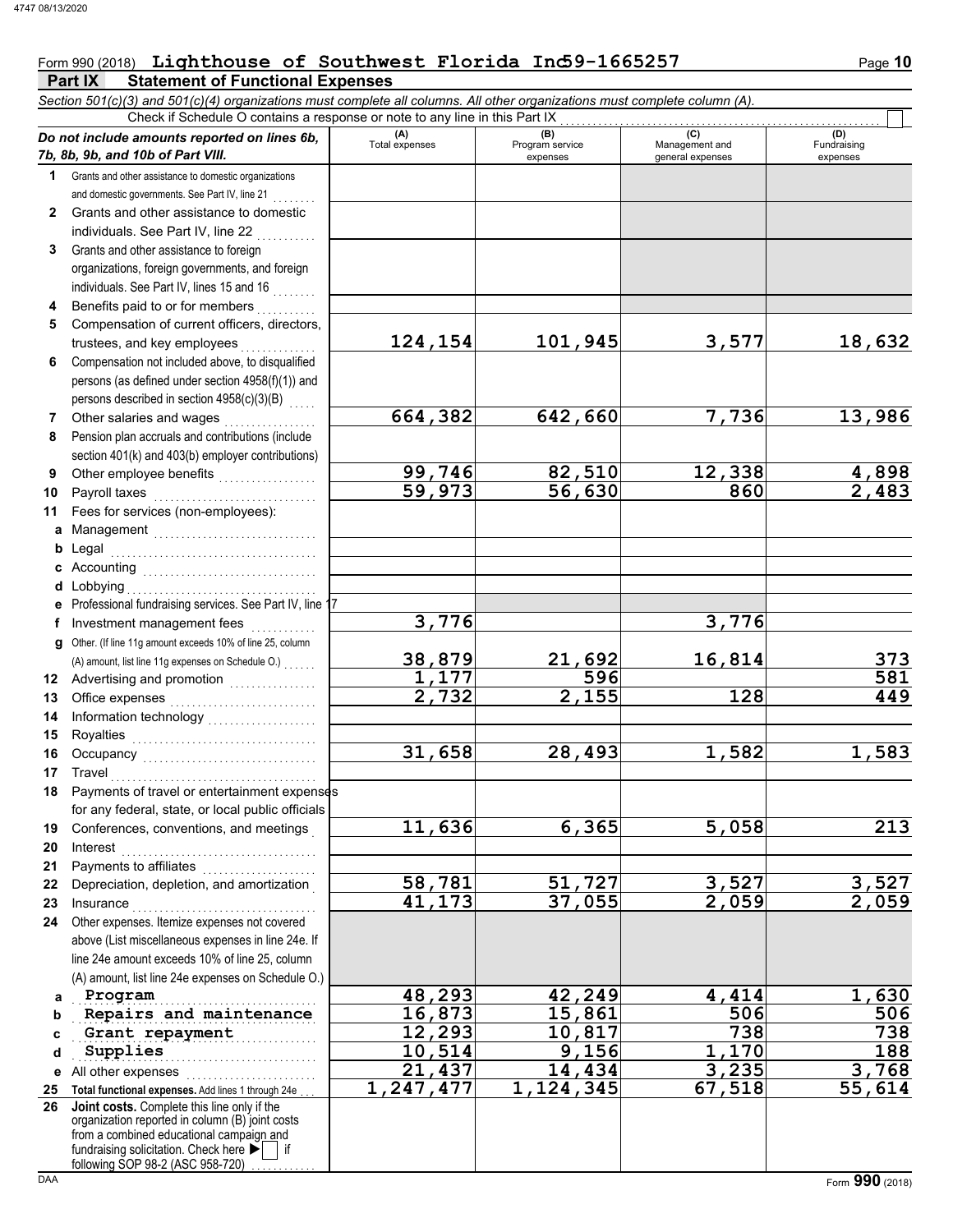### Form 990 (2018) Lighthouse of Southwest Florida Ind59-1665257 Page 11 **Part X** Balance Sheet

|                             |    | Check if Schedule O contains a response or note to any line in this Part X                            |                                                                                                                |                |                          |                 | $\overline{\mathbf{x}}$ |
|-----------------------------|----|-------------------------------------------------------------------------------------------------------|----------------------------------------------------------------------------------------------------------------|----------------|--------------------------|-----------------|-------------------------|
|                             |    |                                                                                                       |                                                                                                                |                | (A)<br>Beginning of year |                 | (B)<br>End of year      |
|                             | 1  | Cash-non-interest bearing                                                                             |                                                                                                                |                | 87,787                   | $\mathbf{1}$    | 167,667                 |
|                             | 2  |                                                                                                       |                                                                                                                |                | 73,234                   | $\mathbf 2$     | 60,640                  |
|                             | 3  |                                                                                                       |                                                                                                                |                | 94,079                   | 3               | 86,775                  |
|                             | 4  | Accounts receivable, net                                                                              |                                                                                                                |                | 694                      | 4               |                         |
|                             | 5  | Loans and other receivables from current and former officers, directors,                              |                                                                                                                |                |                          |                 |                         |
|                             |    | trustees, key employees, and highest compensated employees.                                           |                                                                                                                |                |                          |                 |                         |
|                             |    | Complete Part II of Schedule L                                                                        |                                                                                                                |                |                          | 5               |                         |
|                             | 6  | Loans and other receivables from other disqualified persons (as defined under section                 |                                                                                                                |                |                          |                 |                         |
|                             |    | 4958(f)(1)), persons described in section 4958(c)(3)(B), and contributing employers and               |                                                                                                                |                |                          |                 |                         |
|                             |    | sponsoring organizations of section 501(c)(9) voluntary employees' beneficiary                        |                                                                                                                |                |                          |                 |                         |
|                             |    | organizations (see instructions). Complete Part II of Schedule L                                      |                                                                                                                | 6              |                          |                 |                         |
| Assets                      | 7  |                                                                                                       |                                                                                                                | $\overline{7}$ |                          |                 |                         |
|                             | 8  | Inventories for sale or use                                                                           |                                                                                                                |                | 2,595                    | 8               | 5,147                   |
|                             | 9  | Prepaid expenses and deferred charges                                                                 |                                                                                                                |                | 8,779                    | 9               | 4,007                   |
|                             |    | 10a Land, buildings, and equipment: cost or                                                           |                                                                                                                |                |                          |                 |                         |
|                             |    | other basis. Complete Part VI of Schedule D                                                           | 10a                                                                                                            | 1,034,207      |                          |                 |                         |
|                             |    | <b>b</b> Less: accumulated depreciation<br>.                                                          | 10 <sub>b</sub>                                                                                                | 720,976        | 327,961                  | 10 <sub>c</sub> | 313,231                 |
|                             | 11 | Investments-publicly traded securities                                                                |                                                                                                                |                | $831,308$ 11             |                 | 866,358                 |
|                             | 12 | Investments-other securities. See Part IV, line 11                                                    |                                                                                                                |                |                          | 12              |                         |
|                             | 13 | Investments-program-related. See Part IV, line 11                                                     |                                                                                                                | 13             |                          |                 |                         |
|                             | 14 | Intangible assets                                                                                     |                                                                                                                | 14             |                          |                 |                         |
|                             | 15 | Other assets. See Part IV, line 11                                                                    |                                                                                                                |                |                          | 15              |                         |
|                             | 16 |                                                                                                       |                                                                                                                |                | 1,426,437                | 16              | <u>1,503,825</u>        |
|                             | 17 | Accounts payable and accrued expenses                                                                 |                                                                                                                |                | 113,447                  | 17              | 57,023                  |
|                             | 18 | Grants payable                                                                                        |                                                                                                                |                |                          | 18              |                         |
|                             | 19 | Deferred revenue                                                                                      |                                                                                                                |                |                          | 19              |                         |
|                             | 20 | Tax-exempt bond liabilities                                                                           |                                                                                                                |                |                          | 20              |                         |
|                             | 21 | Escrow or custodial account liability. Complete Part IV of Schedule D                                 |                                                                                                                |                |                          | 21              |                         |
|                             | 22 | Loans and other payables to current and former officers, directors,                                   |                                                                                                                |                |                          |                 |                         |
| Liabilities                 |    | trustees, key employees, highest compensated employees, and                                           |                                                                                                                |                |                          |                 |                         |
|                             |    | disqualified persons. Complete Part II of Schedule L                                                  |                                                                                                                |                |                          | 22              |                         |
|                             | 23 | Secured mortgages and notes payable to unrelated third parties                                        |                                                                                                                |                |                          | 23              |                         |
|                             | 24 | Unsecured notes and loans payable to unrelated third parties                                          |                                                                                                                |                |                          | 24              |                         |
|                             | 25 | Other liabilities (including federal income tax, payables to related third                            |                                                                                                                |                |                          |                 |                         |
|                             |    | parties, and other liabilities not included on lines 17-24). Complete Part X                          |                                                                                                                |                |                          |                 |                         |
|                             |    | of Schedule D                                                                                         |                                                                                                                |                | 9,426                    | 25              | 16,757                  |
|                             | 26 |                                                                                                       |                                                                                                                |                | 122,873                  | 26              | $\overline{73}$ , 780   |
|                             |    | Organizations that follow SFAS 117 (ASC 958), check here $\blacktriangleright$ $\boxed{\text{X}}$ and |                                                                                                                |                |                          |                 |                         |
|                             |    | complete lines 27 through 29, and lines 33 and 34.                                                    |                                                                                                                |                |                          |                 |                         |
|                             | 27 | Unrestricted net assets                                                                               |                                                                                                                |                | 894,888                  | 27              | 962,484                 |
|                             | 28 | Temporarily restricted net assets                                                                     | a se de la construcción de la construcción de la construcción de la construcción de la construcción de la cons |                | 71,076                   | 28              |                         |
|                             | 29 | Permanently restricted net assets                                                                     |                                                                                                                | 337,600        | 29                       | 467,561         |                         |
|                             |    | Organizations that do not follow SFAS 117 (ASC 958), check here                                       | and                                                                                                            |                |                          |                 |                         |
|                             |    | complete lines 30 through 34.                                                                         |                                                                                                                |                |                          |                 |                         |
|                             | 30 | Capital stock or trust principal, or current funds                                                    |                                                                                                                |                | 30                       |                 |                         |
| Net Assets or Fund Balances | 31 | Paid-in or capital surplus, or land, building, or equipment fund                                      |                                                                                                                |                | 31                       |                 |                         |
|                             | 32 | Retained earnings, endowment, accumulated income, or other funds                                      |                                                                                                                |                |                          | 32              |                         |
|                             | 33 | Total net assets or fund balances                                                                     |                                                                                                                |                | 1,303,564                | 33              | 1,430,045               |
|                             | 34 |                                                                                                       |                                                                                                                |                | 1,426,437                | 34              | 1,503,825               |

Form **990** (2018)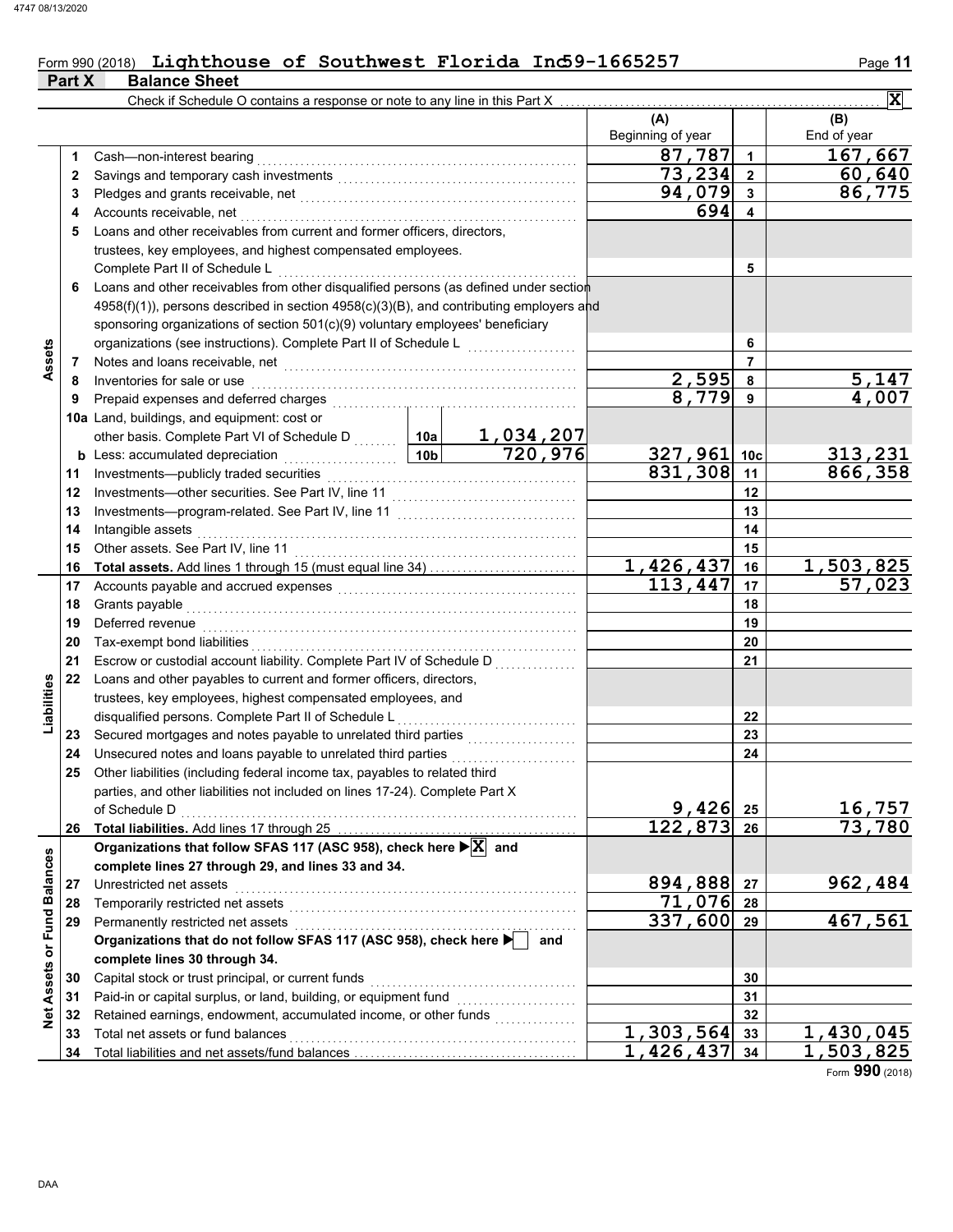|    | Form 990 (2018) Lighthouse of Southwest Florida In $\Phi$ 9-1665257                                                                                                                                                           |                |                |             | Page 12                 |
|----|-------------------------------------------------------------------------------------------------------------------------------------------------------------------------------------------------------------------------------|----------------|----------------|-------------|-------------------------|
|    | <b>Reconciliation of Net Assets</b><br><b>Part XI</b>                                                                                                                                                                         |                |                |             |                         |
|    |                                                                                                                                                                                                                               |                |                |             | $\overline{\mathbf{x}}$ |
| 1  |                                                                                                                                                                                                                               |                | 1,345,738      |             |                         |
| 2  |                                                                                                                                                                                                                               |                | 1,247,477      |             |                         |
| 3  | Revenue less expenses. Subtract line 2 from line 1                                                                                                                                                                            |                |                |             | 98,261                  |
| 4  | Net assets or fund balances at beginning of year (must equal Part X, line 33, column (A)) [[[[[[[[[[[[[[[[[[[                                                                                                                 |                | 1,303,564      |             |                         |
| 5  | Net unrealized gains (losses) on investments [11] with the content of the content of the state of the content of the content of the content of the content of the content of the content of the content of the content of the |                |                |             | 4,960                   |
| 6  | Donated services and use of facilities <b>constructs</b> and a service of the service of the services and use of facilities                                                                                                   | 6              |                |             | 23,260                  |
| 7  | Investment expenses                                                                                                                                                                                                           | $\overline{7}$ |                |             |                         |
| 8  | Prior period adjustments                                                                                                                                                                                                      | 8              |                |             |                         |
| 9  | Other changes in net assets or fund balances (explain in Schedule O)                                                                                                                                                          | 9              |                |             |                         |
| 10 | Net assets or fund balances at end of year. Combine lines 3 through 9 (must equal Part X, line                                                                                                                                |                |                |             |                         |
|    | 33, column (B))                                                                                                                                                                                                               | 10             | 1,430,045      |             |                         |
|    | <b>Financial Statements and Reporting</b><br>Part XII                                                                                                                                                                         |                |                |             |                         |
|    |                                                                                                                                                                                                                               |                |                |             |                         |
|    |                                                                                                                                                                                                                               |                |                | <b>Yes</b>  | <b>No</b>               |
| 1  | $ \mathbf{X} $ Accrual<br>Accounting method used to prepare the Form 990:<br>Cash<br>Other                                                                                                                                    |                |                |             |                         |
|    | If the organization changed its method of accounting from a prior year or checked "Other," explain in                                                                                                                         |                |                |             |                         |
|    | Schedule O.                                                                                                                                                                                                                   |                |                |             |                         |
|    | 2a Were the organization's financial statements compiled or reviewed by an independent accountant?                                                                                                                            |                | 2a             |             | X                       |
|    | If "Yes," check a box below to indicate whether the financial statements for the year were compiled or                                                                                                                        |                |                |             |                         |
|    | reviewed on a separate basis, consolidated basis, or both:                                                                                                                                                                    |                |                |             |                         |
|    | Separate basis<br><b>Consolidated basis</b><br>Both consolidated and separate basis                                                                                                                                           |                |                |             |                         |
|    | <b>b</b> Were the organization's financial statements audited by an independent accountant?                                                                                                                                   |                | 2 <sub>b</sub> | X           |                         |
|    | If "Yes," check a box below to indicate whether the financial statements for the year were audited on a                                                                                                                       |                |                |             |                         |
|    | separate basis, consolidated basis, or both:                                                                                                                                                                                  |                |                |             |                         |
|    | $ \mathbf{X} $ Separate basis<br><b>Consolidated basis</b><br>Both consolidated and separate basis                                                                                                                            |                |                |             |                         |
|    | c If "Yes" to line 2a or 2b, does the organization have a committee that assumes responsibility for oversight                                                                                                                 |                |                |             |                         |
|    | of the audit, review, or compilation of its financial statements and selection of an independent accountant?                                                                                                                  |                | 2с             | $\mathbf x$ |                         |
|    | If the organization changed either its oversight process or selection process during the tax year, explain in                                                                                                                 |                |                |             |                         |
|    | Schedule O.                                                                                                                                                                                                                   |                |                |             |                         |
|    | 3a As a result of a federal award, was the organization required to undergo an audit or audits as set forth in                                                                                                                |                |                |             |                         |
|    | the Single Audit Act and OMB Circular A-133?                                                                                                                                                                                  |                | 3a             |             | X                       |
|    | b If "Yes," did the organization undergo the required audit or audits? If the organization did not undergo the                                                                                                                |                |                |             |                         |
|    | required audit or audits, explain why in Schedule O and describe any steps taken to undergo such audits.                                                                                                                      |                | 3 <sub>b</sub> |             |                         |
|    |                                                                                                                                                                                                                               |                |                |             |                         |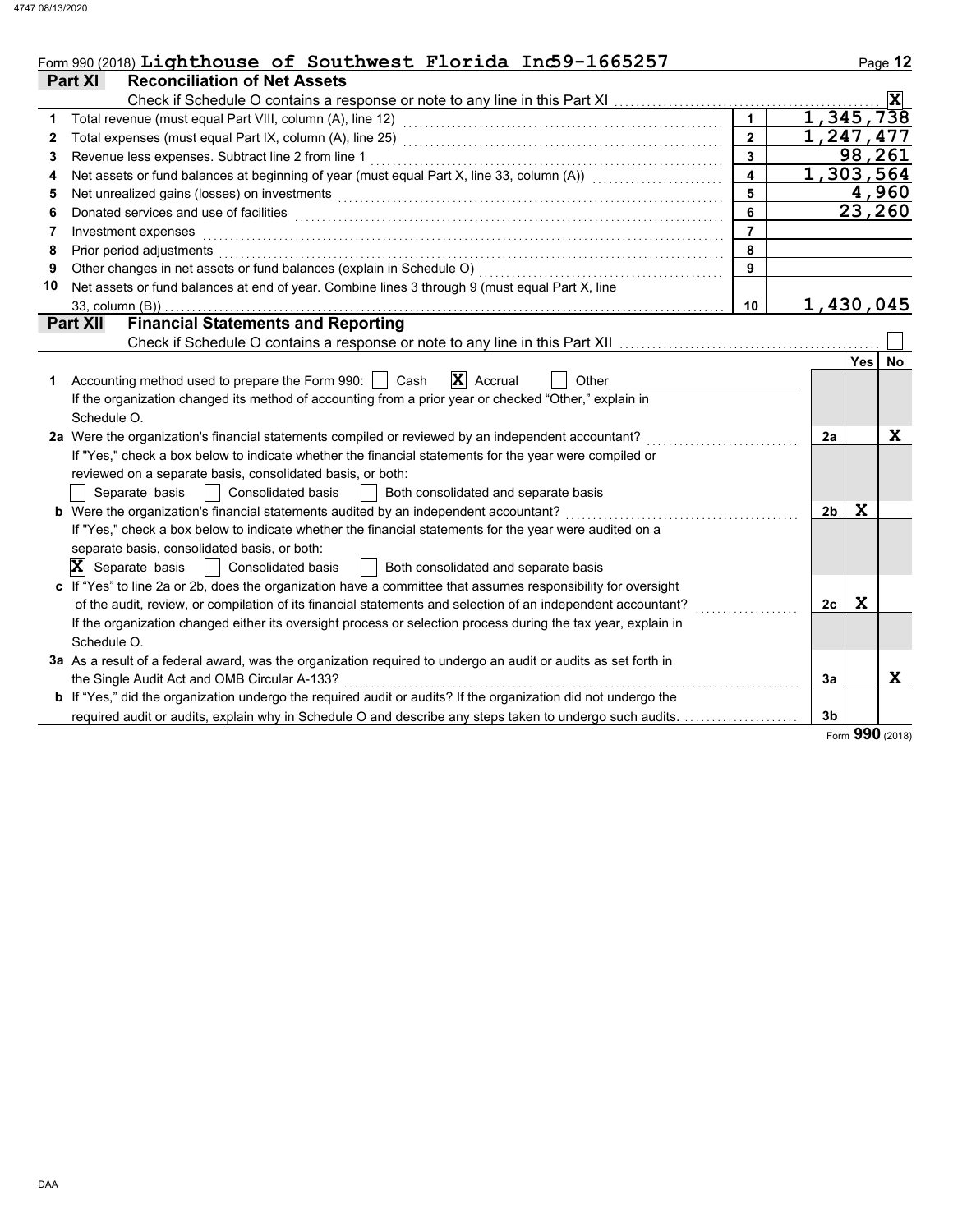47

| <b>SCHEDULE A</b>                |                                                            | <b>Public Charity Status and Public Support</b>                                                                          |     |                                       |                                                                                                                                                                                                                                                                 | OMB No. 1545-0047                   |
|----------------------------------|------------------------------------------------------------|--------------------------------------------------------------------------------------------------------------------------|-----|---------------------------------------|-----------------------------------------------------------------------------------------------------------------------------------------------------------------------------------------------------------------------------------------------------------------|-------------------------------------|
| (Form 990 or 990-EZ)             |                                                            | Complete if the organization is a section $501(c)(3)$ organization or a section $4947(a)(1)$ nonexempt charitable trust. |     |                                       |                                                                                                                                                                                                                                                                 | 18<br>20                            |
| Department of the Treasury       |                                                            | Attach to Form 990 or Form 990-EZ.                                                                                       |     |                                       |                                                                                                                                                                                                                                                                 | <b>Open to Public</b>               |
| Internal Revenue Service         |                                                            | Go to www.irs.gov/Form990 for instructions and the latest information.                                                   |     |                                       |                                                                                                                                                                                                                                                                 | Inspection                          |
| Name of the organization         |                                                            |                                                                                                                          |     |                                       | <b>Employer identification number</b>                                                                                                                                                                                                                           |                                     |
|                                  |                                                            | Lighthouse of Southwest Florida Inc                                                                                      |     |                                       | 59-1665257                                                                                                                                                                                                                                                      |                                     |
| Part I                           |                                                            |                                                                                                                          |     |                                       | Reason for Public Charity Status (All organizations must complete this part.) See instructions.                                                                                                                                                                 |                                     |
|                                  |                                                            | The organization is not a private foundation because it is: (For lines 1 through 12, check only one box.)                |     |                                       |                                                                                                                                                                                                                                                                 |                                     |
| 1                                |                                                            | A church, convention of churches, or association of churches described in section 170(b)(1)(A)(i).                       |     |                                       |                                                                                                                                                                                                                                                                 |                                     |
| $\mathbf 2$                      |                                                            | A school described in section 170(b)(1)(A)(ii). (Attach Schedule E (Form 990 or 990-EZ).)                                |     |                                       |                                                                                                                                                                                                                                                                 |                                     |
| 3                                |                                                            | A hospital or a cooperative hospital service organization described in section 170(b)(1)(A)(iii).                        |     |                                       |                                                                                                                                                                                                                                                                 |                                     |
| 4<br>city, and state:            |                                                            |                                                                                                                          |     |                                       | A medical research organization operated in conjunction with a hospital described in section 170(b)(1)(A)(iii). Enter the hospital's name,                                                                                                                      |                                     |
| 5                                |                                                            |                                                                                                                          |     |                                       | An organization operated for the benefit of a college or university owned or operated by a governmental unit described in                                                                                                                                       |                                     |
|                                  | section 170(b)(1)(A)(iv). (Complete Part II.)              |                                                                                                                          |     |                                       |                                                                                                                                                                                                                                                                 |                                     |
| 6                                |                                                            | A federal, state, or local government or governmental unit described in section 170(b)(1)(A)(v).                         |     |                                       |                                                                                                                                                                                                                                                                 |                                     |
| $ \mathbf{X} $<br>$\overline{7}$ |                                                            |                                                                                                                          |     |                                       | An organization that normally receives a substantial part of its support from a governmental unit or from the general public                                                                                                                                    |                                     |
|                                  | described in section 170(b)(1)(A)(vi). (Complete Part II.) |                                                                                                                          |     |                                       |                                                                                                                                                                                                                                                                 |                                     |
| 8                                |                                                            | A community trust described in section 170(b)(1)(A)(vi). (Complete Part II.)                                             |     |                                       |                                                                                                                                                                                                                                                                 |                                     |
| 9                                |                                                            |                                                                                                                          |     |                                       | An agricultural research organization described in section 170(b)(1)(A)(ix) operated in conjunction with a land-grant college                                                                                                                                   |                                     |
| university:                      |                                                            |                                                                                                                          |     |                                       | or university or a non-land-grant college of agriculture (see instructions). Enter the name, city, and state of the college or                                                                                                                                  |                                     |
| 10                               |                                                            |                                                                                                                          |     |                                       | An organization that normally receives: (1) more than 33 1/3% of its support from contributions, membership fees, and gross                                                                                                                                     |                                     |
|                                  |                                                            |                                                                                                                          |     |                                       | receipts from activities related to its exempt functions—subject to certain exceptions, and (2) no more than 33 1/3% of its                                                                                                                                     |                                     |
|                                  |                                                            |                                                                                                                          |     |                                       | support from gross investment income and unrelated business taxable income (less section 511 tax) from businesses                                                                                                                                               |                                     |
|                                  |                                                            | acquired by the organization after June 30, 1975. See section 509(a)(2). (Complete Part III.)                            |     |                                       |                                                                                                                                                                                                                                                                 |                                     |
| 11                               |                                                            | An organization organized and operated exclusively to test for public safety. See section 509(a)(4).                     |     |                                       |                                                                                                                                                                                                                                                                 |                                     |
| 12                               |                                                            |                                                                                                                          |     |                                       | An organization organized and operated exclusively for the benefit of, to perform the functions of, or to carry out the purposes<br>of one or more publicly supported organizations described in section 509(a)(1) or section 509(a)(2). See section 509(a)(3). |                                     |
|                                  |                                                            |                                                                                                                          |     |                                       | Check the box in lines 12a through 12d that describes the type of supporting organization and complete lines 12e, 12f, and 12g.                                                                                                                                 |                                     |
| а                                |                                                            |                                                                                                                          |     |                                       | Type I. A supporting organization operated, supervised, or controlled by its supported organization(s), typically by giving                                                                                                                                     |                                     |
|                                  |                                                            | the supported organization(s) the power to regularly appoint or elect a majority of the directors or trustees of the     |     |                                       |                                                                                                                                                                                                                                                                 |                                     |
|                                  |                                                            | supporting organization. You must complete Part IV, Sections A and B.                                                    |     |                                       |                                                                                                                                                                                                                                                                 |                                     |
| b                                |                                                            |                                                                                                                          |     |                                       | Type II. A supporting organization supervised or controlled in connection with its supported organization(s), by having                                                                                                                                         |                                     |
|                                  |                                                            | organization(s). You must complete Part IV, Sections A and C.                                                            |     |                                       | control or management of the supporting organization vested in the same persons that control or manage the supported                                                                                                                                            |                                     |
| c                                |                                                            |                                                                                                                          |     |                                       | Type III functionally integrated. A supporting organization operated in connection with, and functionally integrated with,                                                                                                                                      |                                     |
|                                  |                                                            | its supported organization(s) (see instructions). You must complete Part IV, Sections A, D, and E.                       |     |                                       |                                                                                                                                                                                                                                                                 |                                     |
| d                                |                                                            |                                                                                                                          |     |                                       | Type III non-functionally integrated. A supporting organization operated in connection with its supported organization(s)                                                                                                                                       |                                     |
|                                  |                                                            |                                                                                                                          |     |                                       | that is not functionally integrated. The organization generally must satisfy a distribution requirement and an attentiveness                                                                                                                                    |                                     |
|                                  |                                                            | requirement (see instructions). You must complete Part IV, Sections A and D, and Part V.                                 |     |                                       |                                                                                                                                                                                                                                                                 |                                     |
| е                                |                                                            | functionally integrated, or Type III non-functionally integrated supporting organization.                                |     |                                       | Check this box if the organization received a written determination from the IRS that it is a Type I, Type II, Type III                                                                                                                                         |                                     |
| f                                | Enter the number of supported organizations                |                                                                                                                          |     |                                       |                                                                                                                                                                                                                                                                 |                                     |
| g                                |                                                            | Provide the following information about the supported organization(s).                                                   |     |                                       |                                                                                                                                                                                                                                                                 |                                     |
| (i) Name of supported            | (ii) EIN                                                   | (iii) Type of organization                                                                                               |     | (iv) Is the organization              | (v) Amount of monetary                                                                                                                                                                                                                                          | (vi) Amount of                      |
| organization                     |                                                            | (described on lines 1-10<br>above (see instructions))                                                                    |     | listed in your governing<br>document? | support (see<br>instructions)                                                                                                                                                                                                                                   | other support (see<br>instructions) |
|                                  |                                                            |                                                                                                                          | Yes | No                                    |                                                                                                                                                                                                                                                                 |                                     |
| (A)                              |                                                            |                                                                                                                          |     |                                       |                                                                                                                                                                                                                                                                 |                                     |
|                                  |                                                            |                                                                                                                          |     |                                       |                                                                                                                                                                                                                                                                 |                                     |
| (B)                              |                                                            |                                                                                                                          |     |                                       |                                                                                                                                                                                                                                                                 |                                     |
|                                  |                                                            |                                                                                                                          |     |                                       |                                                                                                                                                                                                                                                                 |                                     |
| (C)                              |                                                            |                                                                                                                          |     |                                       |                                                                                                                                                                                                                                                                 |                                     |
|                                  |                                                            |                                                                                                                          |     |                                       |                                                                                                                                                                                                                                                                 |                                     |
| (D)                              |                                                            |                                                                                                                          |     |                                       |                                                                                                                                                                                                                                                                 |                                     |

**For Paperwork Reduction Act Notice, see the Instructions for Form 990 or 990-EZ. Total**

**Schedule A (Form 990 or 990-EZ) 2018**

**(E)**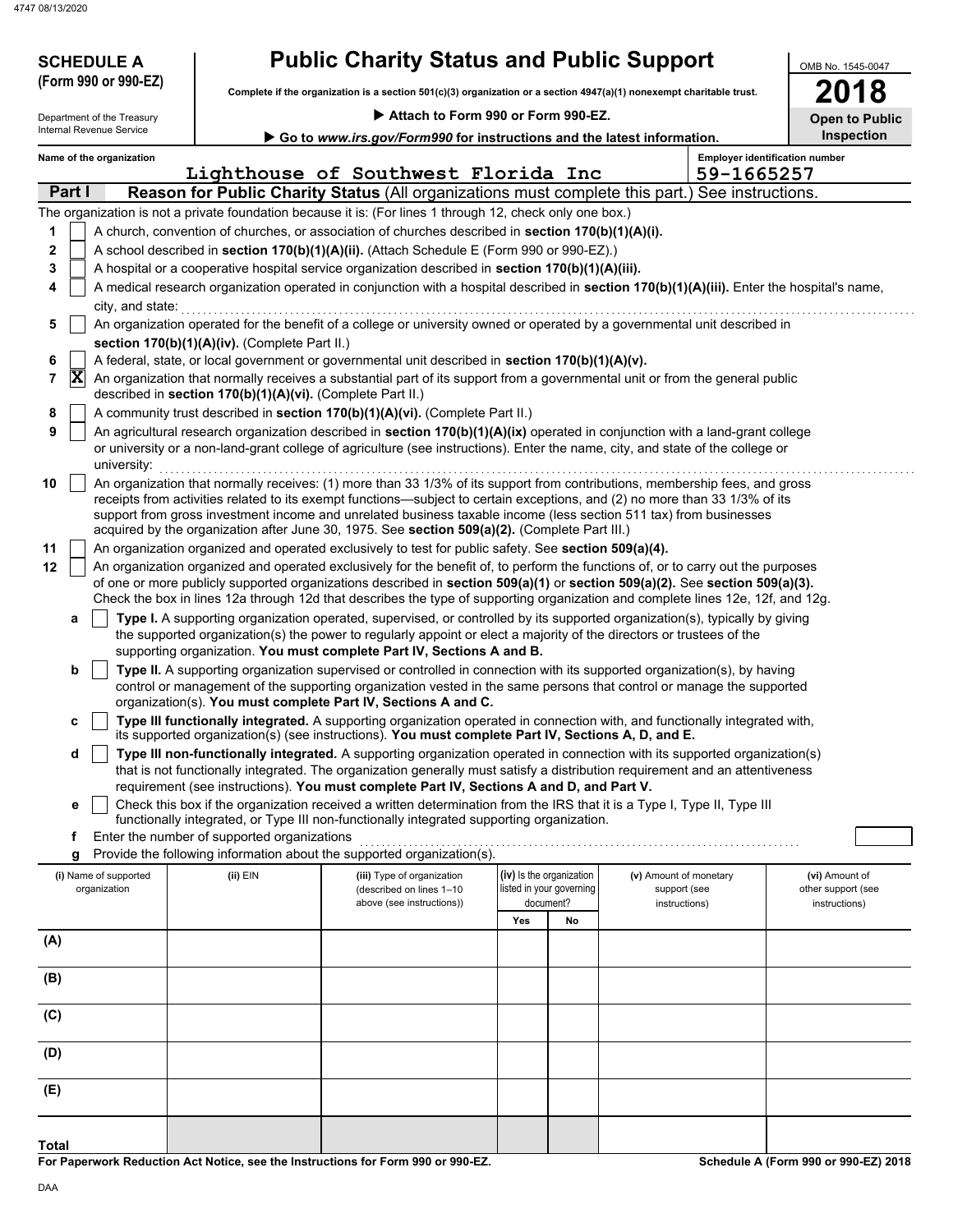## Schedule A (Form 990 or 990-EZ) 2018 **Lighthouse of Southwest Florida Ind59-1665257** Page 2

| Part II | Support Schedule for Organizations Described in Sections 170(b)(1)(A)(iv) and 170(b)(1)(A)(vi)                    |
|---------|-------------------------------------------------------------------------------------------------------------------|
|         | (Complete only if you checked the box on line 5, 7, or 8 of Part I or if the organization failed to qualify under |
|         | Part III. If the organization fails to qualify under the tests listed below, please complete Part III.)           |

| Calendar year (or fiscal year beginning in)<br>$\blacktriangleright$<br>(a) 2014<br>(b) 2015<br>$(c)$ 2016<br>$(d)$ 2017<br>(e) 2018<br>Gifts, grants, contributions, and<br>1<br>membership fees received. (Do not<br>include any "unusual grants.")<br>997,480<br>923,241<br>1,034,371<br>1,107,912<br>1,266,302<br>Tax revenues levied for the<br>$\mathbf{2}$<br>organization's benefit and either paid<br>to or expended on its behalf<br>The value of services or facilities<br>3<br>furnished by a governmental unit to the<br>organization without charge<br>Total. Add lines 1 through 3<br>997,480<br>923,241<br>1,034,371<br>1,107,912<br>4<br>1,266,302<br>5<br>The portion of total contributions by<br>each person (other than a<br>governmental unit or publicly<br>supported organization) included on<br>line 1 that exceeds 2% of the amount<br>shown on line 11, column (f)<br>Public support. Subtract line 5 from line 4<br>6<br><b>Section B. Total Support</b><br>Calendar year (or fiscal year beginning in)<br>(b) 2015<br>(a) 2014<br>$(c)$ 2016<br>$(d)$ 2017<br>(e) 2018<br>Amounts from line 4<br>7<br>997,480<br>923,241<br>1,034,371<br>1,107,912<br>1,266,302<br>8<br>Gross income from interest, dividends,<br>payments received on securities loans,<br>rents, royalties, and income from<br>21,112<br>27,989<br>25,009<br>26,894<br>18,307<br>similar sources<br>Net income from unrelated business<br>9<br>activities, whether or not the business<br>is regularly carried on<br>10<br>Other income. Do not include gain or<br>loss from the sale of capital assets<br>73,311<br>79,219<br>80,285<br>41,624<br>60,246<br>(Explain in Part VI.)<br>Total support. Add lines 7 through 10<br>11<br>12<br>12<br>Gross receipts from related activities, etc. (see instructions)<br>First five years. If the Form 990 is for the organization's first, second, third, fourth, or fifth tax year as a section 501(c)(3)<br>13<br>organization, check this box and stop here<br><b>Section C. Computation of Public Support Percentage</b><br>Public support percentage for 2018 (line 6, column (f) divided by line 11, column (f)) [[[[[[[[[[[[[[[[[[[[[[<br>14<br>14<br>15<br>Public support percentage from 2017 Schedule A, Part II, line 14<br>91.30%<br>15<br>box and stop here. The organization qualifies as a publicly supported organization<br>33 1/3% support test-2017. If the organization did not check a box on line 13 or 16a, and line 15 is 33 1/3% or more, check<br>this box and stop here. The organization qualifies as a publicly supported organization<br>17a 10%-facts-and-circumstances test-2018. If the organization did not check a box on line 13, 16a, or 16b, and line 14 is<br>10% or more, and if the organization meets the "facts-and-circumstances" test, check this box and stop here. Explain in<br>Part VI how the organization meets the "facts-and-circumstances" test. The organization qualifies as a publicly supported<br>organization<br>10%-facts-and-circumstances test-2017. If the organization did not check a box on line 13, 16a, 16b, or 17a, and line<br>b<br>15 is 10% or more, and if the organization meets the "facts-and-circumstances" test, check this box and stop here.<br>Explain in Part VI how the organization meets the "facts-and-circumstances" test. The organization qualifies as a publicly<br>supported organization<br>Private foundation. If the organization did not check a box on line 13, 16a, 16b, 17a, or 17b, check this box and see<br>18<br>instructions | <b>Section A. Public Support</b> |  |  |  |  |  |                              |  |  |  |  |  |  |
|----------------------------------------------------------------------------------------------------------------------------------------------------------------------------------------------------------------------------------------------------------------------------------------------------------------------------------------------------------------------------------------------------------------------------------------------------------------------------------------------------------------------------------------------------------------------------------------------------------------------------------------------------------------------------------------------------------------------------------------------------------------------------------------------------------------------------------------------------------------------------------------------------------------------------------------------------------------------------------------------------------------------------------------------------------------------------------------------------------------------------------------------------------------------------------------------------------------------------------------------------------------------------------------------------------------------------------------------------------------------------------------------------------------------------------------------------------------------------------------------------------------------------------------------------------------------------------------------------------------------------------------------------------------------------------------------------------------------------------------------------------------------------------------------------------------------------------------------------------------------------------------------------------------------------------------------------------------------------------------------------------------------------------------------------------------------------------------------------------------------------------------------------------------------------------------------------------------------------------------------------------------------------------------------------------------------------------------------------------------------------------------------------------------------------------------------------------------------------------------------------------------------------------------------------------------------------------------------------------------------------------------------------------------------------------------------------------------------------------------------------------------------------------------------------------------------------------------------------------------------------------------------------------------------------------------------------------------------------------------------------------------------------------------------------------------------------------------------------------------------------------------------------------------------------------------------------------------------------------------------------------------------------------------------------------------------------------------------------------------------------------------------------------------------------------------------------------------------------------------------------------------------------------------------------------------------------------|----------------------------------|--|--|--|--|--|------------------------------|--|--|--|--|--|--|
|                                                                                                                                                                                                                                                                                                                                                                                                                                                                                                                                                                                                                                                                                                                                                                                                                                                                                                                                                                                                                                                                                                                                                                                                                                                                                                                                                                                                                                                                                                                                                                                                                                                                                                                                                                                                                                                                                                                                                                                                                                                                                                                                                                                                                                                                                                                                                                                                                                                                                                                                                                                                                                                                                                                                                                                                                                                                                                                                                                                                                                                                                                                                                                                                                                                                                                                                                                                                                                                                                                                                                                                  |                                  |  |  |  |  |  | (f) Total                    |  |  |  |  |  |  |
|                                                                                                                                                                                                                                                                                                                                                                                                                                                                                                                                                                                                                                                                                                                                                                                                                                                                                                                                                                                                                                                                                                                                                                                                                                                                                                                                                                                                                                                                                                                                                                                                                                                                                                                                                                                                                                                                                                                                                                                                                                                                                                                                                                                                                                                                                                                                                                                                                                                                                                                                                                                                                                                                                                                                                                                                                                                                                                                                                                                                                                                                                                                                                                                                                                                                                                                                                                                                                                                                                                                                                                                  |                                  |  |  |  |  |  | 5,329,306                    |  |  |  |  |  |  |
|                                                                                                                                                                                                                                                                                                                                                                                                                                                                                                                                                                                                                                                                                                                                                                                                                                                                                                                                                                                                                                                                                                                                                                                                                                                                                                                                                                                                                                                                                                                                                                                                                                                                                                                                                                                                                                                                                                                                                                                                                                                                                                                                                                                                                                                                                                                                                                                                                                                                                                                                                                                                                                                                                                                                                                                                                                                                                                                                                                                                                                                                                                                                                                                                                                                                                                                                                                                                                                                                                                                                                                                  |                                  |  |  |  |  |  |                              |  |  |  |  |  |  |
|                                                                                                                                                                                                                                                                                                                                                                                                                                                                                                                                                                                                                                                                                                                                                                                                                                                                                                                                                                                                                                                                                                                                                                                                                                                                                                                                                                                                                                                                                                                                                                                                                                                                                                                                                                                                                                                                                                                                                                                                                                                                                                                                                                                                                                                                                                                                                                                                                                                                                                                                                                                                                                                                                                                                                                                                                                                                                                                                                                                                                                                                                                                                                                                                                                                                                                                                                                                                                                                                                                                                                                                  |                                  |  |  |  |  |  |                              |  |  |  |  |  |  |
|                                                                                                                                                                                                                                                                                                                                                                                                                                                                                                                                                                                                                                                                                                                                                                                                                                                                                                                                                                                                                                                                                                                                                                                                                                                                                                                                                                                                                                                                                                                                                                                                                                                                                                                                                                                                                                                                                                                                                                                                                                                                                                                                                                                                                                                                                                                                                                                                                                                                                                                                                                                                                                                                                                                                                                                                                                                                                                                                                                                                                                                                                                                                                                                                                                                                                                                                                                                                                                                                                                                                                                                  |                                  |  |  |  |  |  | 5,329,306                    |  |  |  |  |  |  |
|                                                                                                                                                                                                                                                                                                                                                                                                                                                                                                                                                                                                                                                                                                                                                                                                                                                                                                                                                                                                                                                                                                                                                                                                                                                                                                                                                                                                                                                                                                                                                                                                                                                                                                                                                                                                                                                                                                                                                                                                                                                                                                                                                                                                                                                                                                                                                                                                                                                                                                                                                                                                                                                                                                                                                                                                                                                                                                                                                                                                                                                                                                                                                                                                                                                                                                                                                                                                                                                                                                                                                                                  |                                  |  |  |  |  |  |                              |  |  |  |  |  |  |
|                                                                                                                                                                                                                                                                                                                                                                                                                                                                                                                                                                                                                                                                                                                                                                                                                                                                                                                                                                                                                                                                                                                                                                                                                                                                                                                                                                                                                                                                                                                                                                                                                                                                                                                                                                                                                                                                                                                                                                                                                                                                                                                                                                                                                                                                                                                                                                                                                                                                                                                                                                                                                                                                                                                                                                                                                                                                                                                                                                                                                                                                                                                                                                                                                                                                                                                                                                                                                                                                                                                                                                                  |                                  |  |  |  |  |  | 5,329,306                    |  |  |  |  |  |  |
|                                                                                                                                                                                                                                                                                                                                                                                                                                                                                                                                                                                                                                                                                                                                                                                                                                                                                                                                                                                                                                                                                                                                                                                                                                                                                                                                                                                                                                                                                                                                                                                                                                                                                                                                                                                                                                                                                                                                                                                                                                                                                                                                                                                                                                                                                                                                                                                                                                                                                                                                                                                                                                                                                                                                                                                                                                                                                                                                                                                                                                                                                                                                                                                                                                                                                                                                                                                                                                                                                                                                                                                  |                                  |  |  |  |  |  |                              |  |  |  |  |  |  |
|                                                                                                                                                                                                                                                                                                                                                                                                                                                                                                                                                                                                                                                                                                                                                                                                                                                                                                                                                                                                                                                                                                                                                                                                                                                                                                                                                                                                                                                                                                                                                                                                                                                                                                                                                                                                                                                                                                                                                                                                                                                                                                                                                                                                                                                                                                                                                                                                                                                                                                                                                                                                                                                                                                                                                                                                                                                                                                                                                                                                                                                                                                                                                                                                                                                                                                                                                                                                                                                                                                                                                                                  |                                  |  |  |  |  |  | (f) Total                    |  |  |  |  |  |  |
|                                                                                                                                                                                                                                                                                                                                                                                                                                                                                                                                                                                                                                                                                                                                                                                                                                                                                                                                                                                                                                                                                                                                                                                                                                                                                                                                                                                                                                                                                                                                                                                                                                                                                                                                                                                                                                                                                                                                                                                                                                                                                                                                                                                                                                                                                                                                                                                                                                                                                                                                                                                                                                                                                                                                                                                                                                                                                                                                                                                                                                                                                                                                                                                                                                                                                                                                                                                                                                                                                                                                                                                  |                                  |  |  |  |  |  | 5,329,306                    |  |  |  |  |  |  |
|                                                                                                                                                                                                                                                                                                                                                                                                                                                                                                                                                                                                                                                                                                                                                                                                                                                                                                                                                                                                                                                                                                                                                                                                                                                                                                                                                                                                                                                                                                                                                                                                                                                                                                                                                                                                                                                                                                                                                                                                                                                                                                                                                                                                                                                                                                                                                                                                                                                                                                                                                                                                                                                                                                                                                                                                                                                                                                                                                                                                                                                                                                                                                                                                                                                                                                                                                                                                                                                                                                                                                                                  |                                  |  |  |  |  |  | 119,311                      |  |  |  |  |  |  |
|                                                                                                                                                                                                                                                                                                                                                                                                                                                                                                                                                                                                                                                                                                                                                                                                                                                                                                                                                                                                                                                                                                                                                                                                                                                                                                                                                                                                                                                                                                                                                                                                                                                                                                                                                                                                                                                                                                                                                                                                                                                                                                                                                                                                                                                                                                                                                                                                                                                                                                                                                                                                                                                                                                                                                                                                                                                                                                                                                                                                                                                                                                                                                                                                                                                                                                                                                                                                                                                                                                                                                                                  |                                  |  |  |  |  |  |                              |  |  |  |  |  |  |
|                                                                                                                                                                                                                                                                                                                                                                                                                                                                                                                                                                                                                                                                                                                                                                                                                                                                                                                                                                                                                                                                                                                                                                                                                                                                                                                                                                                                                                                                                                                                                                                                                                                                                                                                                                                                                                                                                                                                                                                                                                                                                                                                                                                                                                                                                                                                                                                                                                                                                                                                                                                                                                                                                                                                                                                                                                                                                                                                                                                                                                                                                                                                                                                                                                                                                                                                                                                                                                                                                                                                                                                  |                                  |  |  |  |  |  | 334,685                      |  |  |  |  |  |  |
|                                                                                                                                                                                                                                                                                                                                                                                                                                                                                                                                                                                                                                                                                                                                                                                                                                                                                                                                                                                                                                                                                                                                                                                                                                                                                                                                                                                                                                                                                                                                                                                                                                                                                                                                                                                                                                                                                                                                                                                                                                                                                                                                                                                                                                                                                                                                                                                                                                                                                                                                                                                                                                                                                                                                                                                                                                                                                                                                                                                                                                                                                                                                                                                                                                                                                                                                                                                                                                                                                                                                                                                  |                                  |  |  |  |  |  | 5,783,302                    |  |  |  |  |  |  |
| 1. The component percentage from zone contenue A, Fart II, IIIIB 14 2000. The Component Component Component La<br>16a 33 1/3% support test—2018. If the organization did not check the box on line 13, and line 14 is 33 1/3% or                                                                                                                                                                                                                                                                                                                                                                                                                                                                                                                                                                                                                                                                                                                                                                                                                                                                                                                                                                                                                                                                                                                                                                                                                                                                                                                                                                                                                                                                                                                                                                                                                                                                                                                                                                                                                                                                                                                                                                                                                                                                                                                                                                                                                                                                                                                                                                                                                                                                                                                                                                                                                                                                                                                                                                                                                                                                                                                                                                                                                                                                                                                                                                                                                                                                                                                                                 |                                  |  |  |  |  |  | 10,587                       |  |  |  |  |  |  |
|                                                                                                                                                                                                                                                                                                                                                                                                                                                                                                                                                                                                                                                                                                                                                                                                                                                                                                                                                                                                                                                                                                                                                                                                                                                                                                                                                                                                                                                                                                                                                                                                                                                                                                                                                                                                                                                                                                                                                                                                                                                                                                                                                                                                                                                                                                                                                                                                                                                                                                                                                                                                                                                                                                                                                                                                                                                                                                                                                                                                                                                                                                                                                                                                                                                                                                                                                                                                                                                                                                                                                                                  |                                  |  |  |  |  |  |                              |  |  |  |  |  |  |
|                                                                                                                                                                                                                                                                                                                                                                                                                                                                                                                                                                                                                                                                                                                                                                                                                                                                                                                                                                                                                                                                                                                                                                                                                                                                                                                                                                                                                                                                                                                                                                                                                                                                                                                                                                                                                                                                                                                                                                                                                                                                                                                                                                                                                                                                                                                                                                                                                                                                                                                                                                                                                                                                                                                                                                                                                                                                                                                                                                                                                                                                                                                                                                                                                                                                                                                                                                                                                                                                                                                                                                                  |                                  |  |  |  |  |  |                              |  |  |  |  |  |  |
|                                                                                                                                                                                                                                                                                                                                                                                                                                                                                                                                                                                                                                                                                                                                                                                                                                                                                                                                                                                                                                                                                                                                                                                                                                                                                                                                                                                                                                                                                                                                                                                                                                                                                                                                                                                                                                                                                                                                                                                                                                                                                                                                                                                                                                                                                                                                                                                                                                                                                                                                                                                                                                                                                                                                                                                                                                                                                                                                                                                                                                                                                                                                                                                                                                                                                                                                                                                                                                                                                                                                                                                  |                                  |  |  |  |  |  |                              |  |  |  |  |  |  |
|                                                                                                                                                                                                                                                                                                                                                                                                                                                                                                                                                                                                                                                                                                                                                                                                                                                                                                                                                                                                                                                                                                                                                                                                                                                                                                                                                                                                                                                                                                                                                                                                                                                                                                                                                                                                                                                                                                                                                                                                                                                                                                                                                                                                                                                                                                                                                                                                                                                                                                                                                                                                                                                                                                                                                                                                                                                                                                                                                                                                                                                                                                                                                                                                                                                                                                                                                                                                                                                                                                                                                                                  |                                  |  |  |  |  |  | 92.15%                       |  |  |  |  |  |  |
|                                                                                                                                                                                                                                                                                                                                                                                                                                                                                                                                                                                                                                                                                                                                                                                                                                                                                                                                                                                                                                                                                                                                                                                                                                                                                                                                                                                                                                                                                                                                                                                                                                                                                                                                                                                                                                                                                                                                                                                                                                                                                                                                                                                                                                                                                                                                                                                                                                                                                                                                                                                                                                                                                                                                                                                                                                                                                                                                                                                                                                                                                                                                                                                                                                                                                                                                                                                                                                                                                                                                                                                  |                                  |  |  |  |  |  |                              |  |  |  |  |  |  |
|                                                                                                                                                                                                                                                                                                                                                                                                                                                                                                                                                                                                                                                                                                                                                                                                                                                                                                                                                                                                                                                                                                                                                                                                                                                                                                                                                                                                                                                                                                                                                                                                                                                                                                                                                                                                                                                                                                                                                                                                                                                                                                                                                                                                                                                                                                                                                                                                                                                                                                                                                                                                                                                                                                                                                                                                                                                                                                                                                                                                                                                                                                                                                                                                                                                                                                                                                                                                                                                                                                                                                                                  |                                  |  |  |  |  |  | $\overline{\mathbf{x}}$<br>▶ |  |  |  |  |  |  |
|                                                                                                                                                                                                                                                                                                                                                                                                                                                                                                                                                                                                                                                                                                                                                                                                                                                                                                                                                                                                                                                                                                                                                                                                                                                                                                                                                                                                                                                                                                                                                                                                                                                                                                                                                                                                                                                                                                                                                                                                                                                                                                                                                                                                                                                                                                                                                                                                                                                                                                                                                                                                                                                                                                                                                                                                                                                                                                                                                                                                                                                                                                                                                                                                                                                                                                                                                                                                                                                                                                                                                                                  |                                  |  |  |  |  |  |                              |  |  |  |  |  |  |
|                                                                                                                                                                                                                                                                                                                                                                                                                                                                                                                                                                                                                                                                                                                                                                                                                                                                                                                                                                                                                                                                                                                                                                                                                                                                                                                                                                                                                                                                                                                                                                                                                                                                                                                                                                                                                                                                                                                                                                                                                                                                                                                                                                                                                                                                                                                                                                                                                                                                                                                                                                                                                                                                                                                                                                                                                                                                                                                                                                                                                                                                                                                                                                                                                                                                                                                                                                                                                                                                                                                                                                                  |                                  |  |  |  |  |  |                              |  |  |  |  |  |  |
|                                                                                                                                                                                                                                                                                                                                                                                                                                                                                                                                                                                                                                                                                                                                                                                                                                                                                                                                                                                                                                                                                                                                                                                                                                                                                                                                                                                                                                                                                                                                                                                                                                                                                                                                                                                                                                                                                                                                                                                                                                                                                                                                                                                                                                                                                                                                                                                                                                                                                                                                                                                                                                                                                                                                                                                                                                                                                                                                                                                                                                                                                                                                                                                                                                                                                                                                                                                                                                                                                                                                                                                  |                                  |  |  |  |  |  |                              |  |  |  |  |  |  |
|                                                                                                                                                                                                                                                                                                                                                                                                                                                                                                                                                                                                                                                                                                                                                                                                                                                                                                                                                                                                                                                                                                                                                                                                                                                                                                                                                                                                                                                                                                                                                                                                                                                                                                                                                                                                                                                                                                                                                                                                                                                                                                                                                                                                                                                                                                                                                                                                                                                                                                                                                                                                                                                                                                                                                                                                                                                                                                                                                                                                                                                                                                                                                                                                                                                                                                                                                                                                                                                                                                                                                                                  |                                  |  |  |  |  |  |                              |  |  |  |  |  |  |
|                                                                                                                                                                                                                                                                                                                                                                                                                                                                                                                                                                                                                                                                                                                                                                                                                                                                                                                                                                                                                                                                                                                                                                                                                                                                                                                                                                                                                                                                                                                                                                                                                                                                                                                                                                                                                                                                                                                                                                                                                                                                                                                                                                                                                                                                                                                                                                                                                                                                                                                                                                                                                                                                                                                                                                                                                                                                                                                                                                                                                                                                                                                                                                                                                                                                                                                                                                                                                                                                                                                                                                                  |                                  |  |  |  |  |  |                              |  |  |  |  |  |  |
|                                                                                                                                                                                                                                                                                                                                                                                                                                                                                                                                                                                                                                                                                                                                                                                                                                                                                                                                                                                                                                                                                                                                                                                                                                                                                                                                                                                                                                                                                                                                                                                                                                                                                                                                                                                                                                                                                                                                                                                                                                                                                                                                                                                                                                                                                                                                                                                                                                                                                                                                                                                                                                                                                                                                                                                                                                                                                                                                                                                                                                                                                                                                                                                                                                                                                                                                                                                                                                                                                                                                                                                  |                                  |  |  |  |  |  |                              |  |  |  |  |  |  |
|                                                                                                                                                                                                                                                                                                                                                                                                                                                                                                                                                                                                                                                                                                                                                                                                                                                                                                                                                                                                                                                                                                                                                                                                                                                                                                                                                                                                                                                                                                                                                                                                                                                                                                                                                                                                                                                                                                                                                                                                                                                                                                                                                                                                                                                                                                                                                                                                                                                                                                                                                                                                                                                                                                                                                                                                                                                                                                                                                                                                                                                                                                                                                                                                                                                                                                                                                                                                                                                                                                                                                                                  |                                  |  |  |  |  |  |                              |  |  |  |  |  |  |
|                                                                                                                                                                                                                                                                                                                                                                                                                                                                                                                                                                                                                                                                                                                                                                                                                                                                                                                                                                                                                                                                                                                                                                                                                                                                                                                                                                                                                                                                                                                                                                                                                                                                                                                                                                                                                                                                                                                                                                                                                                                                                                                                                                                                                                                                                                                                                                                                                                                                                                                                                                                                                                                                                                                                                                                                                                                                                                                                                                                                                                                                                                                                                                                                                                                                                                                                                                                                                                                                                                                                                                                  |                                  |  |  |  |  |  |                              |  |  |  |  |  |  |
|                                                                                                                                                                                                                                                                                                                                                                                                                                                                                                                                                                                                                                                                                                                                                                                                                                                                                                                                                                                                                                                                                                                                                                                                                                                                                                                                                                                                                                                                                                                                                                                                                                                                                                                                                                                                                                                                                                                                                                                                                                                                                                                                                                                                                                                                                                                                                                                                                                                                                                                                                                                                                                                                                                                                                                                                                                                                                                                                                                                                                                                                                                                                                                                                                                                                                                                                                                                                                                                                                                                                                                                  |                                  |  |  |  |  |  |                              |  |  |  |  |  |  |
|                                                                                                                                                                                                                                                                                                                                                                                                                                                                                                                                                                                                                                                                                                                                                                                                                                                                                                                                                                                                                                                                                                                                                                                                                                                                                                                                                                                                                                                                                                                                                                                                                                                                                                                                                                                                                                                                                                                                                                                                                                                                                                                                                                                                                                                                                                                                                                                                                                                                                                                                                                                                                                                                                                                                                                                                                                                                                                                                                                                                                                                                                                                                                                                                                                                                                                                                                                                                                                                                                                                                                                                  |                                  |  |  |  |  |  |                              |  |  |  |  |  |  |
| Schedule A (Form 990 or 990-EZ) 2018                                                                                                                                                                                                                                                                                                                                                                                                                                                                                                                                                                                                                                                                                                                                                                                                                                                                                                                                                                                                                                                                                                                                                                                                                                                                                                                                                                                                                                                                                                                                                                                                                                                                                                                                                                                                                                                                                                                                                                                                                                                                                                                                                                                                                                                                                                                                                                                                                                                                                                                                                                                                                                                                                                                                                                                                                                                                                                                                                                                                                                                                                                                                                                                                                                                                                                                                                                                                                                                                                                                                             |                                  |  |  |  |  |  |                              |  |  |  |  |  |  |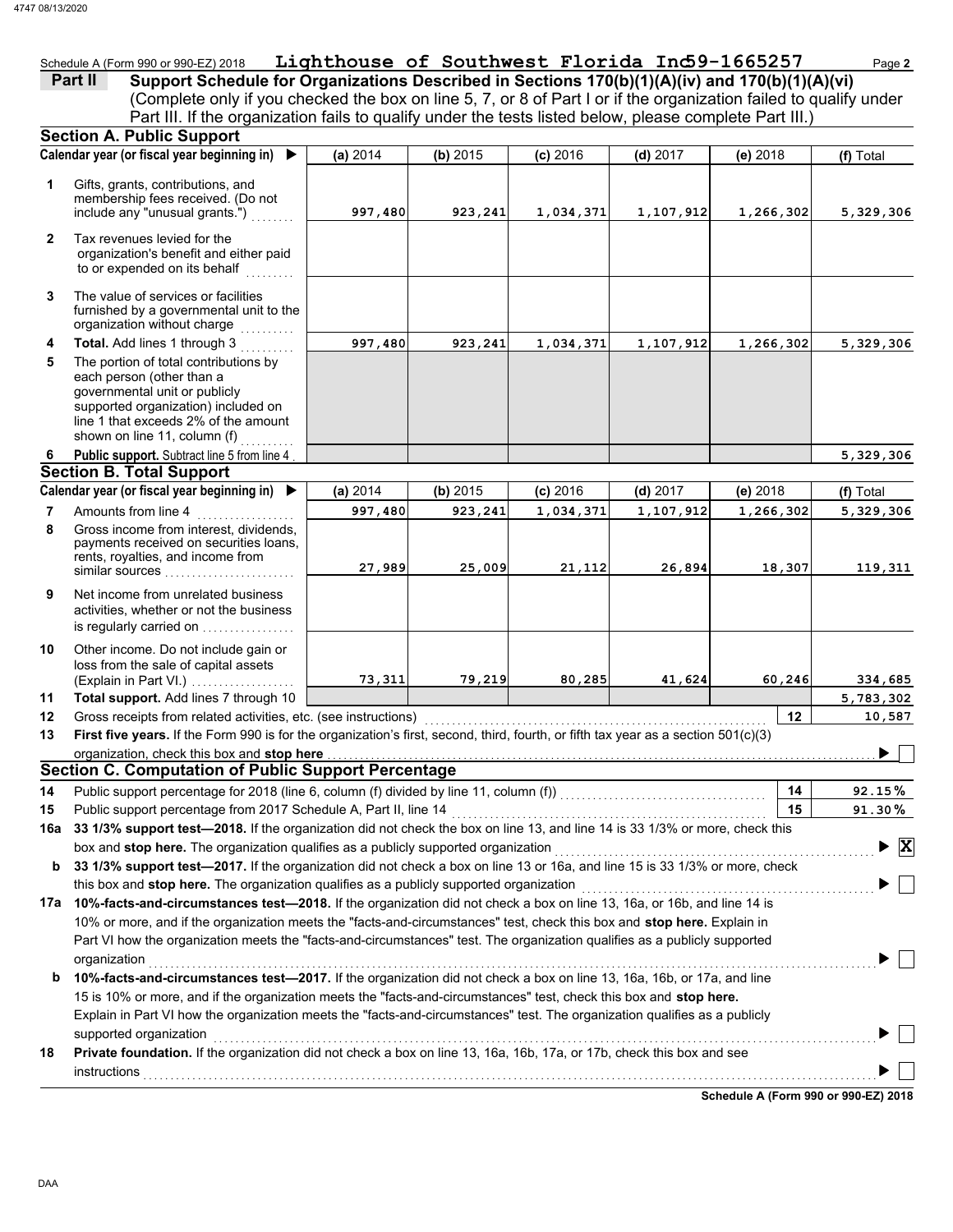### Schedule A (Form 990 or 990-EZ) 2018 **Lighthouse of Southwest Florida Ind59-1665257** Page 3

### **Part III Support Schedule for Organizations Described in Section 509(a)(2)**

(Complete only if you checked the box on line 10 of Part I or if the organization failed to qualify under Part II. If the organization fails to qualify under the tests listed below, please complete Part II.)

|              | <b>Section A. Public Support</b>                                                                                                                                                                     |          |          |            |            |          |    |           |
|--------------|------------------------------------------------------------------------------------------------------------------------------------------------------------------------------------------------------|----------|----------|------------|------------|----------|----|-----------|
|              | Calendar year (or fiscal year beginning in)                                                                                                                                                          | (a) 2014 | (b) 2015 | $(c)$ 2016 | $(d)$ 2017 | (e) 2018 |    | (f) Total |
| 1            | Gifts, grants, contributions, and membership<br>fees received. (Do not include any "unusual grants.")                                                                                                |          |          |            |            |          |    |           |
| $\mathbf{2}$ | Gross receipts from admissions, merchandise<br>sold or services performed, or facilities<br>furnished in any activity that is related to the<br>organization's tax-exempt purpose                    |          |          |            |            |          |    |           |
| 3            | Gross receipts from activities that are not an<br>unrelated trade or business under section 513                                                                                                      |          |          |            |            |          |    |           |
| 4            | Tax revenues levied for the<br>organization's benefit and either paid<br>to or expended on its behalf                                                                                                |          |          |            |            |          |    |           |
| 5            | The value of services or facilities<br>furnished by a governmental unit to the<br>organization without charge                                                                                        |          |          |            |            |          |    |           |
| 6            | Total. Add lines 1 through 5<br>.                                                                                                                                                                    |          |          |            |            |          |    |           |
|              | 7a Amounts included on lines 1, 2, and 3<br>received from disqualified persons                                                                                                                       |          |          |            |            |          |    |           |
| b            | Amounts included on lines 2 and 3<br>received from other than disqualified<br>persons that exceed the greater of \$5,000<br>or 1% of the amount on line 13 for the year                              |          |          |            |            |          |    |           |
| c            | Add lines 7a and 7b                                                                                                                                                                                  |          |          |            |            |          |    |           |
| 8            | Public support. (Subtract line 7c from                                                                                                                                                               |          |          |            |            |          |    |           |
|              | line $6.$ )<br><b>Section B. Total Support</b>                                                                                                                                                       |          |          |            |            |          |    |           |
|              | Calendar year (or fiscal year beginning in) $\blacktriangleright$                                                                                                                                    | (a) 2014 | (b) 2015 | $(c)$ 2016 | $(d)$ 2017 | (e) 2018 |    | (f) Total |
| 9            | Amounts from line 6                                                                                                                                                                                  |          |          |            |            |          |    |           |
| 10a          | Gross income from interest, dividends,<br>payments received on securities loans, rents,                                                                                                              |          |          |            |            |          |    |           |
|              | royalties, and income from similar sources                                                                                                                                                           |          |          |            |            |          |    |           |
| b            | Unrelated business taxable income (less<br>section 511 taxes) from businesses<br>acquired after June 30, 1975                                                                                        |          |          |            |            |          |    |           |
| c            | Add lines 10a and 10b                                                                                                                                                                                |          |          |            |            |          |    |           |
| 11           | Net income from unrelated business<br>activities not included in line 10b, whether<br>or not the business is regularly carried on.                                                                   |          |          |            |            |          |    |           |
| 12           | Other income. Do not include gain or<br>loss from the sale of capital assets<br>(Explain in Part VI.)                                                                                                |          |          |            |            |          |    |           |
| 13           | Total support. (Add lines 9, 10c, 11,<br>and 12.)                                                                                                                                                    |          |          |            |            |          |    |           |
| 14           | First five years. If the Form 990 is for the organization's first, second, third, fourth, or fifth tax year as a section 501(c)(3)                                                                   |          |          |            |            |          |    |           |
|              | organization, check this box and stop here                                                                                                                                                           |          |          |            |            |          |    |           |
|              | <b>Section C. Computation of Public Support Percentage</b>                                                                                                                                           |          |          |            |            |          |    |           |
| 15           | Public support percentage for 2018 (line 8, column (f), divided by line 13, column (f)) [[[[[[[[[[[[[[[[[[[[[                                                                                        |          |          |            |            |          | 15 | %         |
| 16           |                                                                                                                                                                                                      |          |          |            |            |          | 16 | $\%$      |
|              | Section D. Computation of Investment Income Percentage                                                                                                                                               |          |          |            |            |          |    |           |
| 17           | Investment income percentage for 2018 (line 10c, column (f), divided by line 13, column (f)) [[[[[[[[[[[[[[[[                                                                                        |          |          |            |            |          | 17 | %         |
| 18           | Investment income percentage from 2017 Schedule A, Part III, line 17<br>33 1/3% support tests-2018. If the organization did not check the box on line 14, and line 15 is more than 33 1/3%, and line |          |          |            |            |          | 18 | $\%$      |
| 19a          | 17 is not more than 33 1/3%, check this box and stop here. The organization qualifies as a publicly supported organization.                                                                          |          |          |            |            |          |    |           |
| b            | 33 1/3% support tests-2017. If the organization did not check a box on line 14 or line 19a, and line 16 is more than 33 1/3%, and                                                                    |          |          |            |            |          |    |           |
|              | line 18 is not more than 33 1/3%, check this box and stop here. The organization qualifies as a publicly supported organization                                                                      |          |          |            |            |          |    |           |
| 20           |                                                                                                                                                                                                      |          |          |            |            |          |    |           |

**Schedule A (Form 990 or 990-EZ) 2018**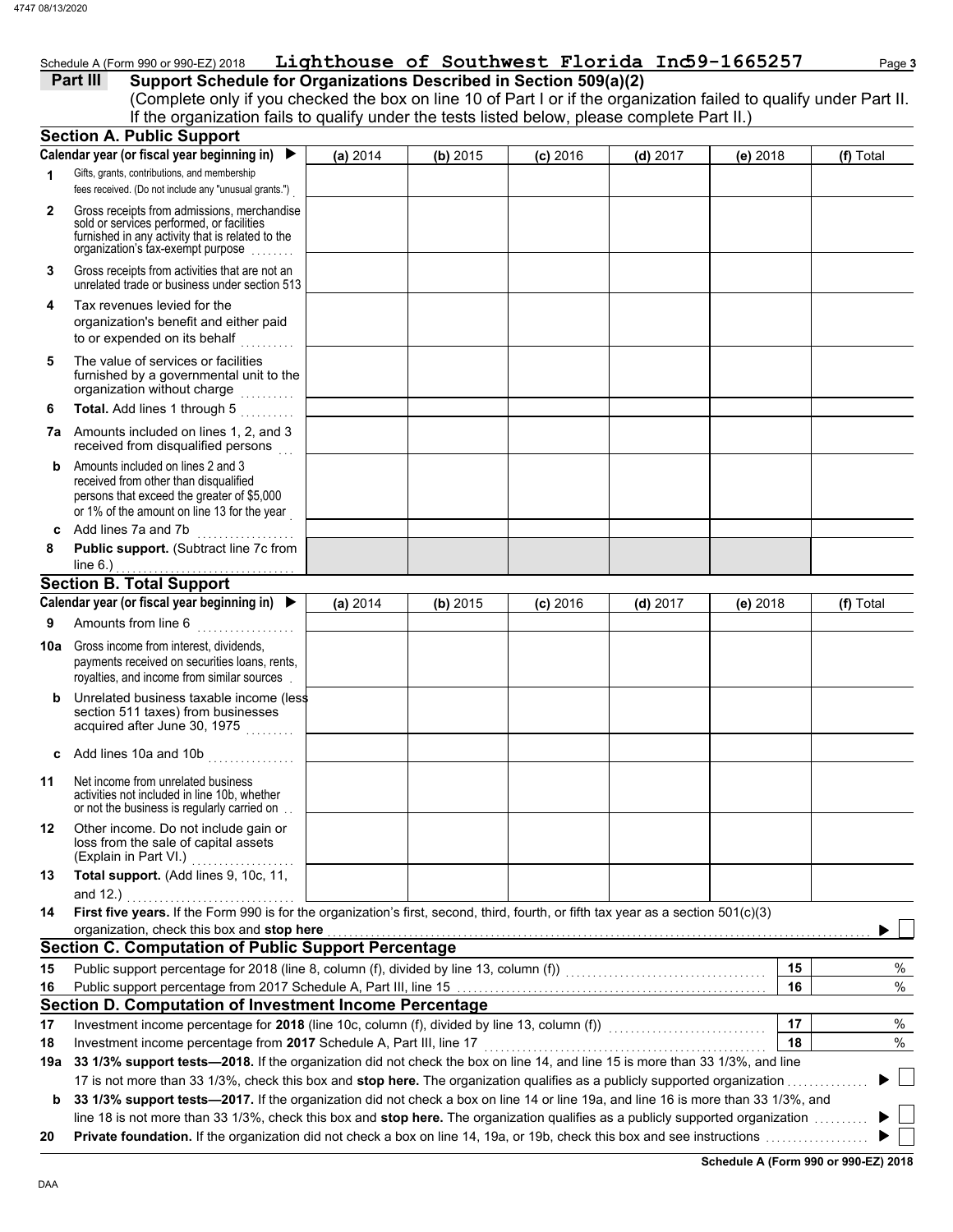## Schedule A (Form 990 or 990-EZ) 2018 **Lighthouse of Southwest Florida Ind59-1665257** Page 4

### **Part IV Supporting Organizations**

Sections A, D, and E. If you checked 12d of Part I, complete Sections A and D, and complete Part V.) (Complete only if you checked a box in line 12 on Part I. If you checked 12a of Part I, complete Sections A and B. If you checked 12b of Part I, complete Sections A and C. If you checked 12c of Part I, complete

### **Section A. All Supporting Organizations**

- Are all of the organization's supported organizations listed by name in the organization's governing documents? *If "No," describe in Part VI how the supported organizations are designated. If designated by class or purpose, describe the designation. If historic and continuing relationship, explain.* **1**
- Did the organization have any supported organization that does not have an IRS determination of status under section 509(a)(1) or (2)? *If "Yes," explain in Part VI how the organization determined that the supported organization was described in section 509(a)(1) or (2).* **2**
- **3a** Did the organization have a supported organization described in section 501(c)(4), (5), or (6)? *If "Yes," answer (b) and (c) below.*
- **b** Did the organization confirm that each supported organization qualified under section 501(c)(4), (5), or (6) and satisfied the public support tests under section 509(a)(2)? *If "Yes," describe in Part VI when and how the organization made the determination.*
- **c** Did the organization ensure that all support to such organizations was used exclusively for section 170(c)(2)(B) purposes? *If "Yes," explain in Part VI what controls the organization put in place to ensure such use.*
- **4a** Was any supported organization not organized in the United States ("foreign supported organization")? *If "Yes," and if you checked 12a or 12b in Part I, answer (b) and (c) below.*
- **b** Did the organization have ultimate control and discretion in deciding whether to make grants to the foreign supported organization? *If "Yes," describe in Part VI how the organization had such control and discretion despite being controlled or supervised by or in connection with its supported organizations.*
- **c** Did the organization support any foreign supported organization that does not have an IRS determination under sections 501(c)(3) and 509(a)(1) or (2)? *If "Yes," explain in Part VI what controls the organization used to ensure that all support to the foreign supported organization was used exclusively for section 170(c)(2)(B) purposes.*
- **5a** Did the organization add, substitute, or remove any supported organizations during the tax year? *If "Yes," answer (b) and (c) below (if applicable). Also, provide detail in Part VI, including (i) the names and EIN numbers of the supported organizations added, substituted, or removed; (ii) the reasons for each such action; (iii) the authority under the organization's organizing document authorizing such action; and (iv) how the action was accomplished (such as by amendment to the organizing document).*
- **b Type I or Type II only.** Was any added or substituted supported organization part of a class already designated in the organization's organizing document?
- **c Substitutions only.** Was the substitution the result of an event beyond the organization's control?
- **6** Did the organization provide support (whether in the form of grants or the provision of services or facilities) to anyone other than (i) its supported organizations, (ii) individuals that are part of the charitable class benefited by one or more of its supported organizations, or (iii) other supporting organizations that also support or benefit one or more of the filing organization's supported organizations? *If "Yes," provide detail in Part VI.*
- **7** Did the organization provide a grant, loan, compensation, or other similar payment to a substantial contributor (as defined in section 4958(c)(3)(C)), a family member of a substantial contributor, or a 35% controlled entity with regard to a substantial contributor? *If "Yes," complete Part I of Schedule L (Form 990 or 990-EZ).*
- **8** Did the organization make a loan to a disqualified person (as defined in section 4958) not described in line 7? *If "Yes," complete Part I of Schedule L (Form 990 or 990-EZ).*
- **9a** Was the organization controlled directly or indirectly at any time during the tax year by one or more disqualified persons as defined in section 4946 (other than foundation managers and organizations described in section 509(a)(1) or (2))? *If "Yes," provide detail in Part VI.*
- **b** Did one or more disqualified persons (as defined in line 9a) hold a controlling interest in any entity in which the supporting organization had an interest? *If "Yes," provide detail in Part VI.*
- **c** Did a disqualified person (as defined in line 9a) have an ownership interest in, or derive any personal benefit from, assets in which the supporting organization also had an interest? *If "Yes," provide detail in Part VI.*
- **10a** Was the organization subject to the excess business holdings rules of section 4943 because of section 4943(f) (regarding certain Type II supporting organizations, and all Type III non-functionally integrated supporting organizations)? *If "Yes," answer 10b below.*
- **b** Did the organization have any excess business holdings in the tax year? *(Use Schedule C, Form 4720, to determine whether the organization had excess business holdings.)*

**Yes No 1 2 3a 3b 3c 4a 4b 4c 5a 5b 5c 6 7 8 9a 9b 9c 10a 10b**

**Schedule A (Form 990 or 990-EZ) 2018**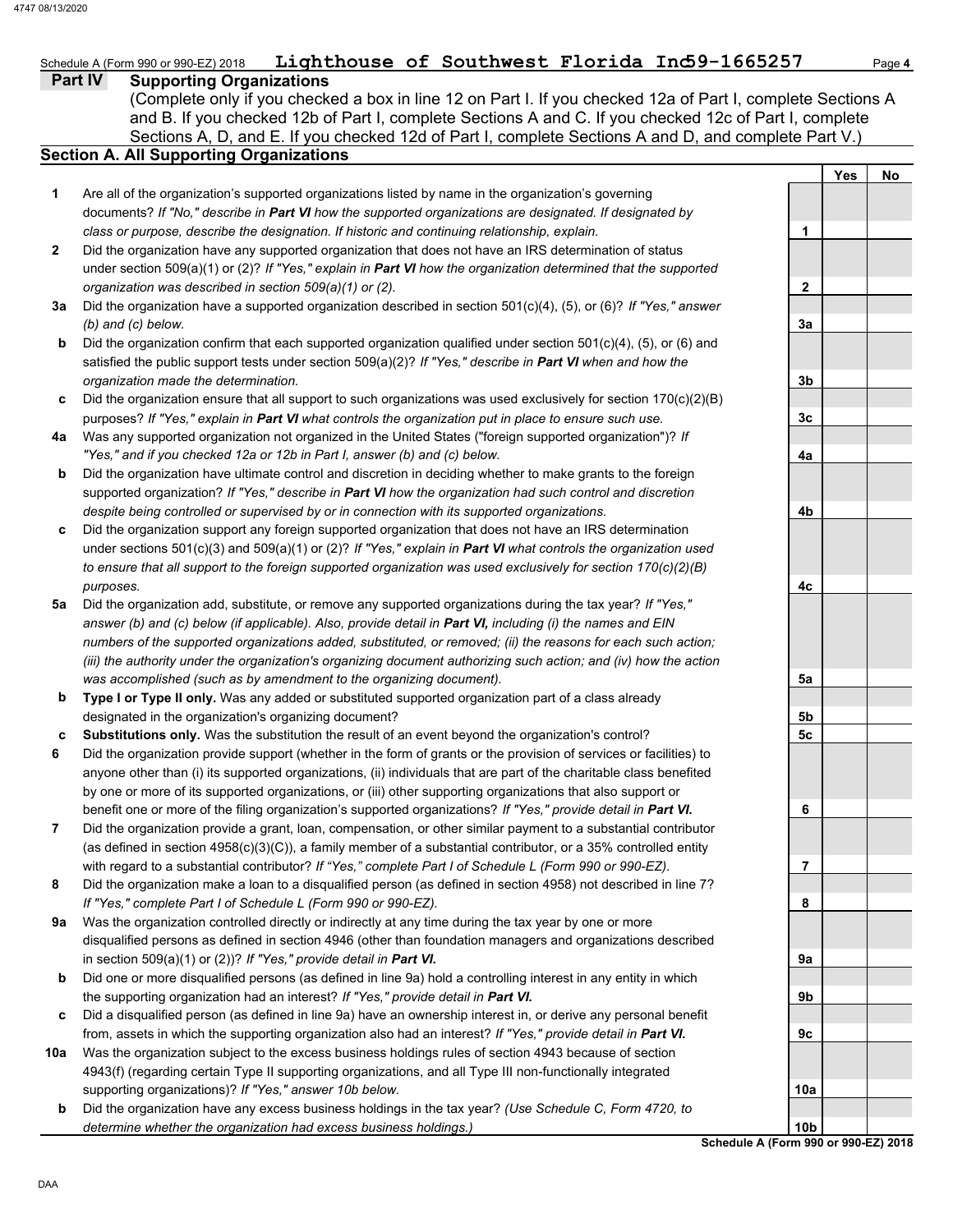**Part IV Supporting Organizations** *(continued)*

## Schedule A (Form 990 or 990-EZ) 2018 **Lighthouse of Southwest Florida Ind59-1665257** Page 5

|              | oupporting organizations (commaca                                                                                                                                            |                 |            |    |
|--------------|------------------------------------------------------------------------------------------------------------------------------------------------------------------------------|-----------------|------------|----|
|              |                                                                                                                                                                              |                 | <b>Yes</b> | No |
| 11           | Has the organization accepted a gift or contribution from any of the following persons?                                                                                      |                 |            |    |
|              | a A person who directly or indirectly controls, either alone or together with persons described in (b) and (c)<br>below, the governing body of a supported organization?     | 11a             |            |    |
|              | <b>b</b> A family member of a person described in (a) above?                                                                                                                 | 11 <sub>b</sub> |            |    |
|              |                                                                                                                                                                              | 11c             |            |    |
|              | c A 35% controlled entity of a person described in (a) or (b) above? If "Yes" to a, b, or c, provide detail in Part VI.<br><b>Section B. Type I Supporting Organizations</b> |                 |            |    |
|              |                                                                                                                                                                              |                 | Yes        | No |
| 1            | Did the directors, trustees, or membership of one or more supported organizations have the power to                                                                          |                 |            |    |
|              |                                                                                                                                                                              |                 |            |    |
|              | regularly appoint or elect at least a majority of the organization's directors or trustees at all times during the                                                           |                 |            |    |
|              | tax year? If "No," describe in Part VI how the supported organization(s) effectively operated, supervised, or                                                                |                 |            |    |
|              | controlled the organization's activities. If the organization had more than one supported organization,                                                                      |                 |            |    |
|              | describe how the powers to appoint and/or remove directors or trustees were allocated among the supported                                                                    |                 |            |    |
|              | organizations and what conditions or restrictions, if any, applied to such powers during the tax year.                                                                       | 1               |            |    |
| 2            | Did the organization operate for the benefit of any supported organization other than the supported                                                                          |                 |            |    |
|              | organization(s) that operated, supervised, or controlled the supporting organization? If "Yes," explain in Part                                                              |                 |            |    |
|              | VI how providing such benefit carried out the purposes of the supported organization(s) that operated,                                                                       |                 |            |    |
|              | supervised, or controlled the supporting organization.                                                                                                                       | 2               |            |    |
|              | <b>Section C. Type II Supporting Organizations</b>                                                                                                                           |                 |            |    |
|              |                                                                                                                                                                              |                 | Yes        | No |
| 1            | Were a majority of the organization's directors or trustees during the tax year also a majority of the directors                                                             |                 |            |    |
|              | or trustees of each of the organization's supported organization(s)? If "No," describe in Part VI how control                                                                |                 |            |    |
|              | or management of the supporting organization was vested in the same persons that controlled or managed                                                                       |                 |            |    |
|              | the supported organization(s).                                                                                                                                               | 1               |            |    |
|              | <b>Section D. All Type III Supporting Organizations</b>                                                                                                                      |                 |            |    |
|              |                                                                                                                                                                              |                 | Yes        | No |
| 1            | Did the organization provide to each of its supported organizations, by the last day of the fifth month of the                                                               |                 |            |    |
|              | organization's tax year, (i) a written notice describing the type and amount of support provided during the prior tax                                                        |                 |            |    |
|              | year, (ii) a copy of the Form 990 that was most recently filed as of the date of notification, and (iii) copies of the                                                       |                 |            |    |
|              | organization's governing documents in effect on the date of notification, to the extent not previously provided?                                                             | 1               |            |    |
| 2            | Were any of the organization's officers, directors, or trustees either (i) appointed or elected by the supported                                                             |                 |            |    |
|              | organization(s) or (ii) serving on the governing body of a supported organization? If "No," explain in Part VI how                                                           |                 |            |    |
|              | the organization maintained a close and continuous working relationship with the supported organization(s).                                                                  | 2               |            |    |
| 3            | By reason of the relationship described in (2), did the organization's supported organizations have a                                                                        |                 |            |    |
|              | significant voice in the organization's investment policies and in directing the use of the organization's                                                                   |                 |            |    |
|              | income or assets at all times during the tax year? If "Yes," describe in Part VI the role the organization's                                                                 |                 |            |    |
|              | supported organizations played in this regard.                                                                                                                               | 3               |            |    |
|              | Section E. Type III Functionally-Integrated Supporting Organizations                                                                                                         |                 |            |    |
| 1.           | Check the box next to the method that the organization used to satisfy the Integral Part Test during the year (see instructions).                                            |                 |            |    |
| a            | The organization satisfied the Activities Test. Complete line 2 below.                                                                                                       |                 |            |    |
| b            | The organization is the parent of each of its supported organizations. Complete line 3 below.                                                                                |                 |            |    |
| C            | The organization supported a governmental entity. Describe in Part VI how you supported a government entity (see instructions).                                              |                 |            |    |
|              |                                                                                                                                                                              |                 |            |    |
| $\mathbf{z}$ | Activities Test. Answer (a) and (b) below.                                                                                                                                   |                 | Yes        | No |
| а            | Did substantially all of the organization's activities during the tax year directly further the exempt purposes of                                                           |                 |            |    |
|              | the supported organization(s) to which the organization was responsive? If "Yes," then in Part VI identify                                                                   |                 |            |    |
|              | those supported organizations and explain how these activities directly furthered their exempt purposes,                                                                     |                 |            |    |
|              | how the organization was responsive to those supported organizations, and how the organization determined                                                                    |                 |            |    |
|              | that these activities constituted substantially all of its activities.                                                                                                       | 2a              |            |    |
| b            | Did the activities described in (a) constitute activities that, but for the organization's involvement, one or more                                                          |                 |            |    |
|              | of the organization's supported organization(s) would have been engaged in? If "Yes," explain in Part VI the                                                                 |                 |            |    |
|              |                                                                                                                                                                              |                 |            |    |
|              | reasons for the organization's position that its supported organization(s) would have engaged in these                                                                       |                 |            |    |
|              | activities but for the organization's involvement.                                                                                                                           | 2b              |            |    |
| 3            | Parent of Supported Organizations. Answer (a) and (b) below.                                                                                                                 |                 |            |    |
| а            | Did the organization have the power to regularly appoint or elect a majority of the officers, directors, or                                                                  |                 |            |    |
|              | trustees of each of the supported organizations? Provide details in Part VI.                                                                                                 | За              |            |    |
| b            | Did the organization exercise a substantial degree of direction over the policies, programs, and activities of each                                                          |                 |            |    |
|              | of its supported organizations? If "Yes," describe in Part VI the role played by the organization in this regard.                                                            | 3b              |            |    |
| DAA          | Schedule A (Form 990 or 990-EZ) 2018                                                                                                                                         |                 |            |    |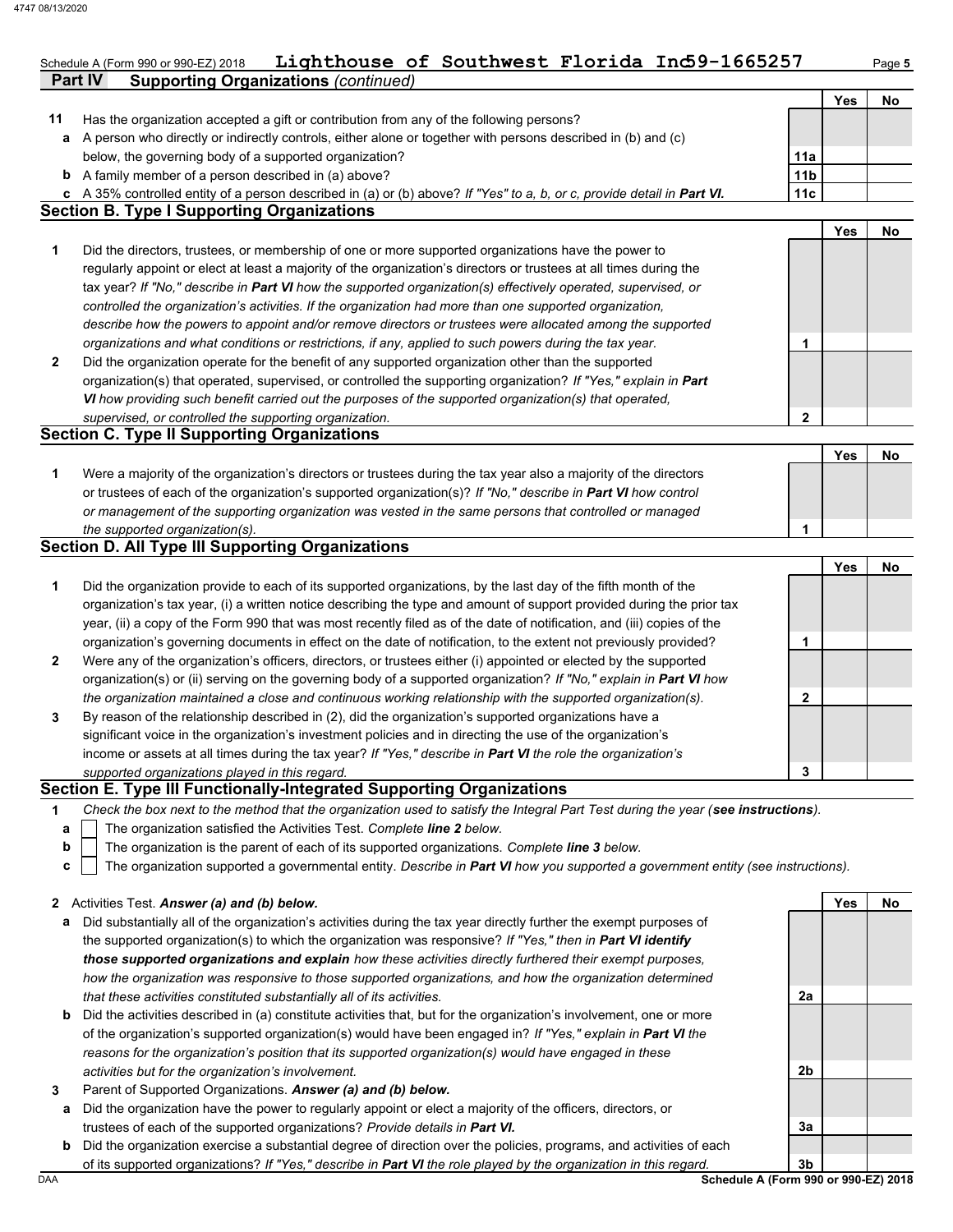| Lighthouse of Southwest Florida Ind9-1665257<br>Schedule A (Form 990 or 990-EZ) 2018                                                             |                |                | Page 6                         |
|--------------------------------------------------------------------------------------------------------------------------------------------------|----------------|----------------|--------------------------------|
| <b>Part V</b><br>Type III Non-Functionally Integrated 509(a)(3) Supporting Organizations                                                         |                |                |                                |
| $\mathbf{1}$<br>Check here if the organization satisfied the Integral Part Test as a qualifying trust on Nov. 20, 1970 (explain in Part VI). See |                |                |                                |
| instructions. All other Type III non-functionally integrated supporting organizations must complete Sections A through E.                        |                |                |                                |
| <b>Section A - Adjusted Net Income</b>                                                                                                           |                | (A) Prior Year | (B) Current Year               |
|                                                                                                                                                  |                |                | (optional)                     |
| Net short-term capital gain<br>1                                                                                                                 | 1              |                |                                |
| 2<br>Recoveries of prior-year distributions                                                                                                      | $\mathbf{2}$   |                |                                |
| 3<br>Other gross income (see instructions)                                                                                                       | 3              |                |                                |
| 4<br>Add lines 1 through 3.                                                                                                                      | 4              |                |                                |
| Depreciation and depletion<br>5                                                                                                                  | 5              |                |                                |
| Portion of operating expenses paid or incurred for production or<br>6                                                                            |                |                |                                |
| collection of gross income or for management, conservation, or                                                                                   |                |                |                                |
| maintenance of property held for production of income (see instructions)                                                                         | 6              |                |                                |
| 7<br>Other expenses (see instructions)                                                                                                           | $\overline{7}$ |                |                                |
| Adjusted Net Income (subtract lines 5, 6, and 7 from line 4)<br>8                                                                                | 8              |                |                                |
| <b>Section B - Minimum Asset Amount</b>                                                                                                          |                | (A) Prior Year | (B) Current Year<br>(optional) |
| Aggregate fair market value of all non-exempt-use assets (see<br>1                                                                               |                |                |                                |
| instructions for short tax year or assets held for part of year):                                                                                |                |                |                                |
| a Average monthly value of securities                                                                                                            | 1a             |                |                                |
| Average monthly cash balances<br>b                                                                                                               | 1 <sub>b</sub> |                |                                |
| c Fair market value of other non-exempt-use assets                                                                                               | 1 <sub>c</sub> |                |                                |
| <b>Total</b> (add lines 1a, 1b, and 1c)<br>d                                                                                                     | 1d             |                |                                |
| <b>e</b> Discount claimed for blockage or other                                                                                                  |                |                |                                |
| factors (explain in detail in Part VI):                                                                                                          |                |                |                                |
| Acquisition indebtedness applicable to non-exempt-use assets<br>$\mathbf{2}$                                                                     | $\mathbf{2}$   |                |                                |
| Subtract line 2 from line 1d.<br>3                                                                                                               | 3              |                |                                |
| Cash deemed held for exempt use. Enter 1-1/2% of line 3 (for greater amount,<br>4                                                                |                |                |                                |
| see instructions).                                                                                                                               | 4              |                |                                |
| 5<br>Net value of non-exempt-use assets (subtract line 4 from line 3)                                                                            | 5              |                |                                |
| 6<br>Multiply line 5 by 035.                                                                                                                     | 6              |                |                                |
| 7<br>Recoveries of prior-year distributions                                                                                                      | $\overline{7}$ |                |                                |
| 8<br>Minimum Asset Amount (add line 7 to line 6)                                                                                                 | 8              |                |                                |
| <b>Section C - Distributable Amount</b>                                                                                                          |                |                | <b>Current Year</b>            |
| Adjusted net income for prior year (from Section A, line 8, Column A)<br>1                                                                       | 1              |                |                                |
| Enter 85% of line 1.<br>$\mathbf{2}$                                                                                                             | $\mathbf{2}$   |                |                                |
| 3<br>Minimum asset amount for prior year (from Section B, line 8, Column A)                                                                      | 3              |                |                                |
| 4<br>Enter greater of line 2 or line 3.                                                                                                          | 4              |                |                                |
| 5<br>Income tax imposed in prior year                                                                                                            | 5              |                |                                |
| <b>Distributable Amount.</b> Subtract line 5 from line 4, unless subject to<br>6                                                                 |                |                |                                |
| emergency temporary reduction (see instructions).                                                                                                | 6              |                |                                |

emergency temporary reduction (see instructions).

**7** instructions). Check here if the current year is the organization's first as a non-functionally integrated Type III supporting organization (see

**Schedule A (Form 990 or 990-EZ) 2018**

DAA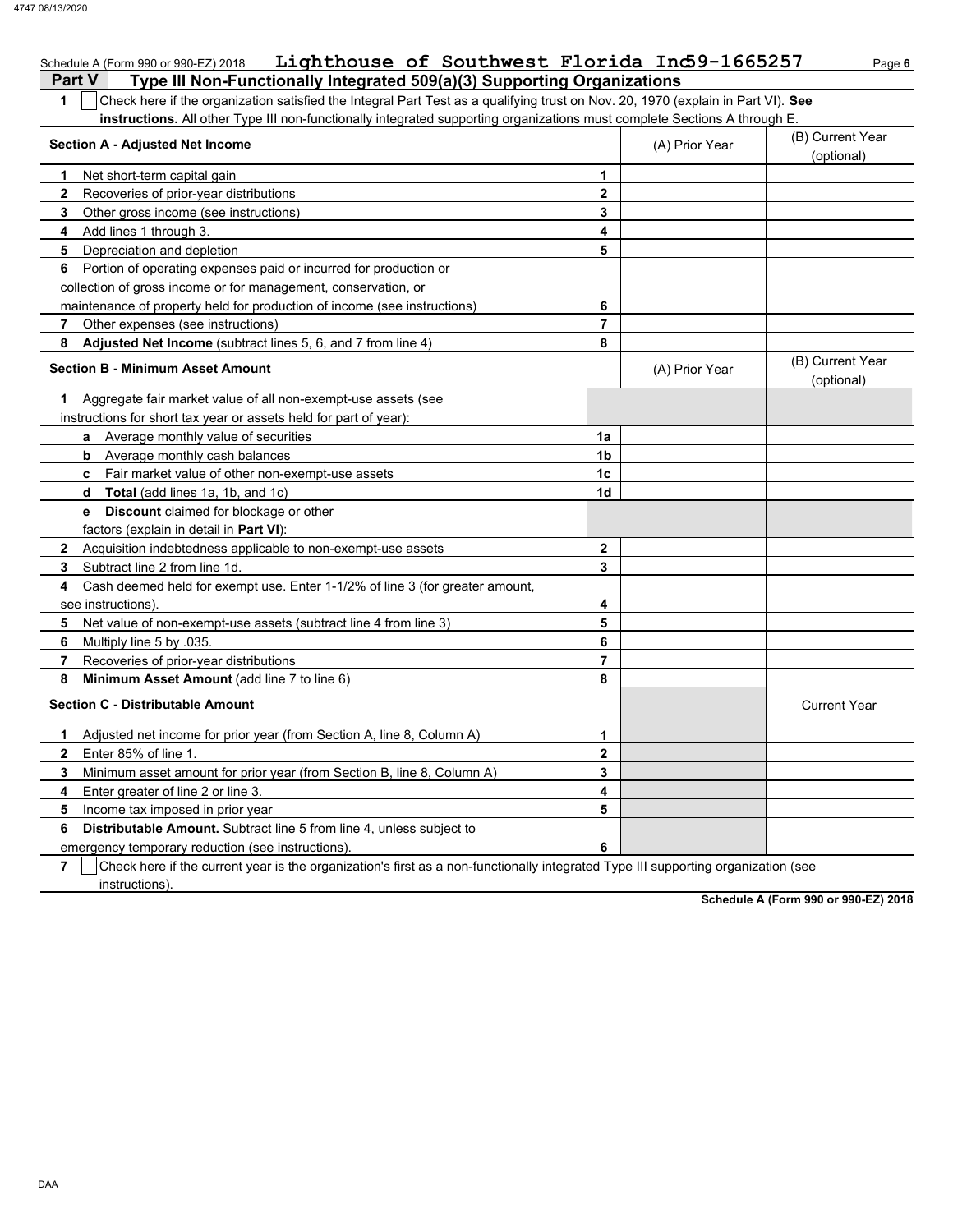## Schedule A (Form 990 or 990-EZ) 2018 **Lighthouse of Southwest Florida Ind59-1665257** Page 7

| Part V       | Type III Non-Functionally Integrated 509(a)(3) Supporting Organizations (continued)                                         |                                    |                                               |                                                         |  |  |
|--------------|-----------------------------------------------------------------------------------------------------------------------------|------------------------------------|-----------------------------------------------|---------------------------------------------------------|--|--|
|              | <b>Section D - Distributions</b>                                                                                            |                                    |                                               | <b>Current Year</b>                                     |  |  |
| 1            | Amounts paid to supported organizations to accomplish exempt purposes                                                       |                                    |                                               |                                                         |  |  |
| $\mathbf{2}$ | Amounts paid to perform activity that directly furthers exempt purposes of supported                                        |                                    |                                               |                                                         |  |  |
|              | organizations, in excess of income from activity                                                                            |                                    |                                               |                                                         |  |  |
| 3            | Administrative expenses paid to accomplish exempt purposes of supported organizations                                       |                                    |                                               |                                                         |  |  |
| 4            | Amounts paid to acquire exempt-use assets                                                                                   |                                    |                                               |                                                         |  |  |
| 5            | Qualified set-aside amounts (prior IRS approval required)                                                                   |                                    |                                               |                                                         |  |  |
| 6            | Other distributions (describe in Part VI). See instructions.                                                                |                                    |                                               |                                                         |  |  |
| 7            | Total annual distributions. Add lines 1 through 6.                                                                          |                                    |                                               |                                                         |  |  |
| 8            | Distributions to attentive supported organizations to which the organization is responsive                                  |                                    |                                               |                                                         |  |  |
|              | (provide details in Part VI). See instructions.                                                                             |                                    |                                               |                                                         |  |  |
| 9            | Distributable amount for 2018 from Section C, line 6                                                                        |                                    |                                               |                                                         |  |  |
| 10           | Line 8 amount divided by line 9 amount                                                                                      |                                    |                                               |                                                         |  |  |
|              | <b>Section E - Distribution Allocations (see instructions)</b>                                                              | (i)<br><b>Excess Distributions</b> | (ii)<br><b>Underdistributions</b><br>Pre-2018 | (iii)<br><b>Distributable</b><br><b>Amount for 2018</b> |  |  |
| 1            | Distributable amount for 2018 from Section C, line 6                                                                        |                                    |                                               |                                                         |  |  |
| $\mathbf{2}$ | Underdistributions, if any, for years prior to 2018<br>(reasonable cause required-explain in Part VI). See<br>instructions. |                                    |                                               |                                                         |  |  |
| 3            | Excess distributions carryover, if any, to 2018                                                                             |                                    |                                               |                                                         |  |  |
|              | <b>a</b> From 2013                                                                                                          |                                    |                                               |                                                         |  |  |
|              | $b$ From 2014                                                                                                               |                                    |                                               |                                                         |  |  |
|              | <b>c</b> From 2015                                                                                                          |                                    |                                               |                                                         |  |  |
|              | <b>d</b> From 2016                                                                                                          |                                    |                                               |                                                         |  |  |
|              | e From 2017                                                                                                                 |                                    |                                               |                                                         |  |  |
|              | f Total of lines 3a through e                                                                                               |                                    |                                               |                                                         |  |  |
|              | g Applied to underdistributions of prior years                                                                              |                                    |                                               |                                                         |  |  |
|              | h Applied to 2018 distributable amount                                                                                      |                                    |                                               |                                                         |  |  |
|              | Carryover from 2013 not applied (see instructions)                                                                          |                                    |                                               |                                                         |  |  |
|              | Remainder. Subtract lines 3g, 3h, and 3i from 3f.                                                                           |                                    |                                               |                                                         |  |  |
| 4            | Distributions for 2018 from                                                                                                 |                                    |                                               |                                                         |  |  |
|              | \$<br>Section D, line 7:                                                                                                    |                                    |                                               |                                                         |  |  |
|              | a Applied to underdistributions of prior years                                                                              |                                    |                                               |                                                         |  |  |
|              | <b>b</b> Applied to 2018 distributable amount                                                                               |                                    |                                               |                                                         |  |  |
|              | c Remainder. Subtract lines 4a and 4b from 4.                                                                               |                                    |                                               |                                                         |  |  |
| 5            | Remaining underdistributions for years prior to 2018, if                                                                    |                                    |                                               |                                                         |  |  |
|              | any. Subtract lines 3g and 4a from line 2. For result                                                                       |                                    |                                               |                                                         |  |  |
|              | greater than zero, explain in Part VI. See instructions.                                                                    |                                    |                                               |                                                         |  |  |
| 6            | Remaining underdistributions for 2018. Subtract lines 3h<br>and 4b from line 1. For result greater than zero, explain in    |                                    |                                               |                                                         |  |  |
|              | Part VI. See instructions.                                                                                                  |                                    |                                               |                                                         |  |  |
| 7            | Excess distributions carryover to 2019. Add lines 3j<br>and 4c.                                                             |                                    |                                               |                                                         |  |  |
| 8            | Breakdown of line 7:                                                                                                        |                                    |                                               |                                                         |  |  |
|              | a Excess from 2014                                                                                                          |                                    |                                               |                                                         |  |  |
|              |                                                                                                                             |                                    |                                               |                                                         |  |  |
|              | c Excess from 2016<br>.                                                                                                     |                                    |                                               |                                                         |  |  |
|              | d Excess from 2017<br>.                                                                                                     |                                    |                                               |                                                         |  |  |
|              | e Excess from 2018                                                                                                          |                                    |                                               |                                                         |  |  |
|              |                                                                                                                             |                                    |                                               |                                                         |  |  |

**Schedule A (Form 990 or 990-EZ) 2018**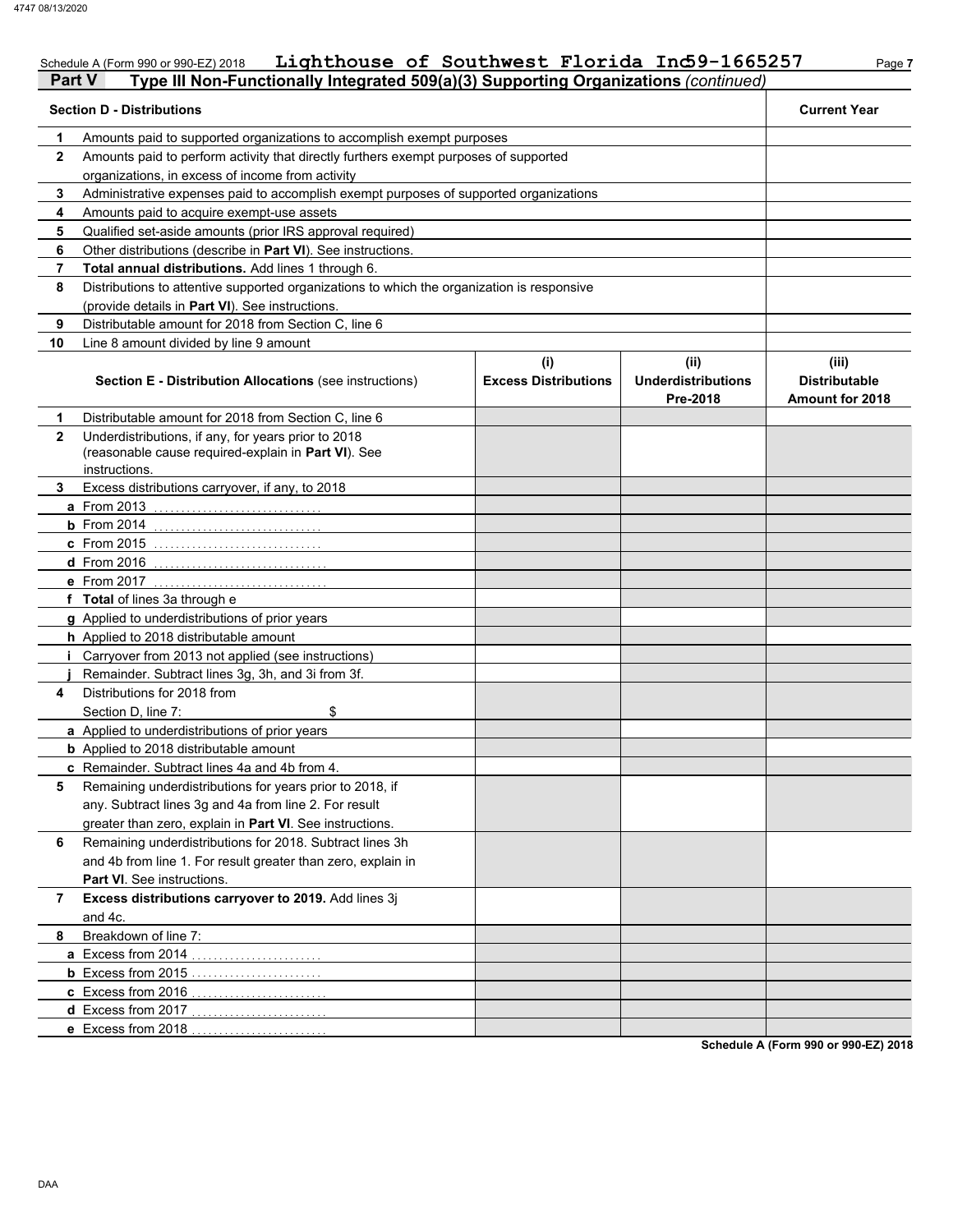| <b>Part VI</b> | Schedule A (Form 990 or 990-EZ) 2018   |  |                                                                                                | Lighthouse of Southwest Florida Ind9-1665257<br>Supplemental Information. Provide the explanations required by Part II, line 10; Part II, line 17a or 17b; Part<br>III, line 12; Part IV, Section A, lines 1, 2, 3b, 3c, 4b, 4c, 5a, 6, 9a, 9b, 9c, 11a, 11b, and 11c; Part IV, Section<br>B, lines 1 and 2; Part IV, Section C, line 1; Part IV, Section D, lines 2 and 3; Part IV, Section E, lines 1c, 2a, 2b,<br>3a, and 3b; Part V, line 1; Part V, Section B, line 1e; Part V, Section D, lines 5, 6, and 8; and Part V, Section E, | Page 8 |
|----------------|----------------------------------------|--|------------------------------------------------------------------------------------------------|-------------------------------------------------------------------------------------------------------------------------------------------------------------------------------------------------------------------------------------------------------------------------------------------------------------------------------------------------------------------------------------------------------------------------------------------------------------------------------------------------------------------------------------------|--------|
|                |                                        |  | lines 2, 5, and 6. Also complete this part for any additional information. (See instructions.) |                                                                                                                                                                                                                                                                                                                                                                                                                                                                                                                                           |        |
|                | Part II, Line 10 - Other Income Detail |  |                                                                                                |                                                                                                                                                                                                                                                                                                                                                                                                                                                                                                                                           |        |
|                | Miscellaneous                          |  | \$<br>334,685                                                                                  |                                                                                                                                                                                                                                                                                                                                                                                                                                                                                                                                           |        |
|                |                                        |  |                                                                                                |                                                                                                                                                                                                                                                                                                                                                                                                                                                                                                                                           |        |
|                |                                        |  |                                                                                                |                                                                                                                                                                                                                                                                                                                                                                                                                                                                                                                                           |        |
|                |                                        |  |                                                                                                |                                                                                                                                                                                                                                                                                                                                                                                                                                                                                                                                           |        |
|                |                                        |  |                                                                                                |                                                                                                                                                                                                                                                                                                                                                                                                                                                                                                                                           |        |
|                |                                        |  |                                                                                                |                                                                                                                                                                                                                                                                                                                                                                                                                                                                                                                                           |        |
|                |                                        |  |                                                                                                |                                                                                                                                                                                                                                                                                                                                                                                                                                                                                                                                           |        |
|                |                                        |  |                                                                                                |                                                                                                                                                                                                                                                                                                                                                                                                                                                                                                                                           |        |
|                |                                        |  |                                                                                                |                                                                                                                                                                                                                                                                                                                                                                                                                                                                                                                                           |        |
|                |                                        |  |                                                                                                |                                                                                                                                                                                                                                                                                                                                                                                                                                                                                                                                           |        |
|                |                                        |  |                                                                                                |                                                                                                                                                                                                                                                                                                                                                                                                                                                                                                                                           |        |
|                |                                        |  |                                                                                                |                                                                                                                                                                                                                                                                                                                                                                                                                                                                                                                                           |        |
|                |                                        |  |                                                                                                |                                                                                                                                                                                                                                                                                                                                                                                                                                                                                                                                           |        |
|                |                                        |  |                                                                                                |                                                                                                                                                                                                                                                                                                                                                                                                                                                                                                                                           |        |
|                |                                        |  |                                                                                                |                                                                                                                                                                                                                                                                                                                                                                                                                                                                                                                                           |        |
|                |                                        |  |                                                                                                |                                                                                                                                                                                                                                                                                                                                                                                                                                                                                                                                           |        |
|                |                                        |  |                                                                                                |                                                                                                                                                                                                                                                                                                                                                                                                                                                                                                                                           |        |
|                |                                        |  |                                                                                                |                                                                                                                                                                                                                                                                                                                                                                                                                                                                                                                                           |        |
|                |                                        |  |                                                                                                |                                                                                                                                                                                                                                                                                                                                                                                                                                                                                                                                           |        |
|                |                                        |  |                                                                                                |                                                                                                                                                                                                                                                                                                                                                                                                                                                                                                                                           |        |
|                |                                        |  |                                                                                                |                                                                                                                                                                                                                                                                                                                                                                                                                                                                                                                                           |        |
|                |                                        |  |                                                                                                |                                                                                                                                                                                                                                                                                                                                                                                                                                                                                                                                           |        |
|                |                                        |  |                                                                                                |                                                                                                                                                                                                                                                                                                                                                                                                                                                                                                                                           |        |
|                |                                        |  |                                                                                                |                                                                                                                                                                                                                                                                                                                                                                                                                                                                                                                                           |        |
|                |                                        |  |                                                                                                |                                                                                                                                                                                                                                                                                                                                                                                                                                                                                                                                           |        |
|                |                                        |  |                                                                                                |                                                                                                                                                                                                                                                                                                                                                                                                                                                                                                                                           |        |
|                |                                        |  |                                                                                                |                                                                                                                                                                                                                                                                                                                                                                                                                                                                                                                                           |        |
|                |                                        |  |                                                                                                |                                                                                                                                                                                                                                                                                                                                                                                                                                                                                                                                           |        |
|                |                                        |  |                                                                                                |                                                                                                                                                                                                                                                                                                                                                                                                                                                                                                                                           |        |
|                |                                        |  |                                                                                                |                                                                                                                                                                                                                                                                                                                                                                                                                                                                                                                                           |        |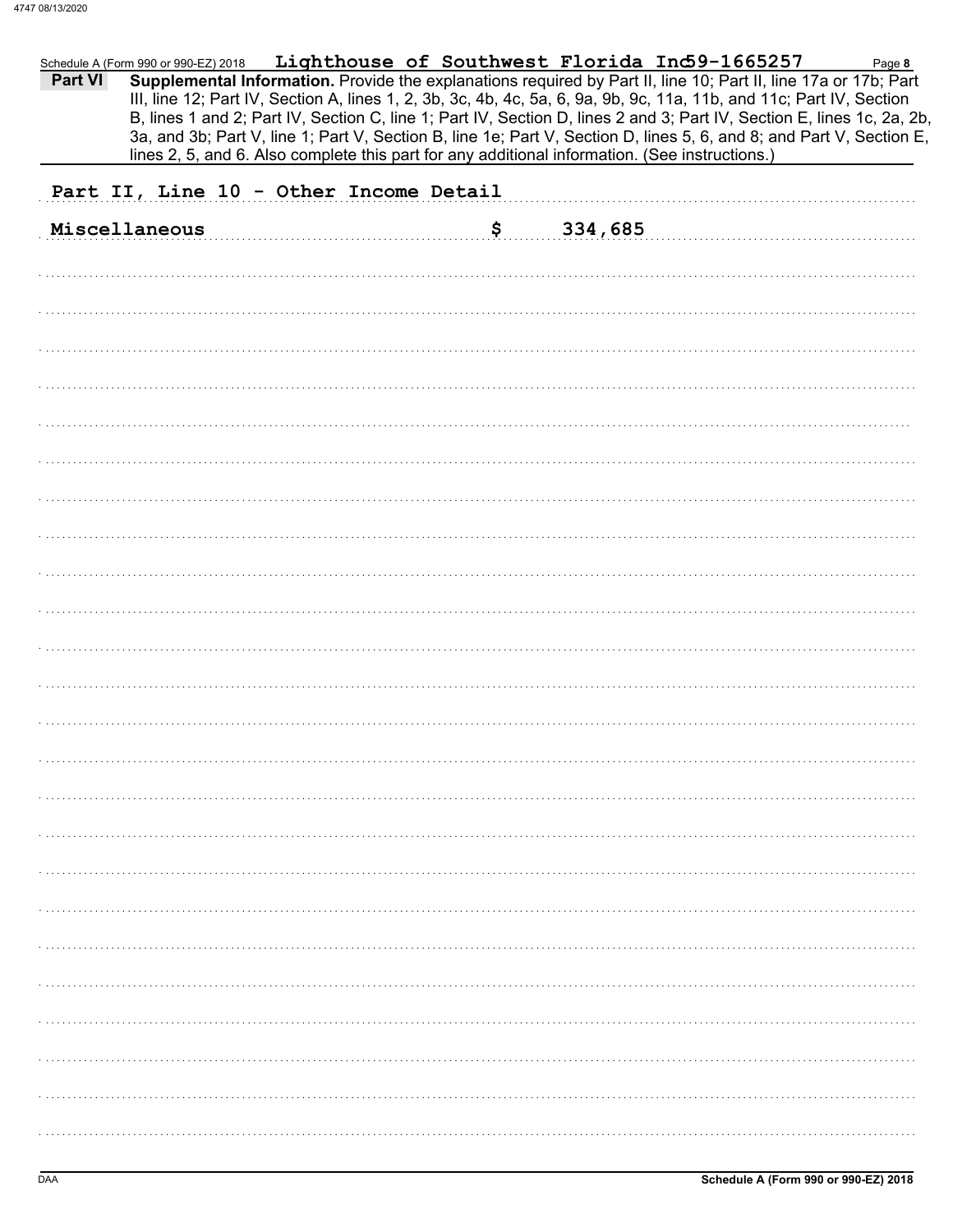| <b>Schedule B</b><br>(Form 990, 990-EZ,<br>or 990-PF)<br>Department of the Treasury<br><b>Internal Revenue Service</b><br>Name of the organization                                                                              | <b>Schedule of Contributors</b><br>Attach to Form 990, Form 990-EZ, or Form 990-PF.<br>Go to www.irs.gov/Form990 for the latest information. |            | OMB No. 1545-0047<br>2018<br><b>Employer identification number</b> |  |  |  |
|---------------------------------------------------------------------------------------------------------------------------------------------------------------------------------------------------------------------------------|----------------------------------------------------------------------------------------------------------------------------------------------|------------|--------------------------------------------------------------------|--|--|--|
|                                                                                                                                                                                                                                 | Lighthouse of Southwest Florida Inc                                                                                                          | 59-1665257 |                                                                    |  |  |  |
| Organization type (check one):                                                                                                                                                                                                  |                                                                                                                                              |            |                                                                    |  |  |  |
| Filers of:                                                                                                                                                                                                                      | Section:                                                                                                                                     |            |                                                                    |  |  |  |
| Form 990 or 990-EZ                                                                                                                                                                                                              | 3 ) (enter number) organization<br>$ \mathbf{X} $ 501(c)(                                                                                    |            |                                                                    |  |  |  |
|                                                                                                                                                                                                                                 | $4947(a)(1)$ nonexempt charitable trust <b>not</b> treated as a private foundation                                                           |            |                                                                    |  |  |  |
|                                                                                                                                                                                                                                 | 527 political organization                                                                                                                   |            |                                                                    |  |  |  |
| Form 990-PF                                                                                                                                                                                                                     | 501(c)(3) exempt private foundation                                                                                                          |            |                                                                    |  |  |  |
| 4947(a)(1) nonexempt charitable trust treated as a private foundation                                                                                                                                                           |                                                                                                                                              |            |                                                                    |  |  |  |
|                                                                                                                                                                                                                                 | 501(c)(3) taxable private foundation                                                                                                         |            |                                                                    |  |  |  |
|                                                                                                                                                                                                                                 |                                                                                                                                              |            |                                                                    |  |  |  |
| Check if your organization is covered by the General Rule or a Special Rule.<br>Note: Only a section $501(c)(7)$ , (8), or (10) organization can check boxes for both the General Rule and a Special Rule. See<br>instructions. |                                                                                                                                              |            |                                                                    |  |  |  |

### **General Rule**

For an organization filing Form 990, 990-EZ, or 990-PF that received, during the year, contributions totaling \$5,000 or more (in money or property) from any one contributor. Complete Parts I and II. See instructions for determining a contributor's total contributions.

### **Special Rules**

| <b>X</b> For an organization described in section 501(c)(3) filing Form 990 or 990-EZ that met the 33 <sup>1</sup> /3% support test of the |
|--------------------------------------------------------------------------------------------------------------------------------------------|
| regulations under sections 509(a)(1) and 170(b)(1)(A)(vi), that checked Schedule A (Form 990 or 990-EZ), Part II, line                     |
| 13, 16a, or 16b, and that received from any one contributor, during the year, total contributions of the greater of (1)                    |
| \$5,000; or (2) 2% of the amount on (i) Form 990, Part VIII, line 1h; or (ii) Form 990-EZ, line 1. Complete Parts I and II.                |

literary, or educational purposes, or for the prevention of cruelty to children or animals. Complete Parts I (entering) For an organization described in section 501(c)(7), (8), or (10) filing Form 990 or 990-EZ that received from any one contributor, during the year, total contributions of more than \$1,000 *exclusively* for religious, charitable, scientific, "N/A" in column (b) instead of the contributor name and address), II, and III.

For an organization described in section 501(c)(7), (8), or (10) filing Form 990 or 990-EZ that received from any one contributor, during the year, contributions *exclusively* for religious, charitable, etc., purposes, but no such contributions totaled more than \$1,000. If this box is checked, enter here the total contributions that were received during the year for an *exclusively* religious, charitable, etc., purpose. Don't complete any of the parts unless the **General Rule** applies to this organization because it received *nonexclusively* religious, charitable, etc., contributions totaling \$5,000 or more during the year . . . . . . . . . . . . . . . . . . . . . . . . . . . . . . . . . . . . . . . . . . . . . . . . . . . . . . . . . . . . . . . . . . . . . . . . . . . . \$ . . . . . . . . . . . . . . . . . . . . . . . . . . .

990-EZ, or 990-PF), but it **must** answer "No" on Part IV, line 2, of its Form 990; or check the box on line H of its Form 990-EZ or on its Form 990-PF, Part I, line 2, to certify that it doesn't meet the filing requirements of Schedule B (Form 990, 990-EZ, or 990-PF). **Caution:** An organization that isn't covered by the General Rule and/or the Special Rules doesn't file Schedule B (Form 990,

**For Paperwork Reduction Act Notice, see the instructions for Form 990, 990-EZ, or 990-PF.**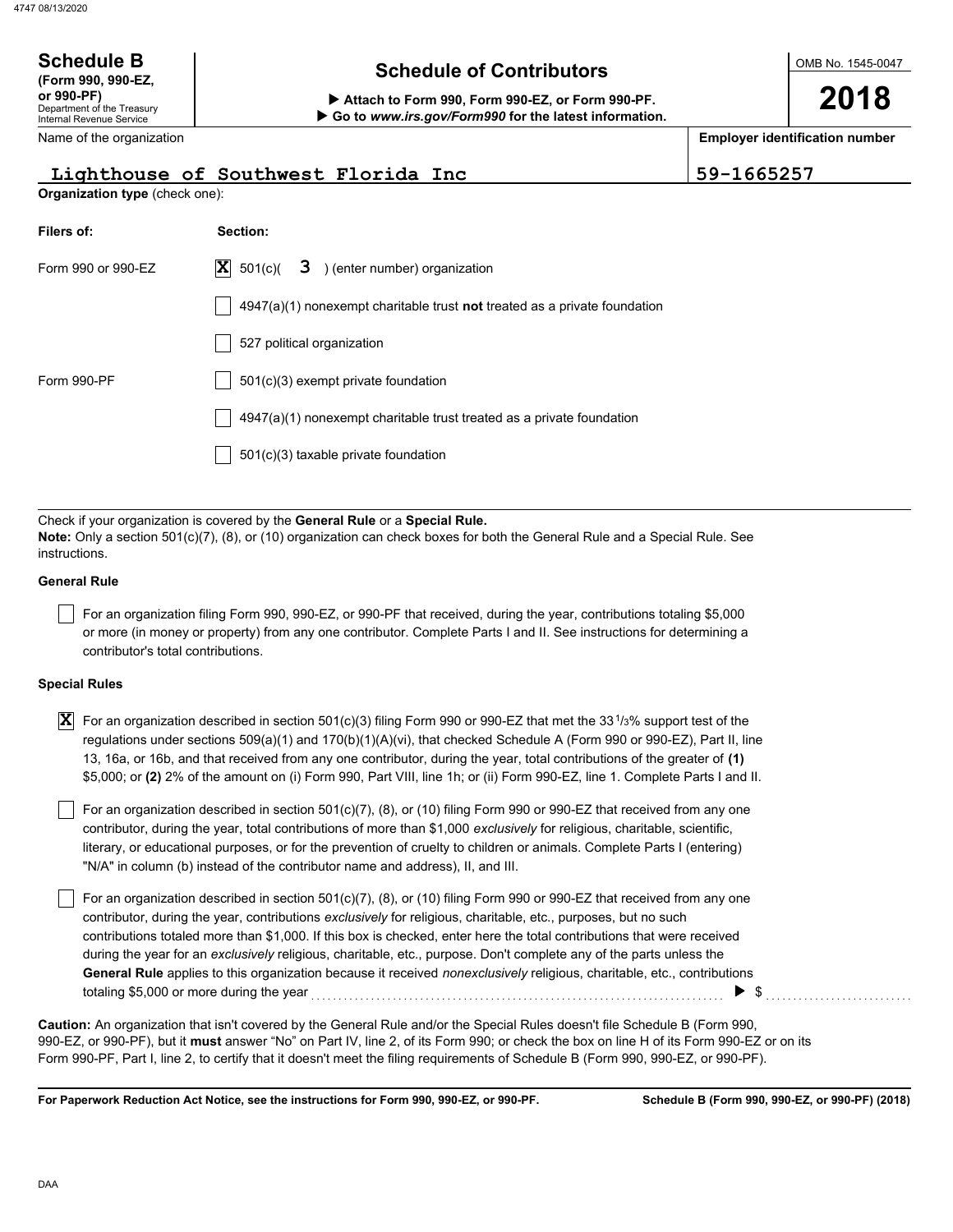|                  | Schedule B (Form 990, 990-EZ, or 990-PF) (2018)<br>Name of organization<br>Lighthouse of Southwest Florida Inc           |                                   | Page 1 of 2<br>Page 2<br><b>Employer identification number</b><br>59-1665257                                              |
|------------------|--------------------------------------------------------------------------------------------------------------------------|-----------------------------------|---------------------------------------------------------------------------------------------------------------------------|
| Part I           | <b>Contributors</b> (see instructions). Use duplicate copies of Part I if additional space is needed.                    |                                   |                                                                                                                           |
| (a)<br>No.       | (b)<br>Name, address, and ZIP + 4                                                                                        | (c)<br><b>Total contributions</b> | (d)<br>Type of contribution                                                                                               |
| $\mathbf{1}$     | United Way of Lee, Hendry & Glades<br><b>7275 Concourse Drive</b><br>FL 33908-2644<br>Fort Myers                         | 76,625<br>$\mathsf{S}$            | $\overline{\mathbf{x}}$<br><b>Person</b><br>Payroll<br><b>Noncash</b><br>(Complete Part II for<br>noncash contributions.) |
| (a)<br>No.       | (b)<br>Name, address, and ZIP + 4                                                                                        | (c)<br><b>Total contributions</b> | (d)<br>Type of contribution                                                                                               |
| 2                | State of Florida<br>Division of Blind Services<br>325 W Gaines Street<br>Tallahassee<br>FL 32399                         | 594,160                           | $\overline{\mathbf{x}}$<br>Person<br>Payroll<br><b>Noncash</b><br>(Complete Part II for<br>noncash contributions.)        |
| (a)<br>No.       | (b)<br>Name, address, and ZIP + 4                                                                                        | (c)<br><b>Total contributions</b> | (d)<br>Type of contribution                                                                                               |
| 3 <sub>1</sub>   | Lee County Dept of Human Services<br>2440 Thompson Street<br>FL 33901<br>Fort Myers                                      | 164,819<br>\$                     | X<br>Person<br>Payroll<br><b>Noncash</b><br>(Complete Part II for<br>noncash contributions.)                              |
| (a)<br>No.       | (b)<br>Name, address, and ZIP + 4                                                                                        | (c)<br><b>Total contributions</b> | (d)<br>Type of contribution                                                                                               |
| $\overline{4}$   | Lee County Transit<br>3401 Metro Parkway<br>Fort Myers<br>FL 33901                                                       | 27,187<br>\$                      | $\overline{\mathbf{x}}$<br><b>Person</b><br>Payroll<br>Noncash<br>(Complete Part II for<br>noncash contributions.)        |
| (a)<br>No.       | (b)<br>Name, address, and ZIP + 4                                                                                        | (c)<br><b>Total contributions</b> | (d)<br>Type of contribution                                                                                               |
| $\overline{5}$   | Florida Dept. of Transportation<br>10041 Daniels Parkway<br>FL 33913<br>Fort Myers                                       | 40,000<br>\$                      | X<br>Person<br>Payroll<br>Noncash<br>(Complete Part II for<br>noncash contributions.)                                     |
| (a)<br>No.       | (b)<br>Name, address, and ZIP + 4                                                                                        | (c)<br><b>Total contributions</b> | (d)<br>Type of contribution                                                                                               |
| $6 \overline{6}$ | Velma VerStratton Green Family Fund<br>SWFL Community Foundation<br>2031 Jackson St. Suite 100<br>FL 33901<br>Fort Myers | 30,000<br>\$                      | $\overline{\mathbf{x}}$<br>Person<br>Payroll<br>Noncash<br>(Complete Part II for<br>noncash contributions.)               |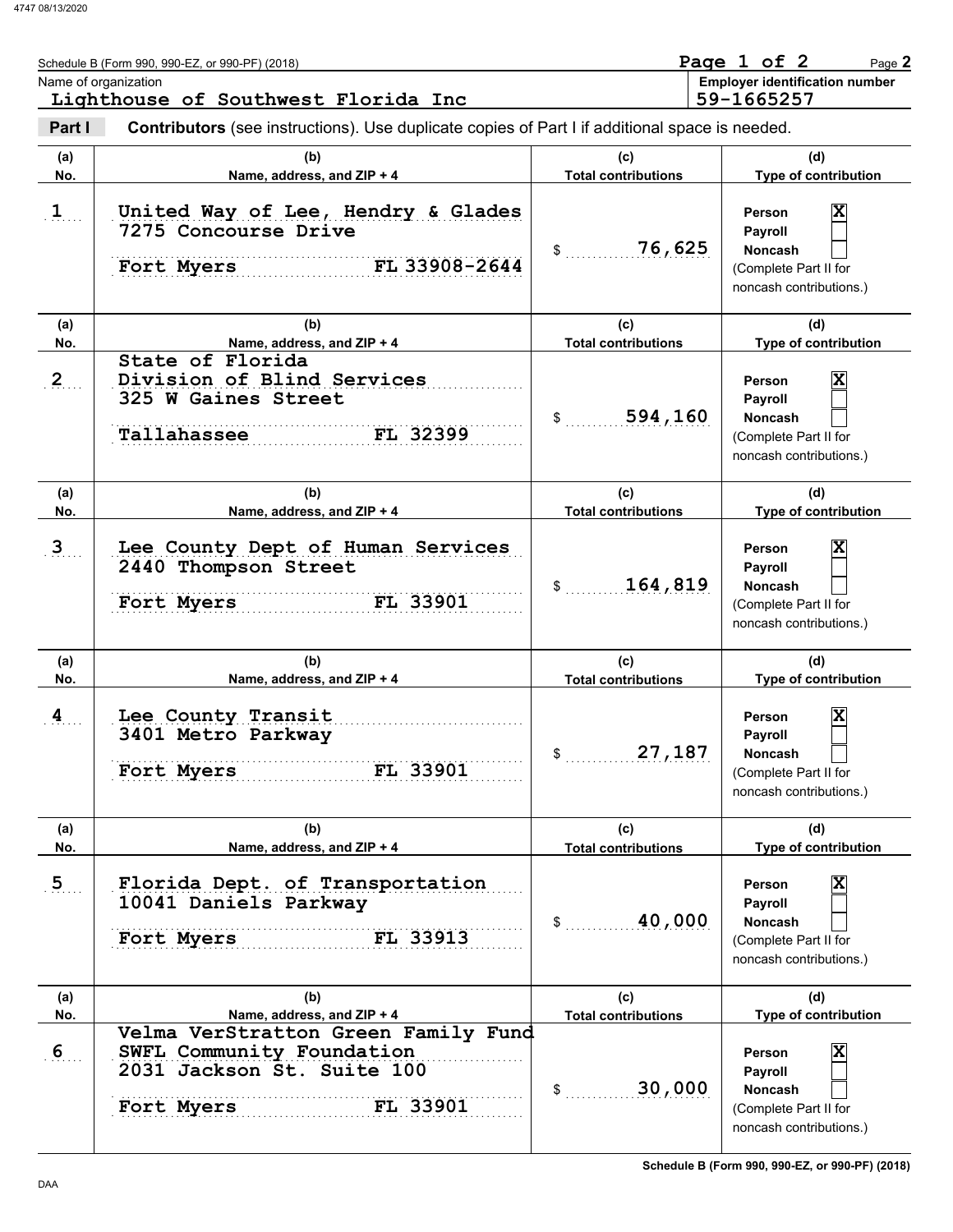|                 | Schedule B (Form 990, 990-EZ, or 990-PF) (2018)<br>Name of organization<br>Lighthouse of Southwest Florida Inc |                                   | Page 2 of 2<br>Page 2<br><b>Employer identification number</b><br>59-1665257                                |
|-----------------|----------------------------------------------------------------------------------------------------------------|-----------------------------------|-------------------------------------------------------------------------------------------------------------|
| Part I          | Contributors (see instructions). Use duplicate copies of Part I if additional space is needed.                 |                                   |                                                                                                             |
| (a)<br>No.      | (b)<br>Name, address, and ZIP + 4                                                                              | (c)<br><b>Total contributions</b> | (d)<br>Type of contribution                                                                                 |
| $7$ <sub></sub> | Constance Balestri Trust<br>2635 Euclid Heights Blvd.<br>Cleveland Heights<br>OH 44106                         | 65,103<br>$\sim$                  | $\overline{\mathbf{x}}$<br>Person<br>Payroll<br>Noncash<br>(Complete Part II for<br>noncash contributions.) |
| (a)<br>No.      | (b)<br>Name, address, and ZIP + 4                                                                              | (c)<br><b>Total contributions</b> | (d)<br>Type of contribution                                                                                 |
|                 |                                                                                                                | \$                                | <b>Person</b><br>Payroll<br>Noncash<br>(Complete Part II for<br>noncash contributions.)                     |
| (a)<br>No.      | (b)<br>Name, address, and ZIP + 4                                                                              | (c)<br><b>Total contributions</b> | (d)<br>Type of contribution                                                                                 |
|                 |                                                                                                                | \$                                | Person<br>Payroll<br>Noncash<br>(Complete Part II for<br>noncash contributions.)                            |
| (a)<br>No.      | (b)<br>Name, address, and ZIP + 4                                                                              | (c)<br><b>Total contributions</b> | (d)<br>Type of contribution                                                                                 |
| .               |                                                                                                                | \$                                | Person<br><b>Payroll</b><br>Noncash<br>(Complete Part II for<br>noncash contributions.)                     |
| (a)<br>No.      | (b)<br>Name, address, and ZIP + 4                                                                              | (c)<br><b>Total contributions</b> | (d)<br>Type of contribution                                                                                 |
|                 |                                                                                                                | \$                                | Person<br>Payroll<br><b>Noncash</b><br>(Complete Part II for<br>noncash contributions.)                     |
| (a)<br>No.      | (b)<br>Name, address, and ZIP + 4                                                                              | (c)<br><b>Total contributions</b> | (d)<br>Type of contribution                                                                                 |
|                 |                                                                                                                | \$                                | Person<br>Payroll<br>Noncash<br>(Complete Part II for<br>noncash contributions.)                            |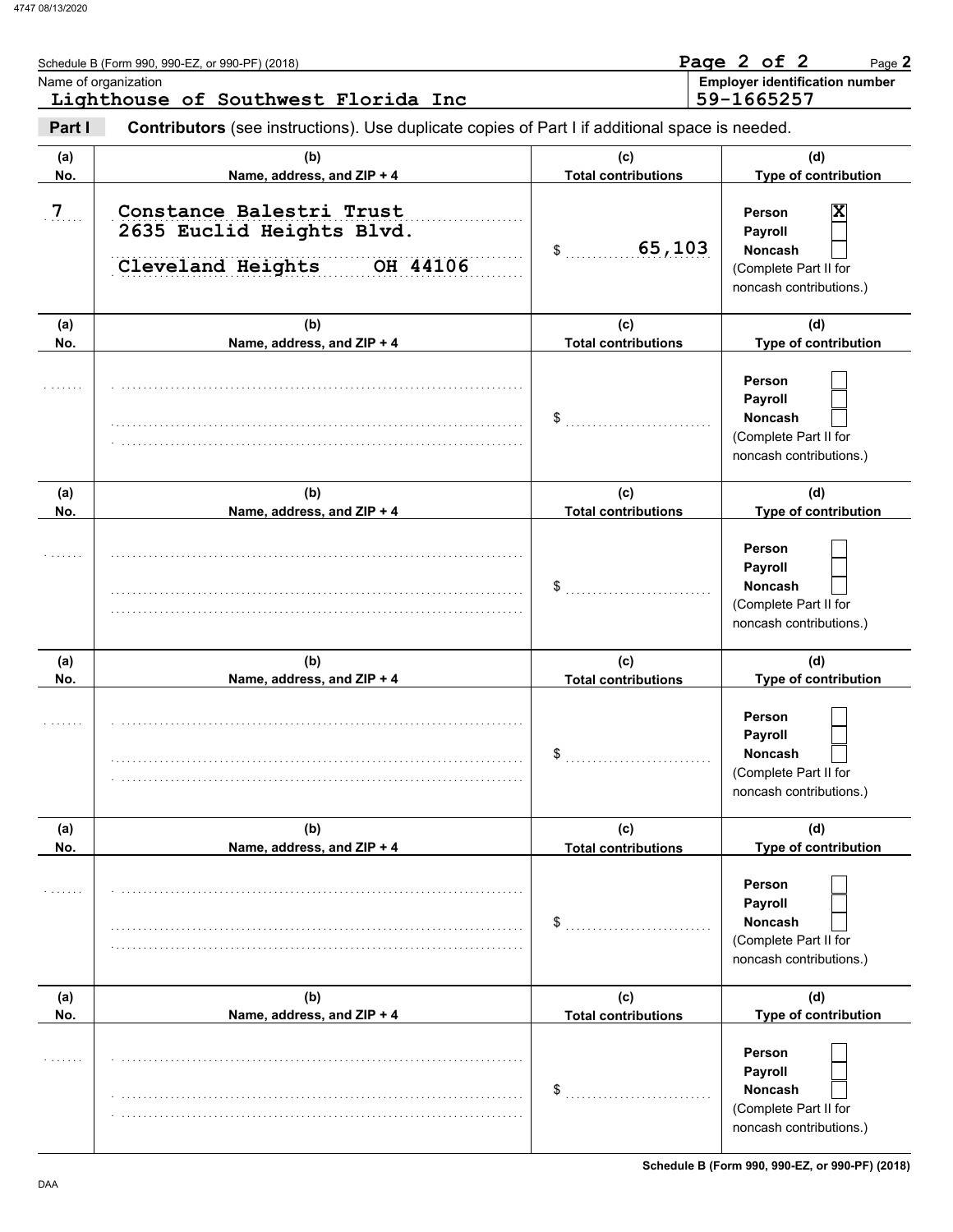Department of the Treasury Internal Revenue Service **Name of the organization**

# **SCHEDULE D Supplemental Financial Statements**

 **Attach to Form 990. (Form 990) Part IV, line 6, 7, 8, 9, 10, 11a, 11b, 11c, 11d, 11e, 11f, 12a, or 12b. Complete if the organization answered "Yes" on Form 990,**

 **Go to** *www.irs.gov/Form990* **for instructions and the latest information.**

**2018 Open to Public Inspection**

OMB No. 1545-0047

**Employer identification number**

|   | Lighthouse of Southwest Florida Inc                                                                                                                     |                                                    | 59-1665257                      |
|---|---------------------------------------------------------------------------------------------------------------------------------------------------------|----------------------------------------------------|---------------------------------|
|   | Organizations Maintaining Donor Advised Funds or Other Similar Funds or Accounts.<br>Part I                                                             |                                                    |                                 |
|   | Complete if the organization answered "Yes" on Form 990, Part IV, line 6.                                                                               |                                                    |                                 |
|   |                                                                                                                                                         | (a) Donor advised funds                            | (b) Funds and other accounts    |
| 1 | Total number at end of year                                                                                                                             |                                                    |                                 |
| 2 |                                                                                                                                                         |                                                    |                                 |
| З |                                                                                                                                                         |                                                    |                                 |
| 4 | Aggregate value at end of year                                                                                                                          |                                                    |                                 |
| 5 | Did the organization inform all donors and donor advisors in writing that the assets held in donor advised                                              |                                                    |                                 |
|   | funds are the organization's property, subject to the organization's exclusive legal control?                                                           |                                                    | Yes<br>No                       |
| 6 | Did the organization inform all grantees, donors, and donor advisors in writing that grant funds can be used                                            |                                                    |                                 |
|   | only for charitable purposes and not for the benefit of the donor or donor advisor, or for any other purpose                                            |                                                    |                                 |
|   | conferring impermissible private benefit?                                                                                                               |                                                    | Yes<br>No                       |
|   | Part II<br><b>Conservation Easements.</b>                                                                                                               |                                                    |                                 |
|   | Complete if the organization answered "Yes" on Form 990, Part IV, line 7.                                                                               |                                                    |                                 |
| 1 | Purpose(s) of conservation easements held by the organization (check all that apply).                                                                   |                                                    |                                 |
|   | Preservation of land for public use (e.g., recreation or education)                                                                                     |                                                    |                                 |
|   | Protection of natural habitat                                                                                                                           | Preservation of a historically important land area |                                 |
|   |                                                                                                                                                         | Preservation of a certified historic structure     |                                 |
|   | Preservation of open space<br>Complete lines 2a through 2d if the organization held a qualified conservation contribution in the form of a conservation |                                                    |                                 |
| 2 | easement on the last day of the tax year.                                                                                                               |                                                    |                                 |
|   |                                                                                                                                                         |                                                    | Held at the End of the Tax Year |
| а | Total number of conservation easements                                                                                                                  |                                                    | 2a                              |
| b |                                                                                                                                                         |                                                    | 2b                              |
|   | Number of conservation easements on a certified historic structure included in (a) [11] Number of conservation                                          |                                                    | 2c                              |
|   | d Number of conservation easements included in (c) acquired after 7/25/06, and not on a                                                                 |                                                    |                                 |
|   | historic structure listed in the National Register                                                                                                      |                                                    | 2d                              |
| 3 | Number of conservation easements modified, transferred, released, extinguished, or terminated by the organization during the                            |                                                    |                                 |
|   | tax year $\blacktriangleright$                                                                                                                          |                                                    |                                 |
|   | Number of states where property subject to conservation easement is located ▶                                                                           |                                                    |                                 |
| 5 | Does the organization have a written policy regarding the periodic monitoring, inspection, handling of                                                  |                                                    |                                 |
|   | violations, and enforcement of the conservation easements it holds?                                                                                     |                                                    | Yes<br>No                       |
| 6 | Staff and volunteer hours devoted to monitoring, inspecting, handling of violations, and enforcing conservation easements during the year               |                                                    |                                 |
|   |                                                                                                                                                         |                                                    |                                 |
| 7 | Amount of expenses incurred in monitoring, inspecting, handling of violations, and enforcing conservation easements during the year                     |                                                    |                                 |
|   | $\blacktriangleright$ \$                                                                                                                                |                                                    |                                 |
| 8 | Does each conservation easement reported on line 2(d) above satisfy the requirements of section 170(h)(4)(B)(i)                                         |                                                    |                                 |
|   |                                                                                                                                                         |                                                    | Yes<br>No                       |
| 9 | In Part XIII, describe how the organization reports conservation easements in its revenue and expense statement, and                                    |                                                    |                                 |
|   | balance sheet, and include, if applicable, the text of the footnote to the organization's financial statements that describes the                       |                                                    |                                 |
|   | organization's accounting for conservation easements.                                                                                                   |                                                    |                                 |
|   | Organizations Maintaining Collections of Art, Historical Treasures, or Other Similar Assets.<br>Part III                                                |                                                    |                                 |
|   | Complete if the organization answered "Yes" on Form 990, Part IV, line 8.                                                                               |                                                    |                                 |
|   | 1a If the organization elected, as permitted under SFAS 116 (ASC 958), not to report in its revenue statement and balance sheet                         |                                                    |                                 |
|   | works of art, historical treasures, or other similar assets held for public exhibition, education, or research in furtherance of                        |                                                    |                                 |
|   | public service, provide, in Part XIII, the text of the footnote to its financial statements that describes these items.                                 |                                                    |                                 |
|   | <b>b</b> If the organization elected, as permitted under SFAS 116 (ASC 958), to report in its revenue statement and balance sheet                       |                                                    |                                 |
|   | works of art, historical treasures, or other similar assets held for public exhibition, education, or research in furtherance of                        |                                                    |                                 |
|   | public service, provide the following amounts relating to these items:                                                                                  |                                                    |                                 |
|   |                                                                                                                                                         |                                                    | $\blacktriangleright$ \$        |
|   | (ii) Assets included in Form 990, Part X                                                                                                                |                                                    |                                 |
| 2 | If the organization received or held works of art, historical treasures, or other similar assets for financial gain, provide the                        |                                                    |                                 |
|   | following amounts required to be reported under SFAS 116 (ASC 958) relating to these items:                                                             |                                                    |                                 |
| a | Revenue included on Form 990, Part VIII, line 1                                                                                                         |                                                    | $\triangleright$ \$             |
|   |                                                                                                                                                         |                                                    |                                 |

|     | For Paperwork Reduction Act Notice, see the Instructions for Form 990. |
|-----|------------------------------------------------------------------------|
| DAA |                                                                        |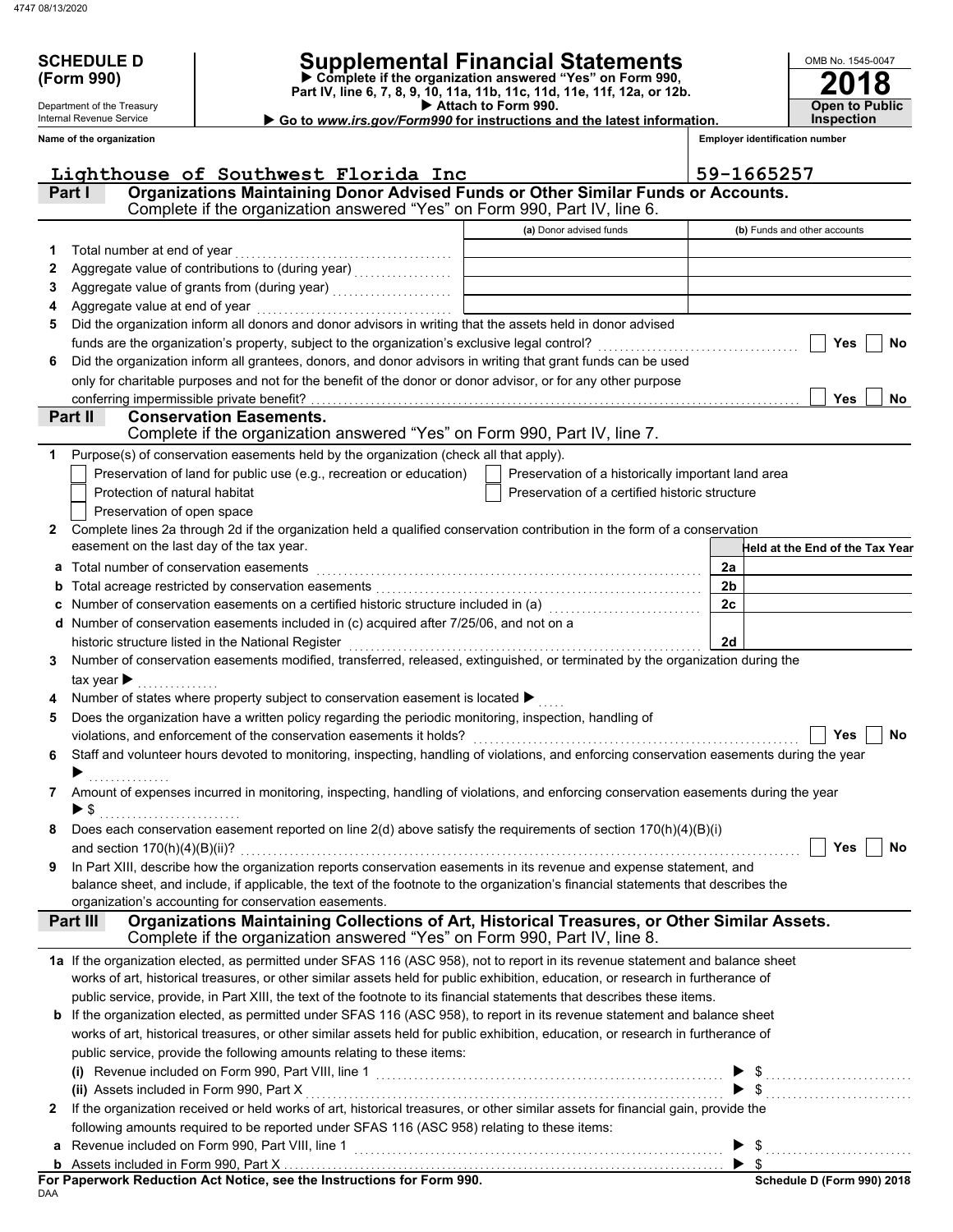|   | Schedule D (Form 990) 2018 Lighthouse of Southwest Florida Ind 9-1665257                                                                                                                                                      |                         |                |                         |                 |                      |  |                | Page 2              |
|---|-------------------------------------------------------------------------------------------------------------------------------------------------------------------------------------------------------------------------------|-------------------------|----------------|-------------------------|-----------------|----------------------|--|----------------|---------------------|
|   | Organizations Maintaining Collections of Art, Historical Treasures, or Other Similar Assets (continued)<br><b>Part III</b>                                                                                                    |                         |                |                         |                 |                      |  |                |                     |
| 3 | Using the organization's acquisition, accession, and other records, check any of the following that are a significant use of its<br>collection items (check all that apply):                                                  |                         |                |                         |                 |                      |  |                |                     |
| a | Public exhibition<br>Loan or exchange programs<br>d                                                                                                                                                                           |                         |                |                         |                 |                      |  |                |                     |
| b | Scholarly research                                                                                                                                                                                                            | е                       |                |                         |                 |                      |  |                |                     |
| c | Preservation for future generations                                                                                                                                                                                           |                         |                |                         |                 |                      |  |                |                     |
|   | Provide a description of the organization's collections and explain how they further the organization's exempt purpose in Part                                                                                                |                         |                |                         |                 |                      |  |                |                     |
|   | XIII.                                                                                                                                                                                                                         |                         |                |                         |                 |                      |  |                |                     |
| 5 | During the year, did the organization solicit or receive donations of art, historical treasures, or other similar                                                                                                             |                         |                |                         |                 |                      |  |                |                     |
|   |                                                                                                                                                                                                                               |                         |                |                         |                 |                      |  | Yes            | No                  |
|   | <b>Escrow and Custodial Arrangements.</b><br><b>Part IV</b>                                                                                                                                                                   |                         |                |                         |                 |                      |  |                |                     |
|   | Complete if the organization answered "Yes" on Form 990, Part IV, line 9, or reported an amount on Form<br>990, Part X, line 21.                                                                                              |                         |                |                         |                 |                      |  |                |                     |
|   | 1a Is the organization an agent, trustee, custodian or other intermediary for contributions or other assets not<br>included on Form 990, Part X?                                                                              |                         |                |                         |                 |                      |  | Yes            | No                  |
|   | <b>b</b> If "Yes," explain the arrangement in Part XIII and complete the following table:                                                                                                                                     |                         |                |                         |                 |                      |  |                |                     |
|   |                                                                                                                                                                                                                               |                         |                |                         |                 |                      |  | Amount         |                     |
|   | c Beginning balance                                                                                                                                                                                                           |                         |                |                         |                 | 1c                   |  |                |                     |
|   |                                                                                                                                                                                                                               |                         |                |                         |                 | 1 <sub>d</sub>       |  |                |                     |
|   |                                                                                                                                                                                                                               |                         |                |                         |                 | 1e                   |  |                |                     |
|   | Ending balance with a construction of the construction of the construction of the construction of the construction of the construction of the construction of the construction of the construction of the construction of the |                         |                |                         |                 | 1f                   |  |                |                     |
|   |                                                                                                                                                                                                                               |                         |                |                         |                 |                      |  | <b>Yes</b>     | No                  |
|   | <b>b</b> If "Yes," explain the arrangement in Part XIII. Check here if the explanation has been provided on Part XIII                                                                                                         |                         |                |                         |                 |                      |  |                |                     |
|   | Part V<br><b>Endowment Funds.</b>                                                                                                                                                                                             |                         |                |                         |                 |                      |  |                |                     |
|   | Complete if the organization answered "Yes" on Form 990, Part IV, line 10.                                                                                                                                                    |                         |                |                         |                 |                      |  |                |                     |
|   |                                                                                                                                                                                                                               | (a) Current year        | (b) Prior year | (c) Two years back      |                 | (d) Three years back |  |                | (e) Four years back |
|   |                                                                                                                                                                                                                               |                         |                |                         |                 |                      |  |                |                     |
|   | <b>b</b> Contributions                                                                                                                                                                                                        |                         |                |                         |                 |                      |  |                |                     |
|   | c Net investment earnings, gains, and                                                                                                                                                                                         |                         |                |                         |                 |                      |  |                |                     |
|   | losses                                                                                                                                                                                                                        |                         |                |                         |                 |                      |  |                |                     |
|   | d Grants or scholarships<br>.                                                                                                                                                                                                 |                         |                |                         |                 |                      |  |                |                     |
|   | e Other expenditures for facilities and                                                                                                                                                                                       |                         |                |                         |                 |                      |  |                |                     |
|   | programs                                                                                                                                                                                                                      |                         |                |                         |                 |                      |  |                |                     |
|   | f Administrative expenses                                                                                                                                                                                                     |                         |                |                         |                 |                      |  |                |                     |
|   | End of year balance                                                                                                                                                                                                           |                         |                |                         |                 |                      |  |                |                     |
|   | 2 Provide the estimated percentage of the current year end balance (line 1g, column (a)) held as:<br>Board designated or quasi-endowment > %                                                                                  |                         |                |                         |                 |                      |  |                |                     |
| а | <b>b</b> Permanent endowment $\blacktriangleright$                                                                                                                                                                            |                         |                |                         |                 |                      |  |                |                     |
|   | %<br>c Temporarily restricted endowment                                                                                                                                                                                       | %                       |                |                         |                 |                      |  |                |                     |
|   | The percentages on lines 2a, 2b, and 2c should equal 100%.                                                                                                                                                                    |                         |                |                         |                 |                      |  |                |                     |
|   | 3a Are there endowment funds not in the possession of the organization that are held and administered for the                                                                                                                 |                         |                |                         |                 |                      |  |                |                     |
|   | organization by:                                                                                                                                                                                                              |                         |                |                         |                 |                      |  |                | <b>Yes</b><br>No    |
|   | (i) unrelated organizations                                                                                                                                                                                                   |                         |                |                         |                 |                      |  | 3a(i)          |                     |
|   | (ii) related organizations                                                                                                                                                                                                    |                         |                |                         |                 |                      |  | 3a(ii)         |                     |
|   | b If "Yes" on line 3a(ii), are the related organizations listed as required on Schedule R? [[[[[[[[[[[[[[[[[[[                                                                                                                |                         |                |                         |                 |                      |  | 3b             |                     |
|   | Describe in Part XIII the intended uses of the organization's endowment funds.                                                                                                                                                |                         |                |                         |                 |                      |  |                |                     |
|   | Part VI<br>Land, Buildings, and Equipment.                                                                                                                                                                                    |                         |                |                         |                 |                      |  |                |                     |
|   | Complete if the organization answered "Yes" on Form 990, Part IV, line 11a. See Form 990, Part X, line 10.                                                                                                                    |                         |                |                         |                 |                      |  |                |                     |
|   | Description of property                                                                                                                                                                                                       | (a) Cost or other basis |                | (b) Cost or other basis | (c) Accumulated |                      |  | (d) Book value |                     |
|   |                                                                                                                                                                                                                               | (investment)            |                | (other)                 | depreciation    |                      |  |                |                     |
|   | <b>1a</b> Land                                                                                                                                                                                                                |                         |                | 68,462                  |                 |                      |  |                | 68,462              |
|   | <b>b</b> Buildings                                                                                                                                                                                                            |                         |                | 665,634                 |                 | 520,759              |  |                | 144,875             |
|   |                                                                                                                                                                                                                               |                         |                |                         |                 |                      |  |                |                     |
|   | <b>d</b> Equipment                                                                                                                                                                                                            |                         |                | 91,122                  |                 | 79,080               |  |                | 12,042              |
|   | e Other                                                                                                                                                                                                                       |                         |                | $\overline{208}$ , 989  |                 | 121,137              |  |                | 87,852              |
|   | Total. Add lines 1a through 1e. (Column (d) must equal Form 990, Part X, column (B), line 10c.)                                                                                                                               |                         |                |                         |                 |                      |  |                | 313,231             |

**Schedule D (Form 990) 2018**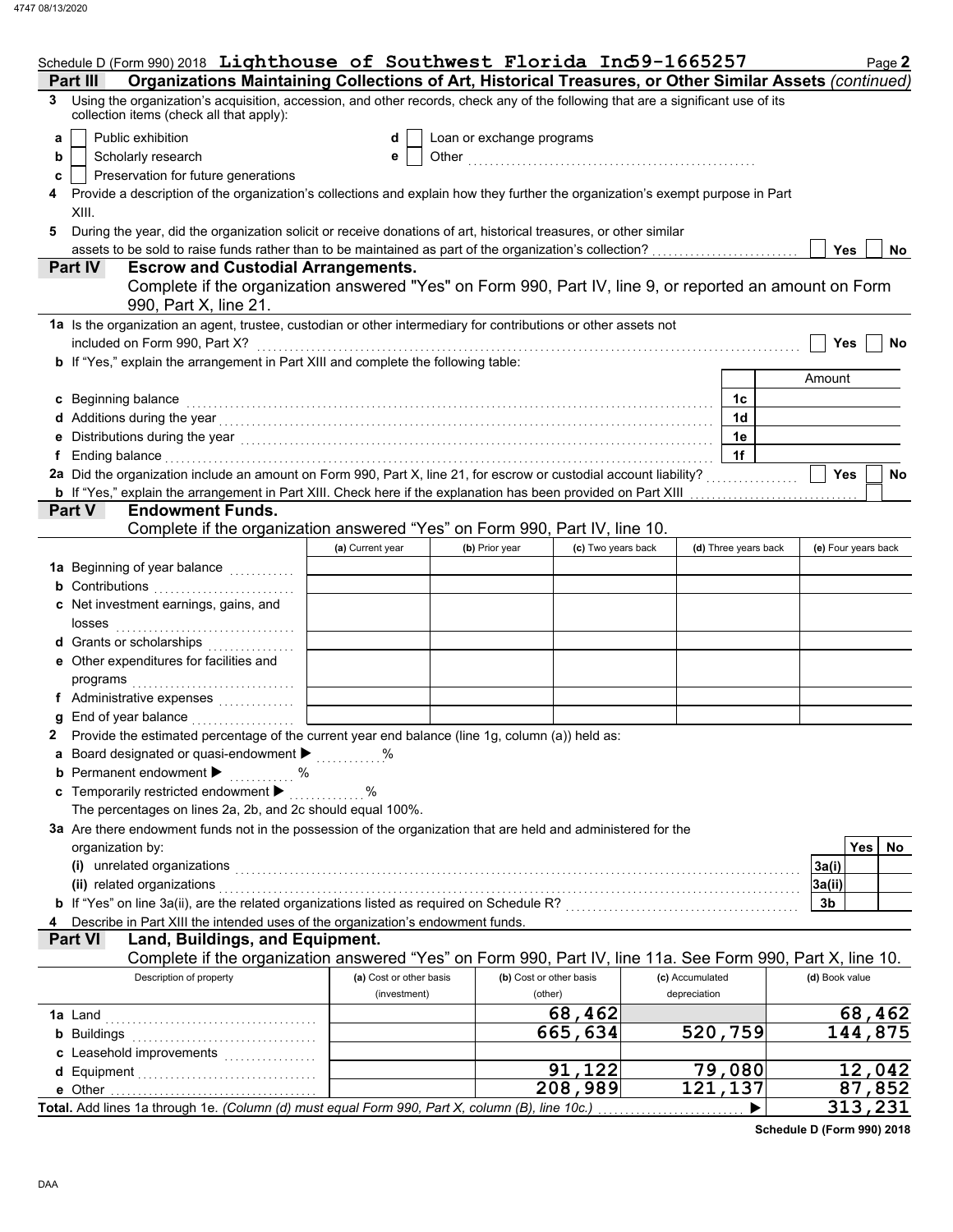|                           | Schedule D (Form 990) 2018 Lighthouse of Southwest Florida Ind 9-1665257                                         |                |                                  | Page 3         |
|---------------------------|------------------------------------------------------------------------------------------------------------------|----------------|----------------------------------|----------------|
| Part VII                  | <b>Investments-Other Securities.</b>                                                                             |                |                                  |                |
|                           | Complete if the organization answered "Yes" on Form 990, Part IV, line 11b. See Form 990, Part X, line 12.       |                |                                  |                |
|                           | (a) Description of security or category                                                                          | (b) Book value | (c) Method of valuation:         |                |
|                           | (including name of security)                                                                                     |                | Cost or end-of-year market value |                |
| (1) Financial derivatives |                                                                                                                  |                |                                  |                |
|                           | (2) Closely-held equity interests                                                                                |                |                                  |                |
| (3) Other                 |                                                                                                                  |                |                                  |                |
| (A)                       |                                                                                                                  |                |                                  |                |
| (B)                       |                                                                                                                  |                |                                  |                |
| (C)                       |                                                                                                                  |                |                                  |                |
| (D)                       |                                                                                                                  |                |                                  |                |
| (E)                       |                                                                                                                  |                |                                  |                |
| (F)                       |                                                                                                                  |                |                                  |                |
| (G)                       |                                                                                                                  |                |                                  |                |
| (H)                       |                                                                                                                  |                |                                  |                |
|                           | Total. (Column (b) must equal Form 990, Part X, col. (B) line 12.) ▶                                             |                |                                  |                |
| <b>Part VIII</b>          | <b>Investments-Program Related.</b>                                                                              |                |                                  |                |
|                           | Complete if the organization answered "Yes" on Form 990, Part IV, line 11c. See Form 990, Part X, line 13.       |                |                                  |                |
|                           | (a) Description of investment                                                                                    | (b) Book value | (c) Method of valuation:         |                |
|                           |                                                                                                                  |                | Cost or end-of-year market value |                |
| (1)                       |                                                                                                                  |                |                                  |                |
| (2)                       |                                                                                                                  |                |                                  |                |
| (3)                       |                                                                                                                  |                |                                  |                |
| (4)                       |                                                                                                                  |                |                                  |                |
| (5)                       |                                                                                                                  |                |                                  |                |
| (6)                       |                                                                                                                  |                |                                  |                |
| (7)                       |                                                                                                                  |                |                                  |                |
| (8)                       |                                                                                                                  |                |                                  |                |
| (9)                       |                                                                                                                  |                |                                  |                |
| Part IX                   | Total. (Column (b) must equal Form 990, Part X, col. (B) line 13.) $\blacktriangleright$<br><b>Other Assets.</b> |                |                                  |                |
|                           | Complete if the organization answered "Yes" on Form 990, Part IV, line 11d. See Form 990, Part X, line 15.       |                |                                  |                |
|                           | (a) Description                                                                                                  |                |                                  | (b) Book value |
| (1)                       |                                                                                                                  |                |                                  |                |
| (2)                       |                                                                                                                  |                |                                  |                |
| (3)                       |                                                                                                                  |                |                                  |                |
| (4)                       |                                                                                                                  |                |                                  |                |
| (5)                       |                                                                                                                  |                |                                  |                |
| (6)                       |                                                                                                                  |                |                                  |                |
| (7)                       |                                                                                                                  |                |                                  |                |
| (8)                       |                                                                                                                  |                |                                  |                |
| (9)                       |                                                                                                                  |                |                                  |                |
|                           | Total. (Column (b) must equal Form 990, Part X, col. (B) line 15.)                                               |                |                                  |                |
| Part X                    | <b>Other Liabilities.</b>                                                                                        |                |                                  |                |
|                           | Complete if the organization answered "Yes" on Form 990, Part IV, line 11e or 11f. See Form 990, Part X,         |                |                                  |                |
|                           | line 25.                                                                                                         |                |                                  |                |
| 1.                        | (a) Description of liability                                                                                     | (b) Book value |                                  |                |
| (1)                       | Federal income taxes                                                                                             |                |                                  |                |
| (2)                       | Compensated absences                                                                                             | 16,757         |                                  |                |
| (3)                       |                                                                                                                  |                |                                  |                |
| (4)                       |                                                                                                                  |                |                                  |                |
| (5)                       |                                                                                                                  |                |                                  |                |
| (6)                       |                                                                                                                  |                |                                  |                |
| (7)                       |                                                                                                                  |                |                                  |                |
| (8)                       |                                                                                                                  |                |                                  |                |
| (9)                       |                                                                                                                  |                |                                  |                |
|                           | Total. (Column (b) must equal Form 990, Part X, col. (B) line 25.) ▶                                             | 16,757         |                                  |                |

Liability for uncertain tax positions. In Part XIII, provide the text of the footnote to the organization's financial statements that reports the **2.** organization's liability for uncertain tax positions under FIN 48 (ASC 740). Check here if the text of the footnote has been provided in Part XIII

 $\overline{\phantom{a}}$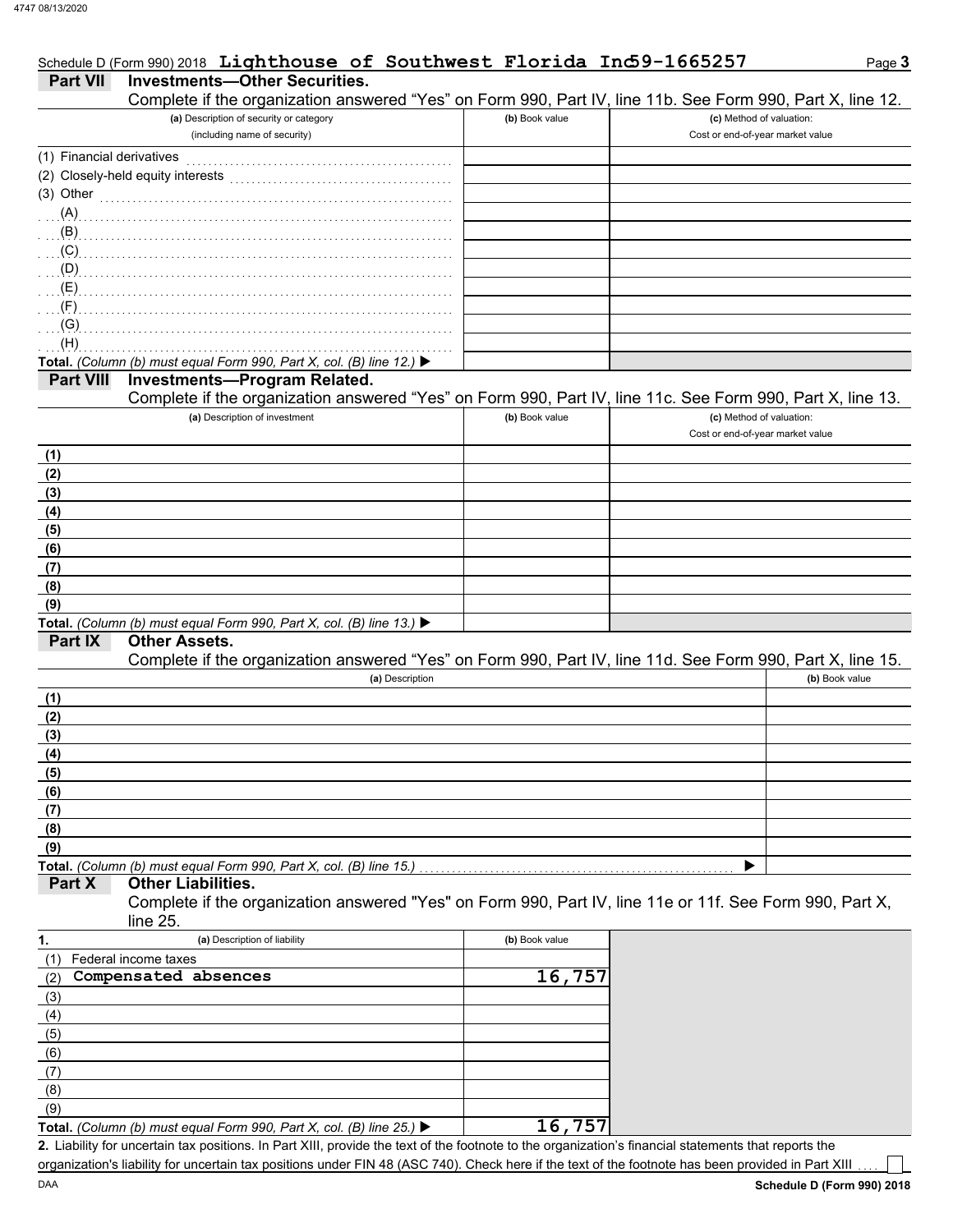| Schedule D (Form 990) 2018 Lighthouse of Southwest Florida Ind59-1665257                                                                                                                                        |                |                        |    | Page 4                       |
|-----------------------------------------------------------------------------------------------------------------------------------------------------------------------------------------------------------------|----------------|------------------------|----|------------------------------|
| Reconciliation of Revenue per Audited Financial Statements With Revenue per Return.<br>Part XI                                                                                                                  |                |                        |    |                              |
| Complete if the organization answered "Yes" on Form 990, Part IV, line 12a.                                                                                                                                     |                |                        |    |                              |
| Total revenue, gains, and other support per audited financial statements<br>1.                                                                                                                                  |                |                        | 1  | 1,375,210                    |
| Amounts included on line 1 but not on Form 990, Part VIII, line 12:<br>2                                                                                                                                        |                |                        |    |                              |
|                                                                                                                                                                                                                 | 2a             | <u>4,960</u>           |    |                              |
|                                                                                                                                                                                                                 | 2 <sub>b</sub> | 23,260                 |    |                              |
|                                                                                                                                                                                                                 | 2c             |                        |    |                              |
|                                                                                                                                                                                                                 | 2d             |                        |    |                              |
|                                                                                                                                                                                                                 |                |                        | 2e | 28,220                       |
| 3                                                                                                                                                                                                               |                |                        | 3  | 1,346,990                    |
| Amounts included on Form 990, Part VIII, line 12, but not on line 1:<br>4                                                                                                                                       |                |                        |    |                              |
| a Investment expenses not included on Form 990, Part VIII, line 7b [11, 11, 11, 11]                                                                                                                             | 4a             | $\frac{3,776}{-5,028}$ |    |                              |
| <b>b</b> Other (Describe in Part XIII.) <b>CONSIDENT DESCRIPTION DESCRIPTION DESCRIPTION DESCRIPTION DESCRIPTION DESCRIPTION DESCRIPTION DESCRIPTION DESCRIPTION DESCRIPTION DESCRIPTION DESCRIPTION DESCRI</b> | 4 <sub>b</sub> |                        |    |                              |
| c Add lines 4a and 4b                                                                                                                                                                                           |                |                        | 4с | <u>-1,252 -</u><br>1,345,738 |
|                                                                                                                                                                                                                 |                |                        | 5  |                              |
| Part XII Reconciliation of Expenses per Audited Financial Statements With Expenses per Return.                                                                                                                  |                |                        |    |                              |
| Complete if the organization answered "Yes" on Form 990, Part IV, line 12a.                                                                                                                                     |                |                        |    |                              |
| Total expenses and losses per audited financial statements<br>1.                                                                                                                                                |                |                        | 1  | 1,248,729                    |
| Amounts included on line 1 but not on Form 990, Part IX, line 25:<br>2                                                                                                                                          |                |                        |    |                              |
|                                                                                                                                                                                                                 | 2a             |                        |    |                              |
|                                                                                                                                                                                                                 | 2 <sub>b</sub> |                        |    |                              |
| <b>c</b> Other losses                                                                                                                                                                                           | 2c             |                        |    |                              |
|                                                                                                                                                                                                                 | 2d             | 5,028                  |    |                              |
|                                                                                                                                                                                                                 |                |                        | 2e | $\frac{5,028}{1,243,701}$    |
| 3                                                                                                                                                                                                               |                |                        | 3  |                              |
| Amounts included on Form 990, Part IX, line 25, but not on line 1:<br>4                                                                                                                                         |                |                        |    |                              |
| a Investment expenses not included on Form 990, Part VIII, line 7b<br><u> 1966 - Johann Stoff, Amerikaansk kon</u>                                                                                              | 4a             | 3,776                  |    |                              |
|                                                                                                                                                                                                                 | 4b             |                        |    |                              |
| c Add lines 4a and 4b                                                                                                                                                                                           |                |                        | 4с | 3,776                        |
|                                                                                                                                                                                                                 |                |                        | 5  | 1.247,477                    |
| Part XIII Supplemental Information.                                                                                                                                                                             |                |                        |    |                              |
| Provide the descriptions required for Part II, lines 3, 5, and 9; Part III, lines 1a and 4; Part IV, lines 1b and 2b; Part V, line 4; Part X, line                                                              |                |                        |    |                              |
| 2; Part XI, lines 2d and 4b; and Part XII, lines 2d and 4b. Also complete this part to provide any additional information.                                                                                      |                |                        |    |                              |
| Part XI, Line 4b - Revenue Amounts Included on Return - Other                                                                                                                                                   |                |                        |    |                              |
|                                                                                                                                                                                                                 |                |                        |    |                              |
| Cost of goods sold                                                                                                                                                                                              |                |                        | \$ | $-5,028$                     |
|                                                                                                                                                                                                                 |                |                        |    |                              |
|                                                                                                                                                                                                                 |                |                        |    |                              |
|                                                                                                                                                                                                                 |                |                        |    |                              |
| Part XII, Line 2d - Expense Amounts Included in Financials - Other                                                                                                                                              |                |                        |    |                              |
|                                                                                                                                                                                                                 |                |                        |    |                              |
| Cost of good sold                                                                                                                                                                                               |                |                        | \$ | 5,028                        |
|                                                                                                                                                                                                                 |                |                        |    |                              |
|                                                                                                                                                                                                                 |                |                        |    |                              |
|                                                                                                                                                                                                                 |                |                        |    |                              |
|                                                                                                                                                                                                                 |                |                        |    |                              |
|                                                                                                                                                                                                                 |                |                        |    |                              |
|                                                                                                                                                                                                                 |                |                        |    |                              |
|                                                                                                                                                                                                                 |                |                        |    |                              |
|                                                                                                                                                                                                                 |                |                        |    |                              |
|                                                                                                                                                                                                                 |                |                        |    |                              |
|                                                                                                                                                                                                                 |                |                        |    |                              |
|                                                                                                                                                                                                                 |                |                        |    |                              |
|                                                                                                                                                                                                                 |                |                        |    |                              |
|                                                                                                                                                                                                                 |                |                        |    |                              |
|                                                                                                                                                                                                                 |                |                        |    |                              |
|                                                                                                                                                                                                                 |                |                        |    |                              |
|                                                                                                                                                                                                                 |                |                        |    |                              |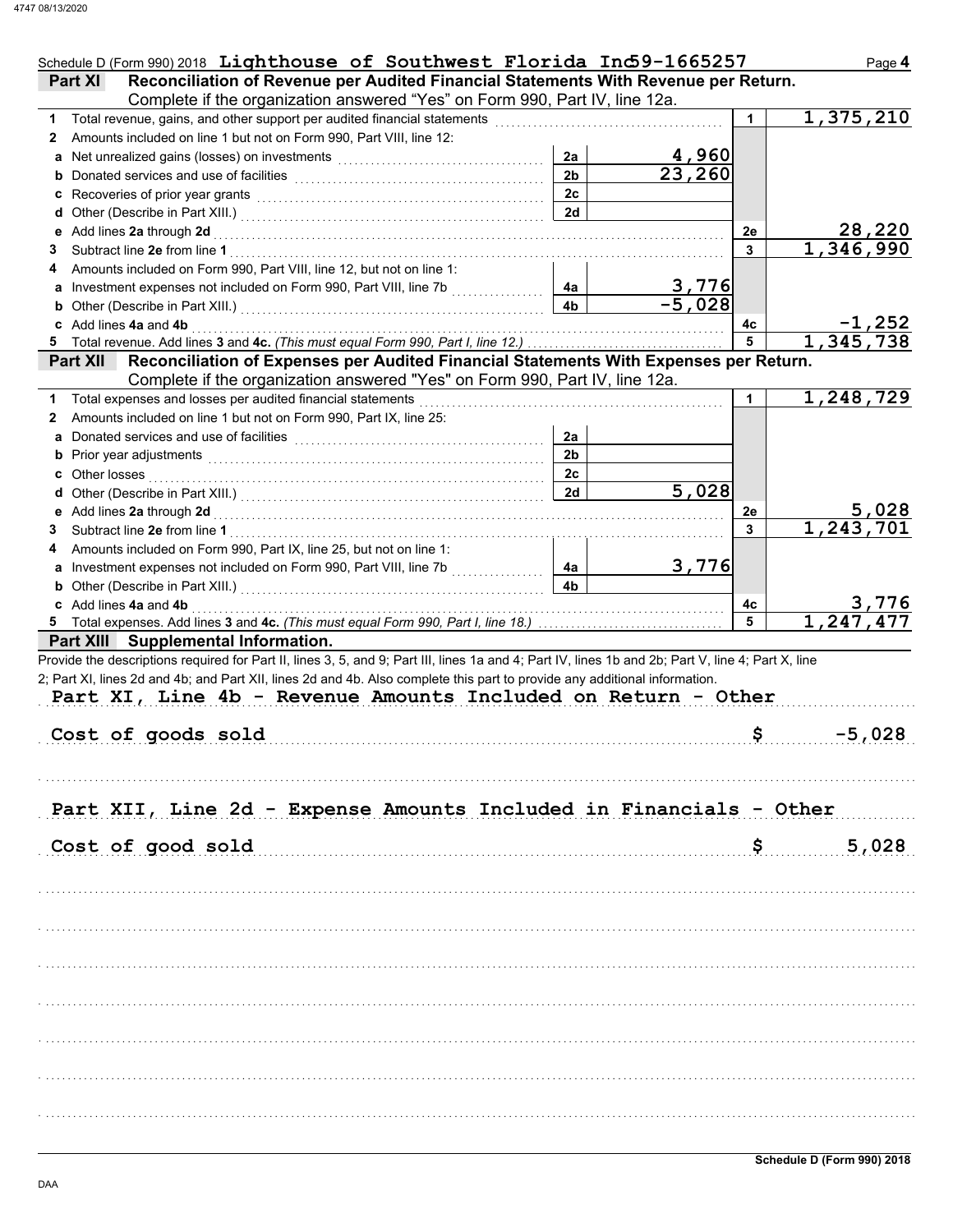| Schedule D (Form 990) 2018 Lighthouse of Southwest Florida Ind59-1665257<br>Part XIII Supplemental Information (continued) | Page 5 |
|----------------------------------------------------------------------------------------------------------------------------|--------|
|                                                                                                                            |        |
|                                                                                                                            |        |
|                                                                                                                            |        |
|                                                                                                                            |        |
|                                                                                                                            |        |
|                                                                                                                            |        |
|                                                                                                                            |        |
|                                                                                                                            |        |
|                                                                                                                            |        |
|                                                                                                                            |        |
|                                                                                                                            |        |
|                                                                                                                            |        |
|                                                                                                                            |        |
|                                                                                                                            |        |
|                                                                                                                            |        |
|                                                                                                                            |        |
|                                                                                                                            |        |
|                                                                                                                            |        |
|                                                                                                                            |        |
|                                                                                                                            |        |
|                                                                                                                            |        |
|                                                                                                                            |        |
|                                                                                                                            |        |
|                                                                                                                            |        |
|                                                                                                                            |        |
|                                                                                                                            |        |
|                                                                                                                            |        |
|                                                                                                                            |        |
|                                                                                                                            |        |
|                                                                                                                            |        |
|                                                                                                                            |        |
|                                                                                                                            |        |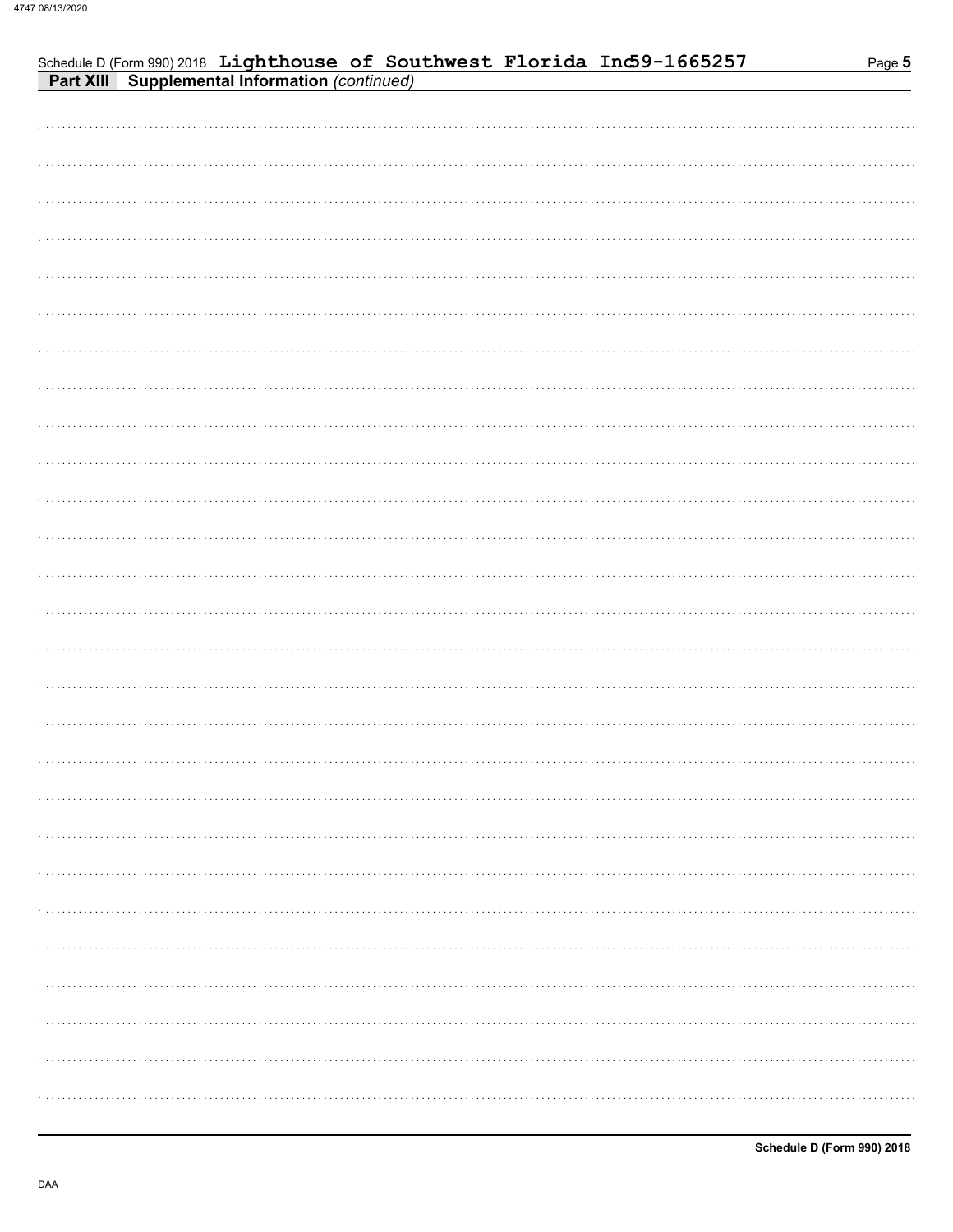| <b>SCHEDULE G</b><br>(Form 990 or 990-EZ)              | <b>Supplemental Information Regarding Fundraising or Gaming Activities</b>                                                                                                                        |   |                                    |  |                                                           | Complete if the organization answered "Yes" on Form 990, Part IV, line 17, 18, or 19, or if the<br>organization entered more than \$15,000 on Form 990-EZ, line 6a. |                                                      | OMB No. 1545-0047                |
|--------------------------------------------------------|---------------------------------------------------------------------------------------------------------------------------------------------------------------------------------------------------|---|------------------------------------|--|-----------------------------------------------------------|---------------------------------------------------------------------------------------------------------------------------------------------------------------------|------------------------------------------------------|----------------------------------|
| Department of the Treasury<br>Internal Revenue Service |                                                                                                                                                                                                   |   | Attach to Form 990 or Form 990-EZ. |  |                                                           | Go to www.irs.gov/Form990 for instructions and the latest information.                                                                                              |                                                      | <b>Open to Public</b>            |
| Name of the organization                               |                                                                                                                                                                                                   |   |                                    |  |                                                           |                                                                                                                                                                     | <b>Employer identification number</b>                | Inspection                       |
|                                                        | Lighthouse of Southwest Florida Inc                                                                                                                                                               |   |                                    |  |                                                           |                                                                                                                                                                     | 59-1665257                                           |                                  |
| Part I                                                 | Fundraising Activities. Complete if the organization answered "Yes" on Form 990, Part IV, line 17.<br>Form 990-EZ filers are not required to complete this part.                                  |   |                                    |  |                                                           |                                                                                                                                                                     |                                                      |                                  |
| 1                                                      | Indicate whether the organization raised funds through any of the following activities. Check all that apply.                                                                                     |   |                                    |  |                                                           |                                                                                                                                                                     |                                                      |                                  |
| Mail solicitations<br>a                                |                                                                                                                                                                                                   | e |                                    |  |                                                           | Solicitation of non-government grants                                                                                                                               |                                                      |                                  |
| b                                                      | Solicitation of government grants<br>Internet and email solicitations<br>f                                                                                                                        |   |                                    |  |                                                           |                                                                                                                                                                     |                                                      |                                  |
| <b>Phone solicitations</b><br>c                        |                                                                                                                                                                                                   | a | Special fundraising events         |  |                                                           |                                                                                                                                                                     |                                                      |                                  |
| In-person solicitations<br>d                           |                                                                                                                                                                                                   |   |                                    |  |                                                           |                                                                                                                                                                     |                                                      |                                  |
|                                                        | 2a Did the organization have a written or oral agreement with any individual (including officers, directors, trustees,                                                                            |   |                                    |  |                                                           |                                                                                                                                                                     |                                                      |                                  |
|                                                        | or key employees listed in Form 990, Part VII) or entity in connection with professional fundraising services?                                                                                    |   |                                    |  |                                                           |                                                                                                                                                                     |                                                      | Yes<br>No                        |
|                                                        | <b>b</b> If "Yes," list the 10 highest paid individuals or entities (fundraisers) pursuant to agreements under which the fundraiser is to be<br>compensated at least \$5,000 by the organization. |   |                                    |  |                                                           |                                                                                                                                                                     |                                                      |                                  |
|                                                        |                                                                                                                                                                                                   |   |                                    |  | (iii) Did fund-                                           |                                                                                                                                                                     | (v) Amount paid to                                   | (vi) Amount paid to              |
|                                                        | (i) Name and address of individual<br>or entity (fundraiser)                                                                                                                                      |   | (ii) Activity                      |  | raiser have<br>custody or<br>control of<br>contributions? | (iv) Gross receipts<br>from activity                                                                                                                                | (or retained by)<br>fundraiser listed in<br>col. (i) | (or retained by)<br>organization |
|                                                        |                                                                                                                                                                                                   |   |                                    |  | Yes No                                                    |                                                                                                                                                                     |                                                      |                                  |
| 1                                                      |                                                                                                                                                                                                   |   |                                    |  |                                                           |                                                                                                                                                                     |                                                      |                                  |
|                                                        |                                                                                                                                                                                                   |   |                                    |  |                                                           |                                                                                                                                                                     |                                                      |                                  |
| $\mathbf{2}$                                           |                                                                                                                                                                                                   |   |                                    |  |                                                           |                                                                                                                                                                     |                                                      |                                  |
|                                                        |                                                                                                                                                                                                   |   |                                    |  |                                                           |                                                                                                                                                                     |                                                      |                                  |
| 3                                                      |                                                                                                                                                                                                   |   |                                    |  |                                                           |                                                                                                                                                                     |                                                      |                                  |
|                                                        |                                                                                                                                                                                                   |   |                                    |  |                                                           |                                                                                                                                                                     |                                                      |                                  |
|                                                        |                                                                                                                                                                                                   |   |                                    |  |                                                           |                                                                                                                                                                     |                                                      |                                  |
|                                                        |                                                                                                                                                                                                   |   |                                    |  |                                                           |                                                                                                                                                                     |                                                      |                                  |
| 5                                                      |                                                                                                                                                                                                   |   |                                    |  |                                                           |                                                                                                                                                                     |                                                      |                                  |
|                                                        |                                                                                                                                                                                                   |   |                                    |  |                                                           |                                                                                                                                                                     |                                                      |                                  |
|                                                        |                                                                                                                                                                                                   |   |                                    |  |                                                           |                                                                                                                                                                     |                                                      |                                  |
|                                                        |                                                                                                                                                                                                   |   |                                    |  |                                                           |                                                                                                                                                                     |                                                      |                                  |
|                                                        |                                                                                                                                                                                                   |   |                                    |  |                                                           |                                                                                                                                                                     |                                                      |                                  |
| 7                                                      |                                                                                                                                                                                                   |   |                                    |  |                                                           |                                                                                                                                                                     |                                                      |                                  |
|                                                        |                                                                                                                                                                                                   |   |                                    |  |                                                           |                                                                                                                                                                     |                                                      |                                  |
|                                                        |                                                                                                                                                                                                   |   |                                    |  |                                                           |                                                                                                                                                                     |                                                      |                                  |
| 8                                                      |                                                                                                                                                                                                   |   |                                    |  |                                                           |                                                                                                                                                                     |                                                      |                                  |
|                                                        |                                                                                                                                                                                                   |   |                                    |  |                                                           |                                                                                                                                                                     |                                                      |                                  |
| 9                                                      |                                                                                                                                                                                                   |   |                                    |  |                                                           |                                                                                                                                                                     |                                                      |                                  |
|                                                        |                                                                                                                                                                                                   |   |                                    |  |                                                           |                                                                                                                                                                     |                                                      |                                  |
|                                                        |                                                                                                                                                                                                   |   |                                    |  |                                                           |                                                                                                                                                                     |                                                      |                                  |
| 10                                                     |                                                                                                                                                                                                   |   |                                    |  |                                                           |                                                                                                                                                                     |                                                      |                                  |
|                                                        |                                                                                                                                                                                                   |   |                                    |  |                                                           |                                                                                                                                                                     |                                                      |                                  |
|                                                        |                                                                                                                                                                                                   |   |                                    |  |                                                           |                                                                                                                                                                     |                                                      |                                  |
| 3<br>registration or licensing.                        | List all states in which the organization is registered or licensed to solicit contributions or has been notified it is exempt from                                                               |   |                                    |  |                                                           |                                                                                                                                                                     |                                                      |                                  |
|                                                        |                                                                                                                                                                                                   |   |                                    |  |                                                           |                                                                                                                                                                     |                                                      |                                  |
|                                                        |                                                                                                                                                                                                   |   |                                    |  |                                                           |                                                                                                                                                                     |                                                      |                                  |
|                                                        |                                                                                                                                                                                                   |   |                                    |  |                                                           |                                                                                                                                                                     |                                                      |                                  |
|                                                        |                                                                                                                                                                                                   |   |                                    |  |                                                           |                                                                                                                                                                     |                                                      |                                  |
|                                                        |                                                                                                                                                                                                   |   |                                    |  |                                                           |                                                                                                                                                                     |                                                      |                                  |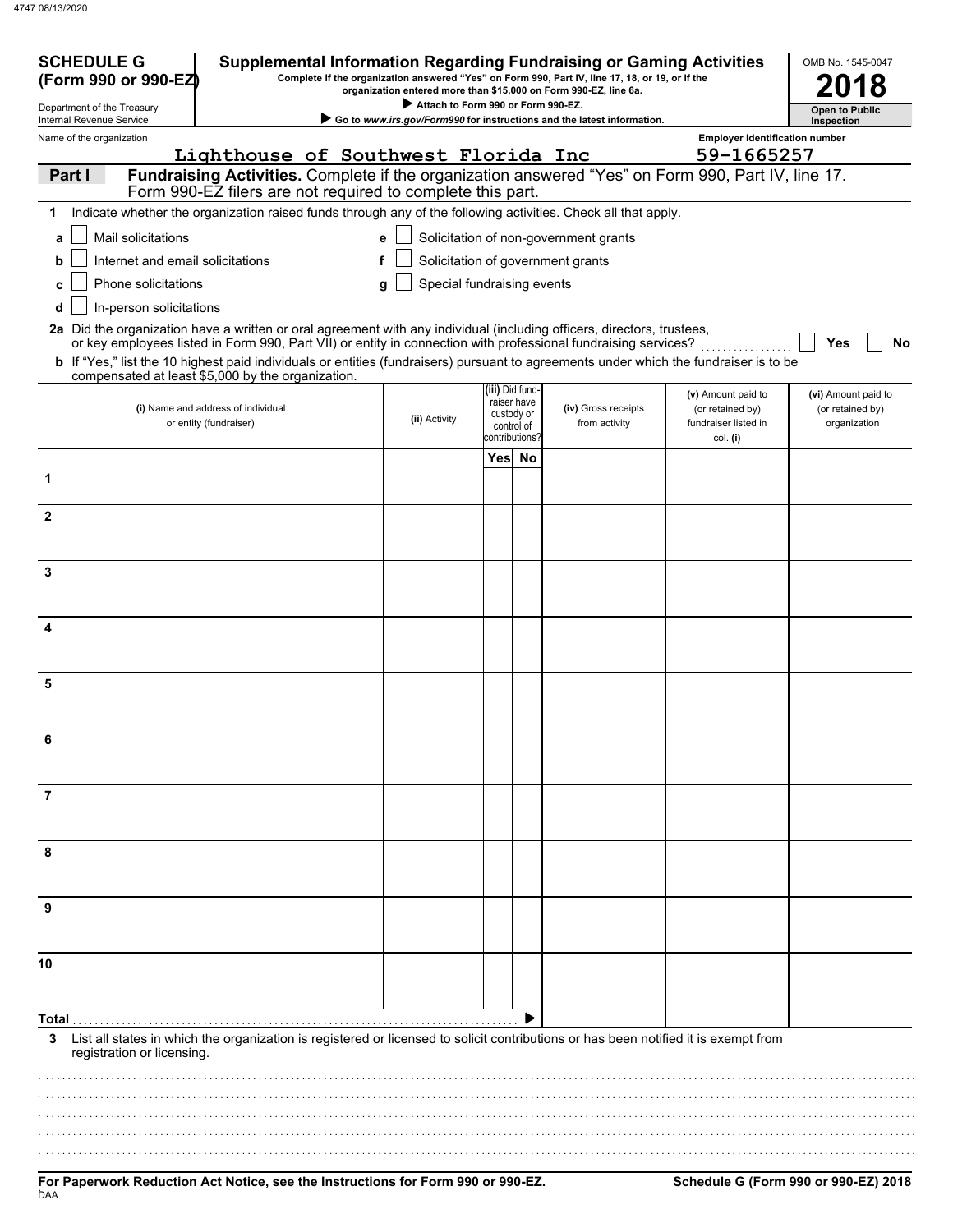|                                                                           | gross receipts greater than \$5,000.                                                                                                                                                                                           |                                                  |                                            |                                                       |
|---------------------------------------------------------------------------|--------------------------------------------------------------------------------------------------------------------------------------------------------------------------------------------------------------------------------|--------------------------------------------------|--------------------------------------------|-------------------------------------------------------|
|                                                                           | (a) Event $#1$<br>Dining in the D<br>(event type)                                                                                                                                                                              | (b) Event $#2$<br>(event type)                   | (c) Other events<br>None<br>(total number) | (d) Total events<br>(add col. (a) through<br>col. (c) |
| 1 Gross receipts                                                          | 46,389                                                                                                                                                                                                                         |                                                  |                                            | 46,389                                                |
| 2 Less: Contributions<br>3 Gross income (line 1 minus<br>line 2) $\ldots$ | 46,389                                                                                                                                                                                                                         |                                                  |                                            | 46,389                                                |
| 4 Cash prizes                                                             |                                                                                                                                                                                                                                |                                                  |                                            |                                                       |
| 5 Noncash prizes                                                          |                                                                                                                                                                                                                                |                                                  |                                            |                                                       |
| 6 Rent/facility costs                                                     |                                                                                                                                                                                                                                |                                                  |                                            |                                                       |
| 7 Food and beverages                                                      | 6,274                                                                                                                                                                                                                          |                                                  |                                            | 6,274                                                 |
| 8 Entertainment<br>9 Other direct expenses                                | 5,019                                                                                                                                                                                                                          |                                                  |                                            | 5,019                                                 |
|                                                                           |                                                                                                                                                                                                                                |                                                  |                                            |                                                       |
| Part III                                                                  | 10 Direct expense summary. Add lines 4 through 9 in column (d) [[[[[21]] [[21] [[21] [[31] [[31] [[31] [[31] [[31] [[31] [[31] [[31] [[31] [[31] [[31] [[31] [[31] [[31] [[31] [[31] [[31] [[31] [[31] [[31] [[31] [[31] [[31] |                                                  | $\blacktriangleright$                      | <u>11,293</u><br>35,096                               |
|                                                                           | than \$15,000 on Form 990-EZ, line 6a.<br>(a) Bingo                                                                                                                                                                            | (b) Pull tabs/instant<br>bingo/progressive bingo | (c) Other gaming                           | (d) Total gaming (add<br>col. (a) through col. (c))   |
| 1 Gross revenue                                                           |                                                                                                                                                                                                                                |                                                  |                                            |                                                       |
| 2 Cash prizes                                                             |                                                                                                                                                                                                                                |                                                  |                                            |                                                       |
| 3 Noncash prizes<br>4 Rent/facility costs<br>a a a a                      |                                                                                                                                                                                                                                |                                                  |                                            |                                                       |
| 5 Other direct expenses                                                   |                                                                                                                                                                                                                                |                                                  |                                            |                                                       |
| 6 Volunteer labor                                                         | <b>Yes</b><br>%<br>No                                                                                                                                                                                                          | <b>Yes</b><br>$\%$<br>No                         | <b>Yes</b><br>%<br>No                      |                                                       |
|                                                                           | 7 Direct expense summary. Add lines 2 through 5 in column (d)                                                                                                                                                                  |                                                  |                                            |                                                       |
|                                                                           |                                                                                                                                                                                                                                |                                                  |                                            |                                                       |
| b If "No," explain:                                                       | Enter the state(s) in which the organization conducts gaming activities:                                                                                                                                                       |                                                  |                                            | Yes<br>No                                             |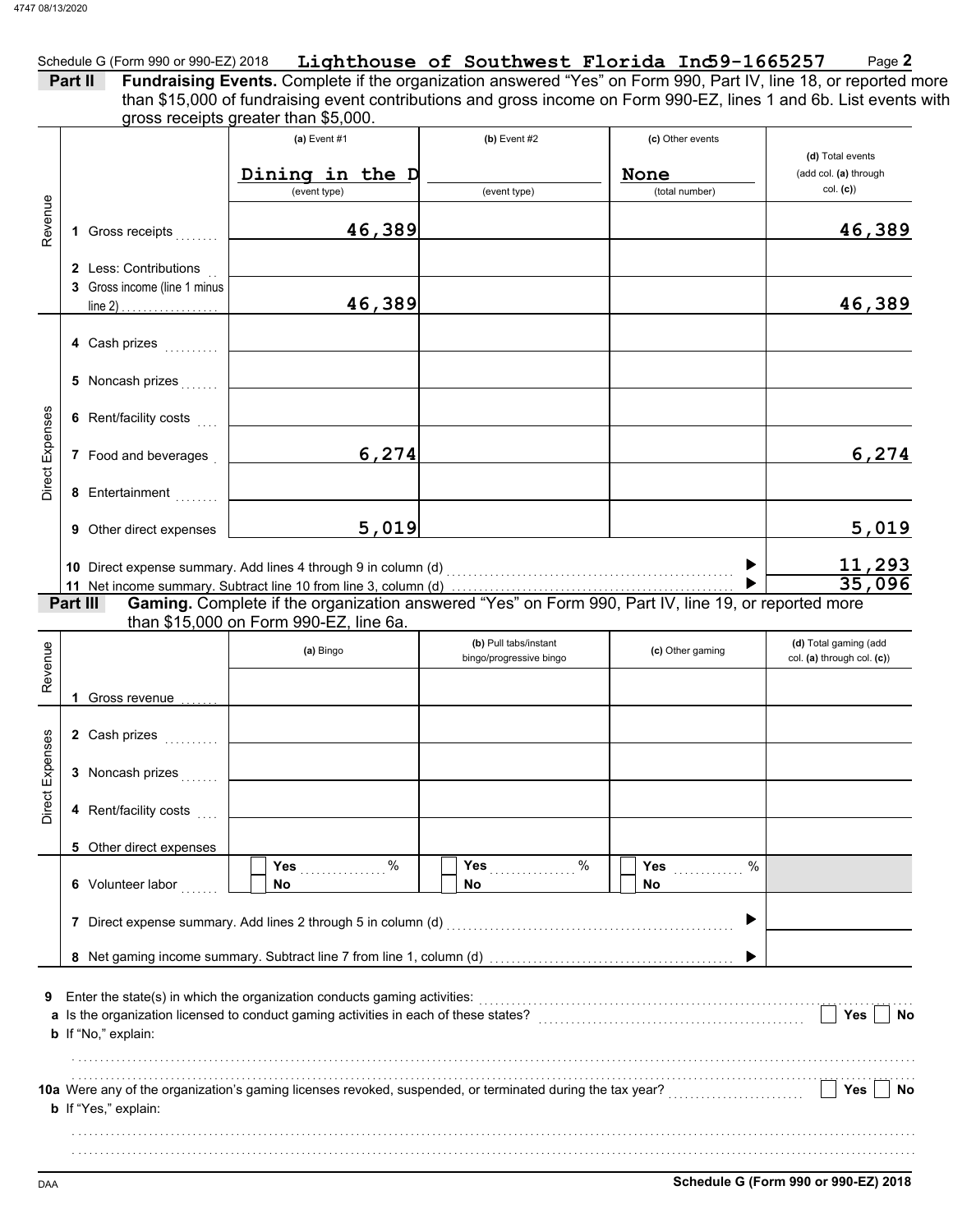|    | Schedule G (Form 990 or 990-EZ) 2018 Lighthouse of Southwest Florida Ind59-1665257                                                                                                                                                                              |                 | Page 3           |
|----|-----------------------------------------------------------------------------------------------------------------------------------------------------------------------------------------------------------------------------------------------------------------|-----------------|------------------|
| 11 |                                                                                                                                                                                                                                                                 |                 | Yes<br>No        |
| 12 | Is the organization a grantor, beneficiary or trustee of a trust, or a member of a partnership or other entity                                                                                                                                                  |                 |                  |
|    |                                                                                                                                                                                                                                                                 |                 | <b>Yes</b><br>No |
| 13 | Indicate the percentage of gaming activity conducted in:                                                                                                                                                                                                        |                 |                  |
| a  | The organization's facility [1, 2003] The organization's facility [1, 2004] The organization's facility [1, 2004] The organization's facility [1, 2004] The organization's facility [1, 2004] The organization of the organiza                                  | 13a             | %                |
| b  | An outside facility encourance and the contract of the contract of the contract of the contract of the contract of the contract of the contract of the contract of the contract of the contract of the contract of the contrac                                  | 13 <sub>b</sub> | $\%$             |
| 14 | Enter the name and address of the person who prepares the organization's gaming/special events books and<br>records:                                                                                                                                            |                 |                  |
|    |                                                                                                                                                                                                                                                                 |                 |                  |
|    | Address ▶                                                                                                                                                                                                                                                       |                 |                  |
|    | 15a Does the organization have a contract with a third party from whom the organization receives gaming                                                                                                                                                         |                 |                  |
|    |                                                                                                                                                                                                                                                                 |                 | Yes<br>No        |
|    | amount of gaming revenue retained by the third party ▶ \$                                                                                                                                                                                                       |                 |                  |
| c  | If "Yes," enter name and address of the third party:                                                                                                                                                                                                            |                 |                  |
|    |                                                                                                                                                                                                                                                                 |                 |                  |
|    |                                                                                                                                                                                                                                                                 |                 |                  |
|    |                                                                                                                                                                                                                                                                 |                 |                  |
|    | Address $\blacktriangleright$                                                                                                                                                                                                                                   |                 |                  |
| 16 | Gaming manager information:                                                                                                                                                                                                                                     |                 |                  |
|    |                                                                                                                                                                                                                                                                 |                 |                  |
|    |                                                                                                                                                                                                                                                                 |                 |                  |
|    |                                                                                                                                                                                                                                                                 |                 |                  |
|    | Director/officer<br>Employee<br>Independent contractor<br>and the state of the state                                                                                                                                                                            |                 |                  |
|    |                                                                                                                                                                                                                                                                 |                 |                  |
| 17 | Mandatory distributions:                                                                                                                                                                                                                                        |                 |                  |
| a  | Is the organization required under state law to make charitable distributions from the gaming proceeds to                                                                                                                                                       |                 | Yes<br>No        |
| b  | Enter the amount of distributions required under state law to be distributed to other exempt organizations or                                                                                                                                                   |                 |                  |
|    | spent in the organization's own exempt activities during the tax year $\blacktriangleright$                                                                                                                                                                     |                 |                  |
|    | Supplemental Information. Provide the explanations required by Part I, line 2b, columns (iii) and (v); and<br><b>Part IV</b><br>Part III, lines 9, 9b, 10b, 15b, 15c, 16, and 17b, as applicable. Also provide any additional information.<br>See instructions. |                 |                  |
|    |                                                                                                                                                                                                                                                                 |                 |                  |
|    |                                                                                                                                                                                                                                                                 |                 |                  |
|    |                                                                                                                                                                                                                                                                 |                 |                  |
|    |                                                                                                                                                                                                                                                                 |                 |                  |
|    |                                                                                                                                                                                                                                                                 |                 |                  |
|    |                                                                                                                                                                                                                                                                 |                 |                  |
|    |                                                                                                                                                                                                                                                                 |                 |                  |
|    |                                                                                                                                                                                                                                                                 |                 |                  |
|    |                                                                                                                                                                                                                                                                 |                 |                  |
|    |                                                                                                                                                                                                                                                                 |                 |                  |
|    |                                                                                                                                                                                                                                                                 |                 |                  |
|    |                                                                                                                                                                                                                                                                 |                 |                  |
|    |                                                                                                                                                                                                                                                                 |                 |                  |

Schedule G (Form 990 or 990-EZ) 2018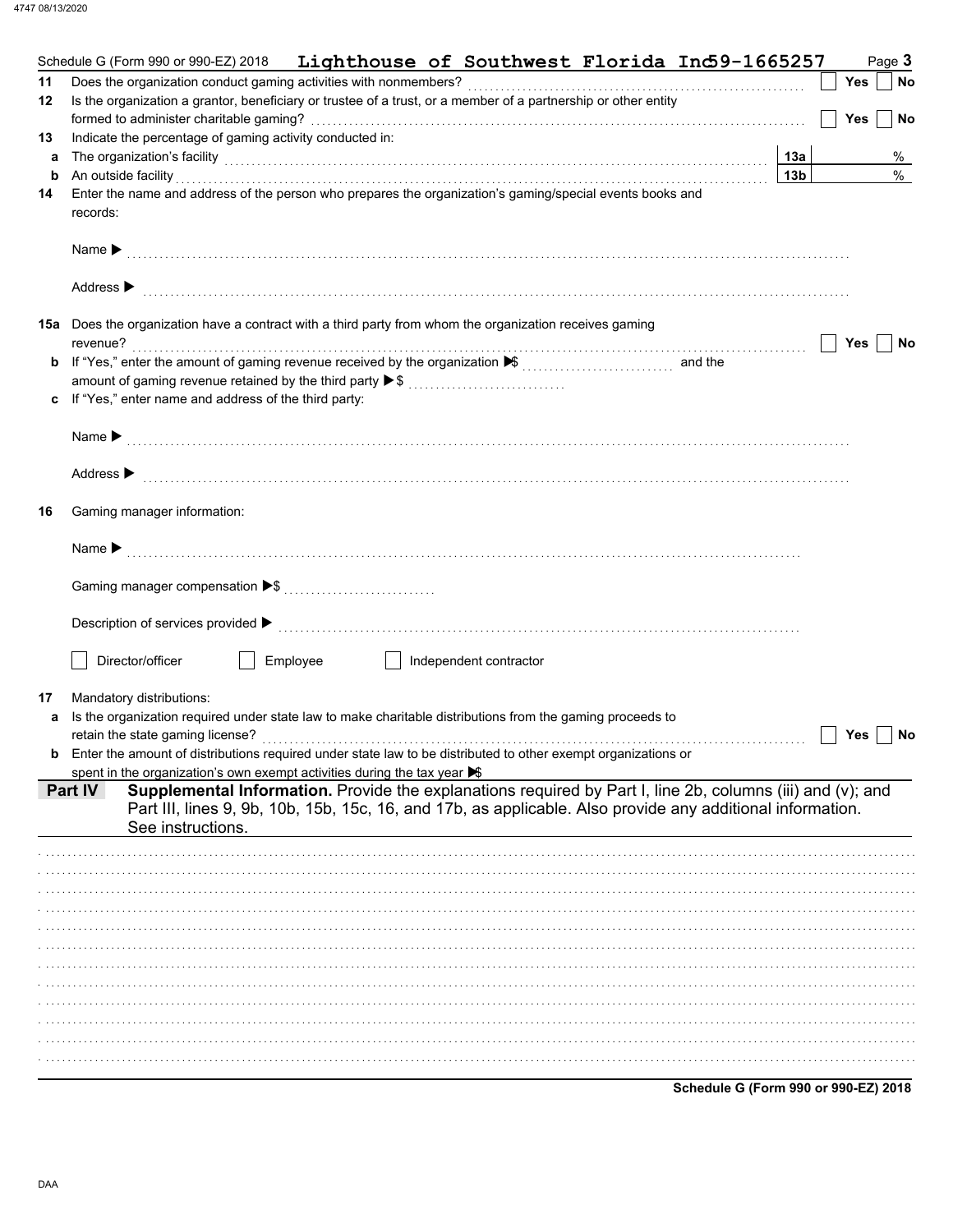# **(Form 990)**

# **SCHEDULE M Noncash Contributions**

 **Complete if the organizations answered "Yes" on Form 990, Part IV, lines 29 or 30.**

 **Attach to Form 990.**

 **Go to** *www.irs.gov/Form990* **for instructions and the latest information.**

Name of the organization **Employer identification number Employer identification number** Department of the Treasury<br>Internal Revenue Service

### **Lighthouse of Southwest Florida Inc 59-1665257**

|              | <b>Types of Property</b><br>Part I                                                                                 |                               |                                                        |                                                    |                                                              |     |            |    |
|--------------|--------------------------------------------------------------------------------------------------------------------|-------------------------------|--------------------------------------------------------|----------------------------------------------------|--------------------------------------------------------------|-----|------------|----|
|              |                                                                                                                    | (a)<br>Check if<br>applicable | (b)<br>Number of contributions or<br>items contributed | (c)<br>Noncash contribution<br>amounts reported on | (d)<br>Method of determining<br>noncash contribution amounts |     |            |    |
|              |                                                                                                                    |                               |                                                        | Form 990, Part VIII, line 1g                       |                                                              |     |            |    |
| 1            | Art - Works of art                                                                                                 |                               |                                                        |                                                    |                                                              |     |            |    |
| $\mathbf{2}$ | Art - Historical treasures                                                                                         |                               |                                                        |                                                    |                                                              |     |            |    |
| 3            | Art - Fractional interests                                                                                         |                               |                                                        |                                                    |                                                              |     |            |    |
| 4            | Books and publications<br>.                                                                                        |                               |                                                        |                                                    |                                                              |     |            |    |
| 5            | Clothing and household                                                                                             |                               |                                                        |                                                    |                                                              |     |            |    |
|              | goods                                                                                                              |                               |                                                        |                                                    |                                                              |     |            |    |
| 6            | Cars and other vehicles                                                                                            |                               |                                                        |                                                    |                                                              |     |            |    |
| 7            | Boats and planes<br>.                                                                                              |                               |                                                        |                                                    |                                                              |     |            |    |
| 8            |                                                                                                                    |                               |                                                        |                                                    |                                                              |     |            |    |
| 9            | Securities - Publicly traded                                                                                       |                               |                                                        |                                                    |                                                              |     |            |    |
| 10           | Securities - Closely held stock                                                                                    |                               |                                                        |                                                    |                                                              |     |            |    |
| 11           | Securities - Partnership, LLC,                                                                                     |                               |                                                        |                                                    |                                                              |     |            |    |
|              | or trust interests                                                                                                 |                               |                                                        |                                                    |                                                              |     |            |    |
| 12           | Securities - Miscellaneous                                                                                         |                               |                                                        |                                                    |                                                              |     |            |    |
| 13           | Qualified conservation                                                                                             |                               |                                                        |                                                    |                                                              |     |            |    |
|              | contribution - Historic                                                                                            |                               |                                                        |                                                    |                                                              |     |            |    |
|              | structures                                                                                                         |                               |                                                        |                                                    |                                                              |     |            |    |
| 14           | Qualified conservation                                                                                             |                               |                                                        |                                                    |                                                              |     |            |    |
|              | contribution - Other                                                                                               |                               |                                                        |                                                    |                                                              |     |            |    |
| 15           | Real estate - Residential<br>Real estate - Commercial                                                              |                               |                                                        |                                                    |                                                              |     |            |    |
| 16<br>17     | Real estate - Other                                                                                                |                               |                                                        |                                                    |                                                              |     |            |    |
| 18           | Collectibles                                                                                                       |                               |                                                        |                                                    |                                                              |     |            |    |
| 19           |                                                                                                                    |                               |                                                        |                                                    |                                                              |     |            |    |
| 20           | Food inventory<br>Drugs and medical supplies                                                                       |                               |                                                        |                                                    |                                                              |     |            |    |
| 21           | Taxidermy                                                                                                          |                               |                                                        |                                                    |                                                              |     |            |    |
| 22           | Historical artifacts                                                                                               |                               |                                                        |                                                    |                                                              |     |            |    |
| 23           | Scientific specimens                                                                                               |                               |                                                        |                                                    |                                                              |     |            |    |
| 24           | .<br>Archeological artifacts                                                                                       |                               |                                                        |                                                    |                                                              |     |            |    |
| 25           | Other > (In-kind goods )                                                                                           | $\mathbf x$                   |                                                        |                                                    | 42,437 Market value                                          |     |            |    |
| 26           |                                                                                                                    |                               |                                                        |                                                    |                                                              |     |            |    |
| 27           |                                                                                                                    |                               |                                                        |                                                    |                                                              |     |            |    |
| 28           | Other $\blacktriangleright$ (                                                                                      |                               |                                                        |                                                    |                                                              |     |            |    |
| 29           | Number of Forms 8283 received by the organization during the tax year for contributions for                        |                               |                                                        |                                                    |                                                              |     |            |    |
|              | which the organization completed Form 8283, Part IV, Donee Acknowledgement                                         |                               |                                                        |                                                    | 29                                                           |     |            |    |
|              |                                                                                                                    |                               |                                                        |                                                    |                                                              |     | <b>Yes</b> | No |
|              | 30a During the year, did the organization receive by contribution any property reported in Part I, lines 1 through |                               |                                                        |                                                    |                                                              |     |            |    |
|              | 28, that it must hold for at least three years from the date of the initial contribution, and which isn't required |                               |                                                        |                                                    |                                                              |     |            |    |
|              | to be used for exempt purposes for the entire holding period?                                                      |                               |                                                        |                                                    |                                                              | 30a |            | X  |
| b            | If "Yes," describe the arrangement in Part II.                                                                     |                               |                                                        |                                                    |                                                              |     |            |    |
| 31           | Does the organization have a gift acceptance policy that requires the review of any nonstandard                    |                               |                                                        |                                                    |                                                              |     |            |    |
|              | contributions?                                                                                                     |                               |                                                        |                                                    |                                                              | 31  |            | X  |
|              | 32a Does the organization hire or use third parties or related organizations to solicit, process, or sell noncash  |                               |                                                        |                                                    |                                                              |     |            |    |
|              | contributions?                                                                                                     |                               |                                                        |                                                    |                                                              | 32a |            | X  |
| b            | If "Yes," describe in Part II.                                                                                     |                               |                                                        |                                                    |                                                              |     |            |    |
| 33           | If the organization didn't report an amount in column (c) for a type of property for which column (a) is checked,  |                               |                                                        |                                                    |                                                              |     |            |    |
|              | describe in Part II.                                                                                               |                               |                                                        |                                                    |                                                              |     |            |    |
|              |                                                                                                                    |                               |                                                        |                                                    |                                                              |     |            |    |

**For Paperwork Reduction Act Notice, see the Instructions for Form 990. Schedule M (Form 990) 2018**

OMB No. 1545-0047

**Open To Public 2018**

**Inspection**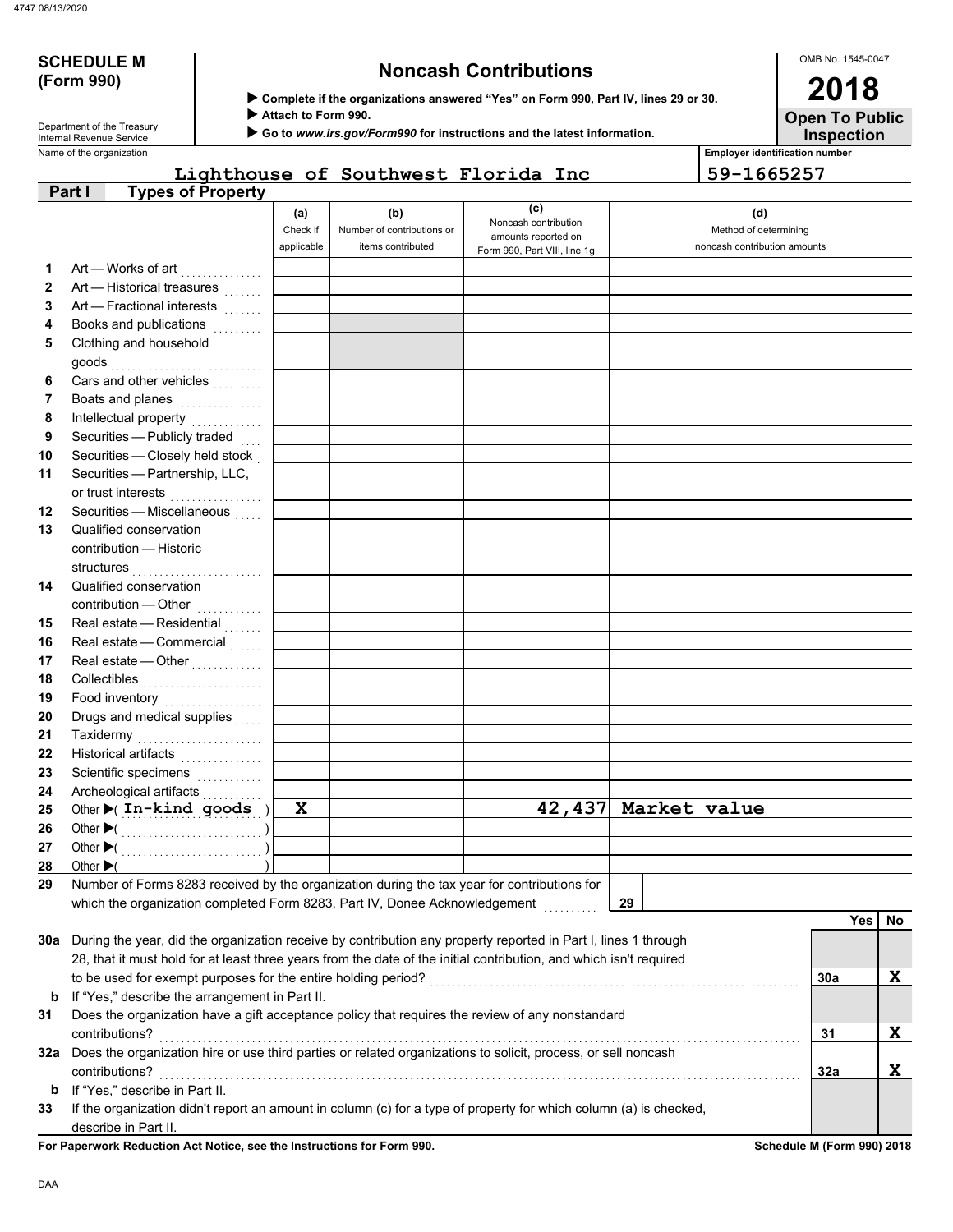| Part II | Schedule M (Form 990) 2018 Lighthouse of Southwest Florida Ind 9-1665257<br>Supplemental Information. Provide the information required by Part I, lines 30b, 32b, and 33, and whether<br>the organization is reporting in Part I, column (b), the number of contributions, the number of items received,<br>or a combination of both. Also complete this part for any additional information. | Page 2 |
|---------|-----------------------------------------------------------------------------------------------------------------------------------------------------------------------------------------------------------------------------------------------------------------------------------------------------------------------------------------------------------------------------------------------|--------|
|         |                                                                                                                                                                                                                                                                                                                                                                                               |        |
|         |                                                                                                                                                                                                                                                                                                                                                                                               |        |
|         |                                                                                                                                                                                                                                                                                                                                                                                               |        |
|         |                                                                                                                                                                                                                                                                                                                                                                                               |        |
|         |                                                                                                                                                                                                                                                                                                                                                                                               |        |
|         |                                                                                                                                                                                                                                                                                                                                                                                               |        |
|         |                                                                                                                                                                                                                                                                                                                                                                                               |        |
|         |                                                                                                                                                                                                                                                                                                                                                                                               |        |
|         |                                                                                                                                                                                                                                                                                                                                                                                               |        |
|         |                                                                                                                                                                                                                                                                                                                                                                                               |        |
|         |                                                                                                                                                                                                                                                                                                                                                                                               |        |
|         |                                                                                                                                                                                                                                                                                                                                                                                               |        |
|         |                                                                                                                                                                                                                                                                                                                                                                                               |        |
|         |                                                                                                                                                                                                                                                                                                                                                                                               |        |
|         |                                                                                                                                                                                                                                                                                                                                                                                               |        |
|         |                                                                                                                                                                                                                                                                                                                                                                                               |        |
|         |                                                                                                                                                                                                                                                                                                                                                                                               |        |
|         |                                                                                                                                                                                                                                                                                                                                                                                               |        |
|         |                                                                                                                                                                                                                                                                                                                                                                                               |        |
|         |                                                                                                                                                                                                                                                                                                                                                                                               |        |
|         |                                                                                                                                                                                                                                                                                                                                                                                               |        |
|         |                                                                                                                                                                                                                                                                                                                                                                                               |        |
|         |                                                                                                                                                                                                                                                                                                                                                                                               |        |
|         |                                                                                                                                                                                                                                                                                                                                                                                               |        |
|         |                                                                                                                                                                                                                                                                                                                                                                                               |        |
|         |                                                                                                                                                                                                                                                                                                                                                                                               |        |
|         |                                                                                                                                                                                                                                                                                                                                                                                               |        |
|         |                                                                                                                                                                                                                                                                                                                                                                                               |        |
|         |                                                                                                                                                                                                                                                                                                                                                                                               |        |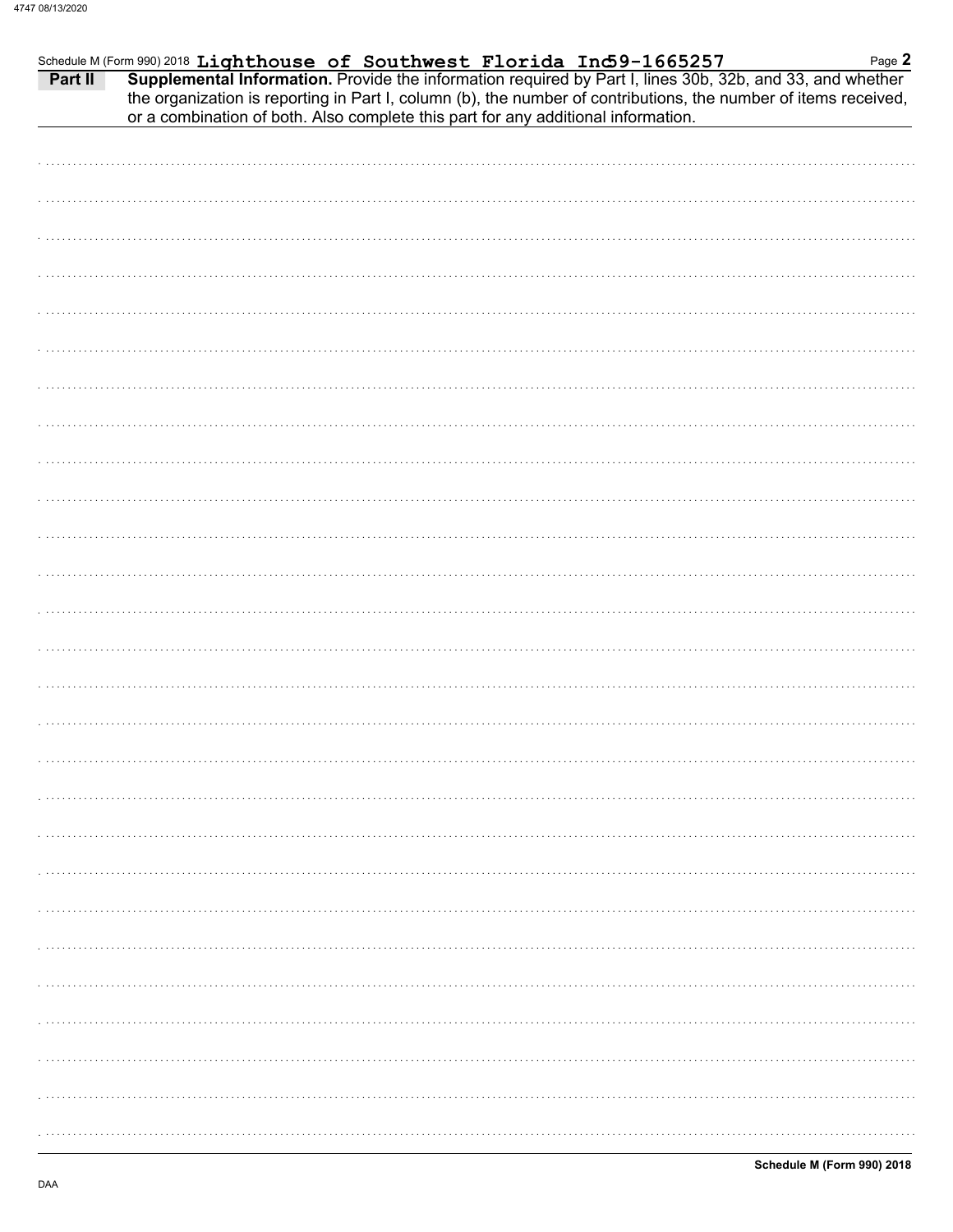| <b>SCHEDULE O</b><br>(Form 990 or 990-EZ)<br>Department of the Treasury<br>Internal Revenue Service | Supplemental Information to Form 990 or 990-EZ<br>Complete to provide information for responses to specific questions on<br>Form 990 or 990-EZ or to provide any additional information.<br>Attach to Form 990 or 990-EZ.<br>Go to www.irs.gov/Form990 for the latest information.                                                                                                                                                                                                                                                                                                                                                                                                                                                                                                     |                                       | OMB No. 1545-0047<br>2018<br><b>Open to Public</b><br><b>Inspection</b> |
|-----------------------------------------------------------------------------------------------------|----------------------------------------------------------------------------------------------------------------------------------------------------------------------------------------------------------------------------------------------------------------------------------------------------------------------------------------------------------------------------------------------------------------------------------------------------------------------------------------------------------------------------------------------------------------------------------------------------------------------------------------------------------------------------------------------------------------------------------------------------------------------------------------|---------------------------------------|-------------------------------------------------------------------------|
| Name of the organization                                                                            |                                                                                                                                                                                                                                                                                                                                                                                                                                                                                                                                                                                                                                                                                                                                                                                        | <b>Employer identification number</b> |                                                                         |
| independence.<br>level of independence.<br>five.                                                    | Lighthouse of Southwest Florida Inc<br>Form 990, Part III, Line 4a - First Accomplishment<br>A non profit rehabilitation center committed to ensuring blind and visually<br>impaired persons in a three county area, in conjunction with State of<br>Florida Division of Blind Services, to have the tools, support and<br>opportunities necessary to successfully achieve their desired level of<br>The organization is organized exclusively for charitable, educational,<br>rehabilitation and recreational purposes to provide visually impared<br>persons with the skills necessary to allow them to achieve their chosen<br>The organization also provides early intervention services to families and<br>their children with visual impairments from birth through age three or | 59-1665257                            |                                                                         |
|                                                                                                     | Form 990, Part VI, Line 4 - Significant Changes to Organizational Documents<br>During the fiscal year ended September 30, 2019 the Board of Directors made<br>the following changes to the organizational documents:<br>* increased the minimum number of members from 3 to 8<br>* clarified the titles and responsibilities of officers and committees<br>* clarified language regarding removal of board members                                                                                                                                                                                                                                                                                                                                                                     |                                       |                                                                         |
|                                                                                                     | Form 990, Part VI, Line 11b - Organization's Process to Review Form 990<br>The board reviews a draft of the tax return for accuracy and completeness<br>prior to signing and filing.                                                                                                                                                                                                                                                                                                                                                                                                                                                                                                                                                                                                   |                                       |                                                                         |
|                                                                                                     |                                                                                                                                                                                                                                                                                                                                                                                                                                                                                                                                                                                                                                                                                                                                                                                        |                                       |                                                                         |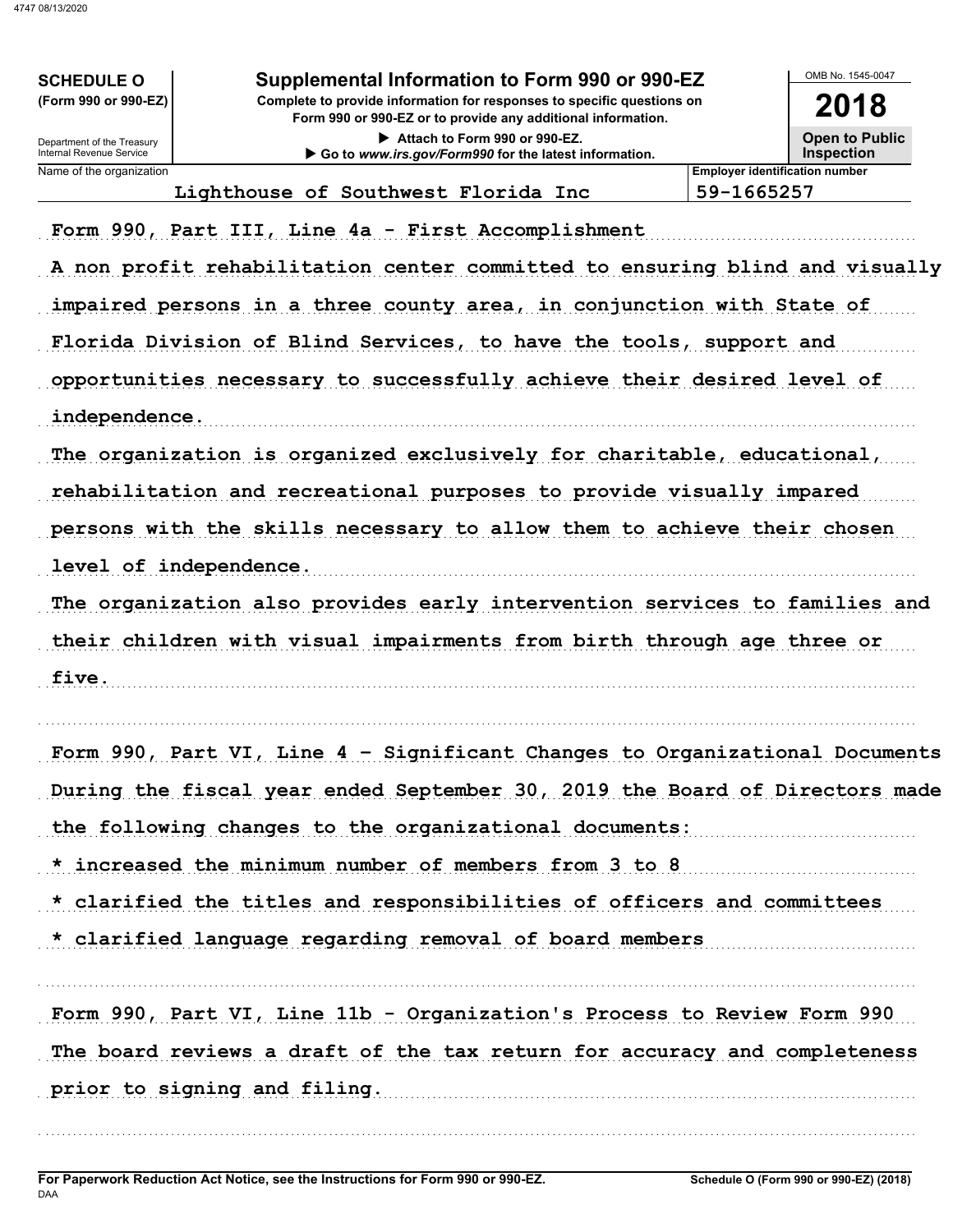4747 08/13/2020

| Schedule O (Form 990 or 990-EZ) (2018)<br>Name of the organization          | Page 2<br><b>Employer identification number</b> |
|-----------------------------------------------------------------------------|-------------------------------------------------|
| Lighthouse of Southwest Florida Inc                                         | 59-1665257                                      |
| Form 990, Part VI, Line 12c - Enforcement of Conflicts Policy               |                                                 |
| The officers, directors and key employees are required to review and sign   |                                                 |
| the conflict of interest policy annually.                                   |                                                 |
| Form 990, Part VI, Line 15a - Compensation Process for Top Official         |                                                 |
| The Executive Director is reviewed annually by the Board.                   |                                                 |
| Form 990, Part VI, Line 19 - Governing Documents Disclosure Explanation     |                                                 |
| All governing documents, policies and financial statements are available to |                                                 |
| the public upon request.                                                    |                                                 |
| Form 990, Part X - Additional Information                                   |                                                 |
| The organization has adopted the principles of FASB ASU No. 2016-14 (ASC    |                                                 |
| 958) for its audited financial statements for the period ended September    |                                                 |
| 30, 2019. To date, Form 990 and its associated schedules have not been      |                                                 |
| updated to reflect changes made by this standard. Thus, we have included    |                                                 |
| the net asset categories in our audited financial statements on existing    |                                                 |
| Form 990, Part X, Lines 27-29 as follows:                                   |                                                 |
| Net assets without donor restrictions \$ 962,484                            |                                                 |
| Net assets with donor restrictions                                          | 467,561                                         |
|                                                                             |                                                 |
| Total net assets                                                            | \$1,430,045                                     |
| Unrestricted net assets                                                     | \$962,484                                       |
| Permanently restricted net assets                                           | 467,561                                         |
|                                                                             |                                                 |

Page 1 of 2 Schedule O (Form 990 or 990-EZ) (2018)